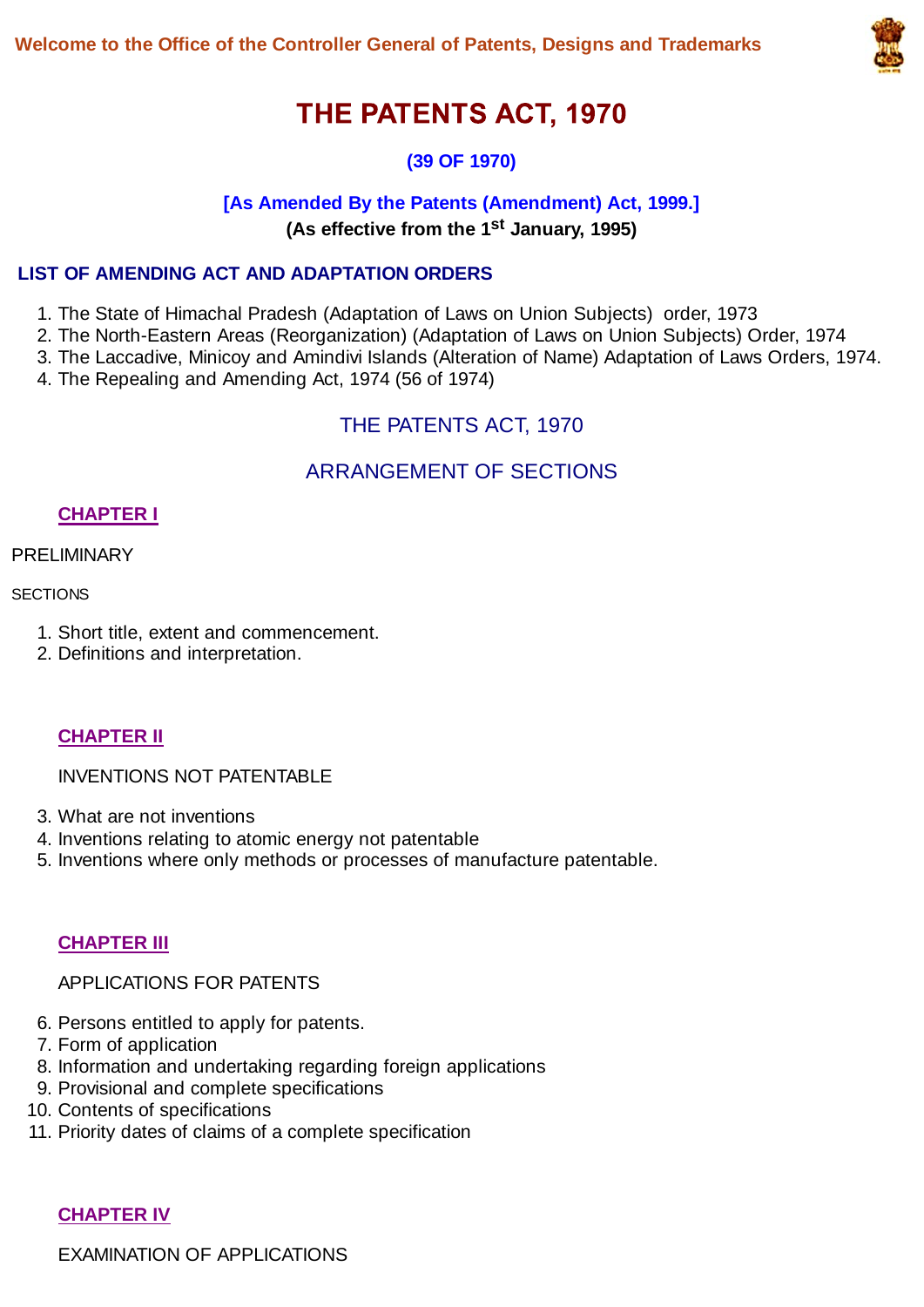- 12. Examination of application
- 13. Search for anticipation by previous publication and by prior claim
- 14. Consideration of report of Examiner by Controller
- 15. Power of Controller to refuse or require amended applications in certain cases
- 16. Power of Controller to make orders respecting division of application
- 17. Power of Controller to make orders respecting dating of application
- 18. Power of Controller in cases of anticipation
- 19. Powers of Controller in case of potential infringement
- 20. Power of Controller to make orders regarding substitution of applicants, etc.
- 21. Time for putting application in order for acceptance
- 22. Acceptance of complete specification
- 23. Advertisement of acceptance of complete specification
- 24. Effect of acceptance of complete specification

### **CHAPTER IVA**

- **EXCLUSIVE MARKETING RIGHTS**
- 24A. Application for grant of exclusive rights
- 24B. Grant of exclusive rights
- 24C. Compulsory licences
- 24D. Special provision for selling or distribution
- 24E. Suits relating to infringements
- 24F. Central Government and its officers not to be liable.

#### **CHAPTER V**

#### OPPOSITION TO GRANT OF PATENT

- 25. Opposition to grant of patent
- 26. In cases of "obtaining" Controller may treat application as application of opponent
- 27. Refusal of patent without opposition
- 28. Mention of inventor as such in patent

#### **CHAPTER VI**

#### **ANTICIPATION**

- 29. Anticipation by previous publication
- 30. Anticipation by previous communication to Government
- 31. Anticipation by public display, etc.
- 32. Anticipation by public working
- 33. Anticipation by use and publication after provisional specification
- 34. No anticipation if circumstances are only as described in section 29, 30, 31 and 32

#### **CHAPTER VII**

#### PROVISIONS FOR SECRECY OF CERTAIN INVENTIONS

35. Secrecy directions relating to inventions relevant for defence purposes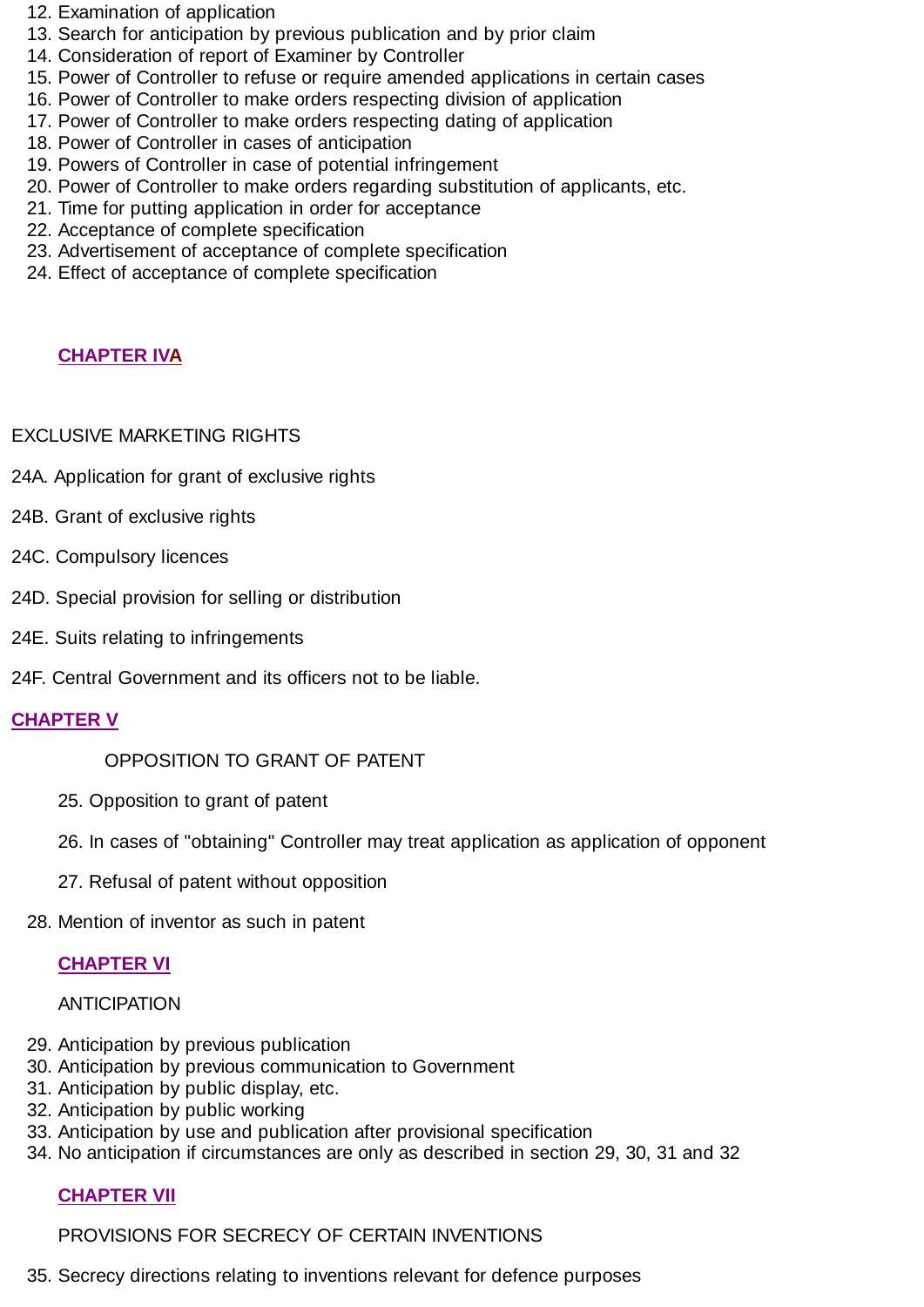- 36. Secrecy directions to be periodically reviewed
- 37. Consequences of secrecy directions
- 38. Revocation of secrecy directions and extension of time
- 39. Omitted
- 40. Liability for contravention of section 35 or section 39
- 41. Finality of orders of Controller and Central Government
- 42. Saving respecting disclosure to Government

### **CHAPTER VIII**

### GRANT AND SEALING OF PATENTS AND RIGHTS CONFERRED THEREBY

- 43. Grant and sealing of patent
- 44. Amendment of patent granted to deceased applicant
- 45. Date of patent
- 46. Form, extent and effect of patent
- 47. Grant of patents to be subject to certain conditions
- 48. Rights of patentee
- 49. Patent rights not infringed when used on foreign vessels, etc., temporarily or accidentally in India
- 50. Rights of co-owners of patents
- 51. Power of Controller to give directions to co-owners
- 52. Grant of patent to true and first inventor where it has been obtained by another in fraud of him
- 53. Term of patent

## **CHAPTER IX**

#### PATENTS OF ADDITION

- 54. Patents of addition
- 55. Terms of patents of addition
- 56. Validity of patents of addition.

## **CHAPTER X**

#### AMENDMENT OF APPLICATIONS AND SPECIFICATIONS

- 57. Amendment of application and specification before Controller
- 58. Amendment of specification before High Court
- 59. Supplementary provisions as to amendment of application or specification

## **CHAPTER XI**

## RESTORATION OF LAPSED PATENTS

- 60. Applications for restoration of lapsed patents
- 61. Procedure for disposal of applications for restoration of lapsed patents
- 62. Rights of patentees of lapsed patents which have been restored.

## **CHAPTER XII**

#### SURRENDER AND REVOCATION OF PATENTS

- 63. Surrender of patents
- 64. Revocation of patents
- 65. Revocation of patent or amendment of complete specification on directions from Central Government in cases relating to atomic energy.
- 66. Revocation of patent in public interest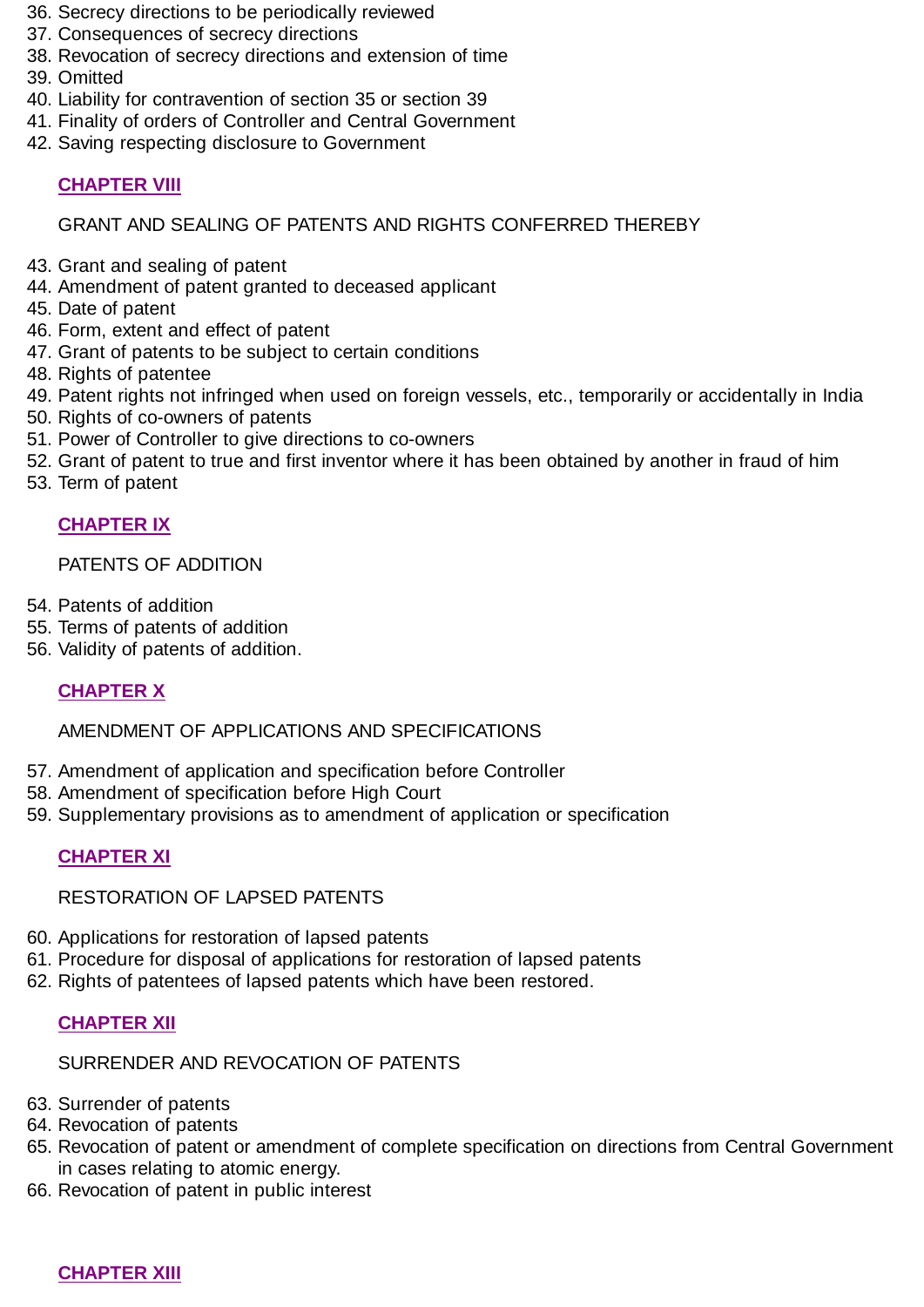#### REGISTER OF PATENTS

- 67. Register of patents and particulars to be entered therein
- 68. Assignments, etc., not to be valid unless in writing and registered
- 69. Registration of assignments, transmissions, etc.
- 70. Power of registered grantee or proprietor to deal with patent
- 71. Rectification of register by High Court
- 72. Register to be open for inspection

## **CHAPTER XIV**

### PATENT OFFICE AND ITS ESTABLISHMENT

- 73. Controller and other officers
- 74. Patent office and its branches
- 75. Restriction on employees of patent office as to right or interest in patents
- 76. Officers and employees not to furnish information, etc.

## **CHAPTER XV**

### POWERS OF CONTROLLER GENERALLY

- 77. Controller of have certain powers of a civil court
- 78. Power of Controller to correct clerical errors, etc.
- 79. Evidence how to be given and powers of Controller in respect thereof
- 80. Exercise of discretionary powers by Controller
- 81. Disposal by Controller of applications for extension of time

## **CHAPTER XVI**

## WORKING OF PATENTS, COMPULSORY LICENCES, LICENCES OF RIGHT AND REVOCATION

- 82. Definitions of "patented articles" and "patentee"
- 83. General principles applicable to working of patented inventions
- 84. Compulsory licences
- 85. Matters to be taken into account in granting compulsory licences
- 86. Endorsement of patent with the words "Licences of right"
- 87. Certain patents deemed to be endorsed with the words "Licences of right"
- 88. Effect of endorsement of patent with the words "Licences of right"
- 89. Revocation of patents by the Controller for non-working
- 90. When reasonable requirements of the public deemed not satisfied
- 91. Power of Controller to adjourn applications for compulsory licences, etc., in certain cases
- 92. Procedure for dealing with applications under section 84, 86 and 89
- 93. Powers of Controller in granting compulsory licences
- 94. General purposes for granting compulsory licences
- 95. Terms and conditions of compulsory licences
- 96. Licensing of related patents.
- 97. Special provision for compulsory licences on notification by Central Government
- 98. Order for licence to operate as a deed between parties concerned

## **CHAPTER XVII**

### USE OF INVENTIONS FOR PURPOSES OF GOVERNMENT AND ACQUISITION OF INVENTIONS BY CENTRAL GOVERNMENT

- 99. Meaning of use of invention for purposes of Government
- 100. Power of Central Government to use inventions for purposes of Government
- 101. Rights of third parties in respect of use of invention for purposes of Government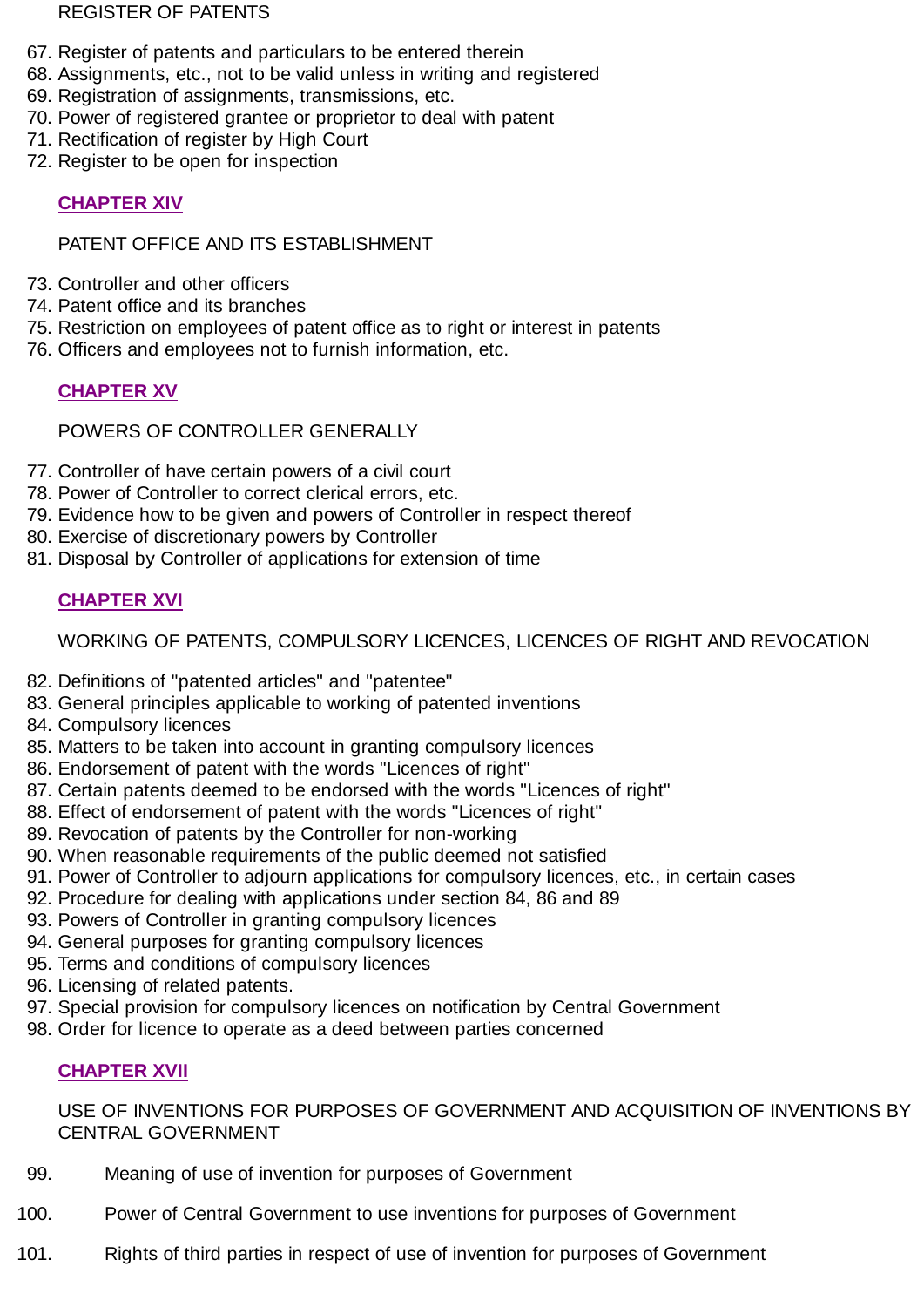- 102. Acquisition of inventions and patents by the Central Government
- 103. Reference to High Court of disputes as to use for purposes of Government

#### **CHAPTER XVIII**

#### SUITS CONCERNING INFRINGEMENT OF PATENTS

- 104. Jurisdiction
- 105. Power of court to make declaration as to non-infringement
- 106. Power of court to grant relief in cases of groundless threats of infringement proceedings
- 107. Defences, etc., in suits for infringement
- 108. Relief's in suits for infringement
- 109. Right of exclusive licensee to take proceedings against infringement
- 110. Right of licensee under section 84 to take proceedings against infringement
- 111. Restriction on power of court to grant damages or account of profits for infringement
- 112. Restriction on power of court to grant injunction in certain cases
- 113. Certificate of validity of specification and costs of subsequent suits for infringement thereof
- 114. Relief for infringement of partially valid specification
- 115. Scientific advisers

#### **CHAPTER XIX**

#### APPEALS

- 116. Appeals
- 117. Procedure for hearing of appeals

#### **CHAPTER XX**

#### **PENALTIES**

- 118. Contravention of secrecy provisions relating to certain inventions
- 119. Falsification of entries in register, etc.
- 120. Unauthorised claim of patent rights
- 121. Wrongful use of words "patent office"
- 122. Refusal or failure to supply information
- 123. Practice by non-registered patent agents
- 124. Offences by companies

#### **CHAPTER XXI**

#### PATENT AGENTS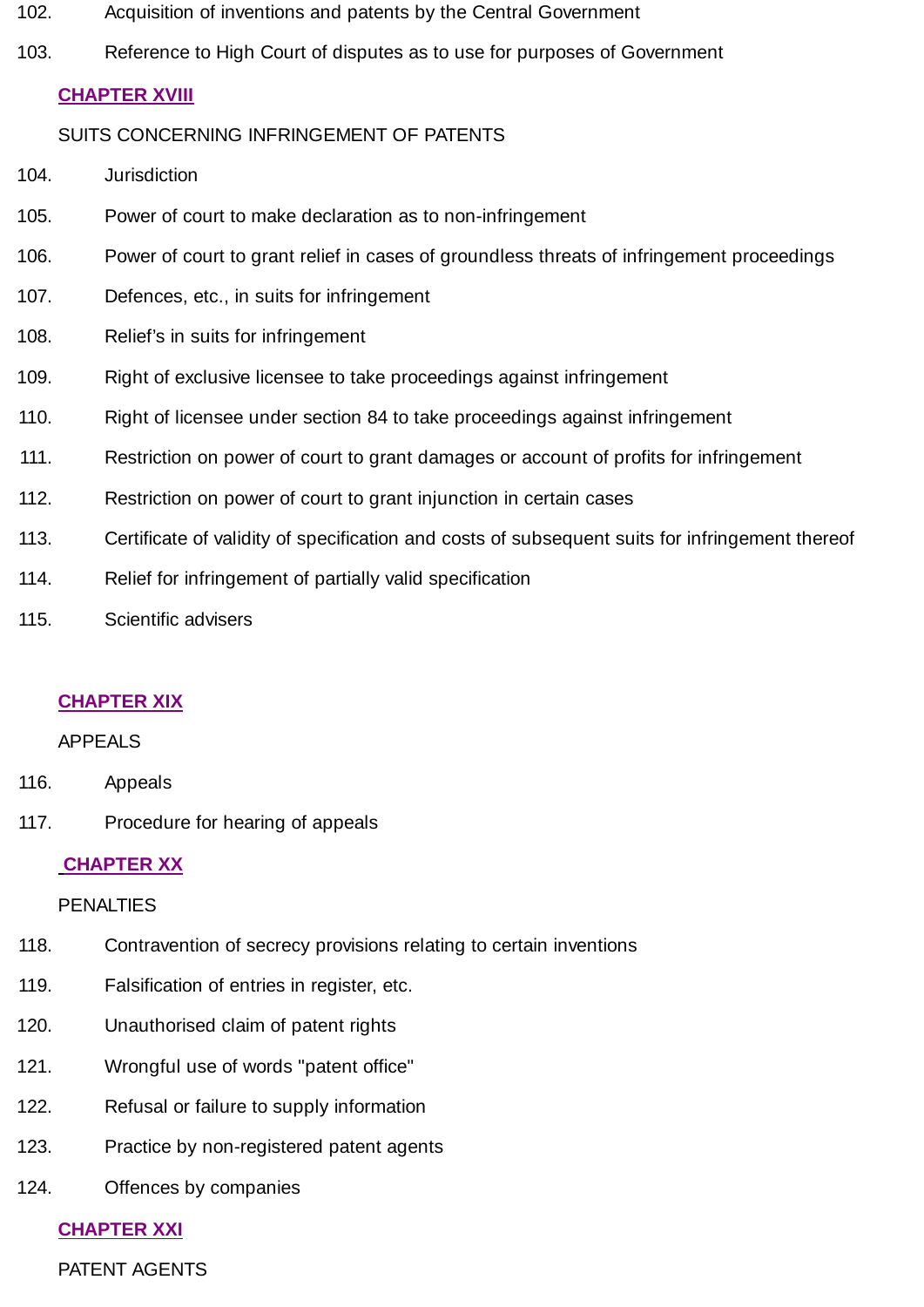- 125. Register of patent agents
- 126. Qualifications for registration as patent agents
- 127. Rights of patent agents
- 128. Subscription and verification of certain documents by patent agents
- 129. Restrictions on practice as patent agents
- 130. Removal from register of patent agents and restoration
- 131. Power of Controller to refuse to deal with certain agents
- 132. Savings in respect of other persons authorised to act as agents

## **CHAPTER XXII**

#### INTERNATIONAL ARRANGEMENTS

- 133. Notification as to convention countries
- 134. Notification as to countries not providing for reciprocity
- 135. Convention applications
- 136. Special provisions relating to convention applications
- 137. Multiple priorities
- 138. Supplementary provisions as to convention applications
- 139. Other provisions of Act to apply to convention applications

## **CHAPTER XXIII**

#### **MISCELLANEOUS**

- 140. Avoidance of certain restrictive conditions
- 141. Determination of certain contracts
- 142. Fees
- 143. Restrictions upon publication of specifications
- 144. Reports of Examiners to be confidential
- 145. Publication of patented inventions
- 146. Power of Controller to call for information from patentees
- 147. Evidence of entries, documents, etc.
- 148. Declaration by infant, lunatic, etc.
- 149. Service of notices, etc., by post
- 150. Security for costs
- 151. Transmission of orders of courts to Controller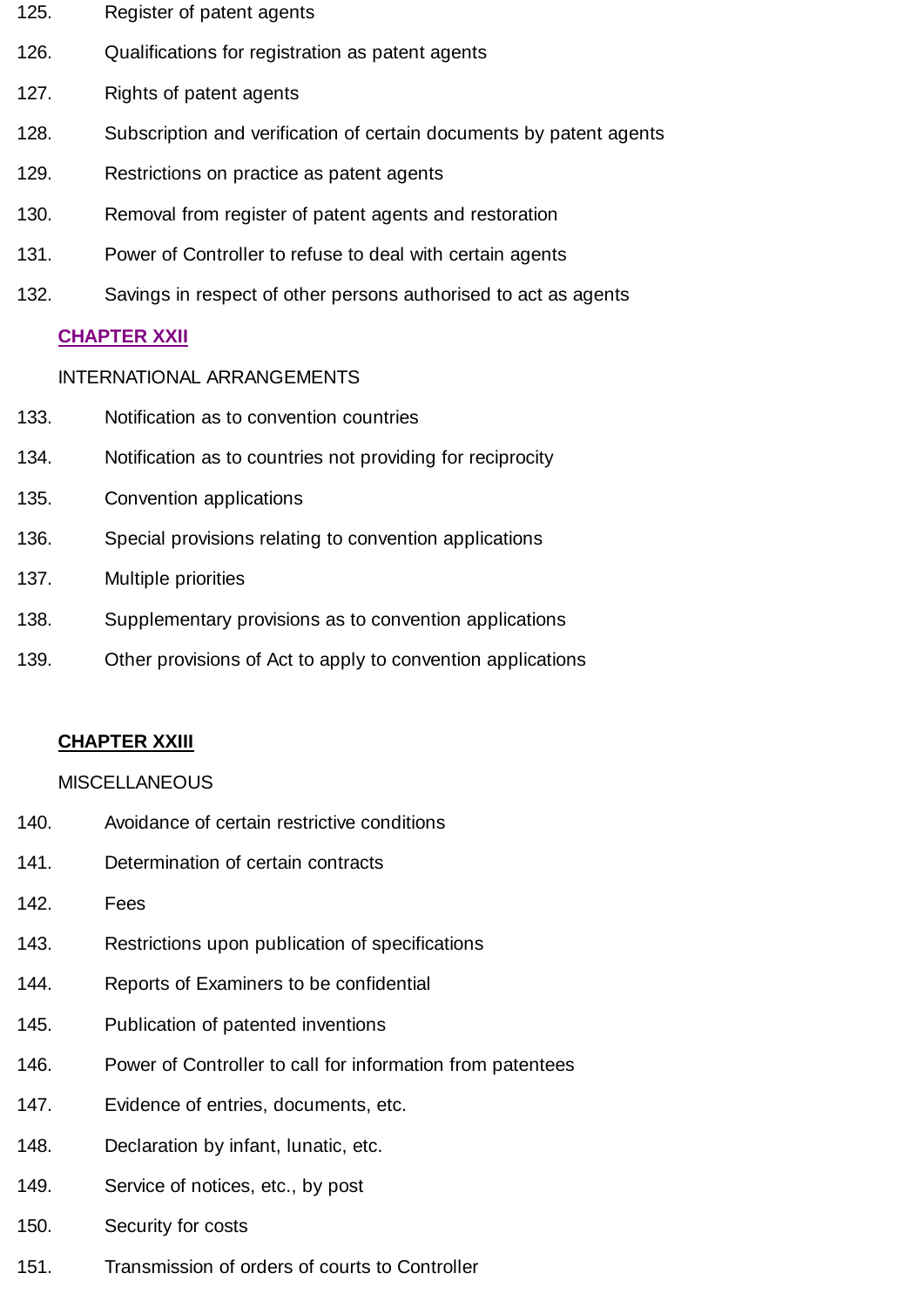- 152. Transmission of copies of specifications, etc., and inspection thereof.
- 153. Information relating to patents
- 154. Loss or destruction of patents
- 155. Reports of Controller to be placed before parliament
- 156. Patent to bind Government
- Right of Government to sell or use forfeited articles 157A. Protection of Security of India 157.
- 158. Power of High Courts to make rules
- 159. Power of Central Government to make rules
- 160. Rules to be placed before Parliament
- Special provisions with respect to certain applications deemed to have been refused under Act 2 of 1911. 161.
- 162. Repeal of Act 2 of 1911 in so far as it relates to patents and savings
- 163. Amendment of Act 43 of 1958.

**SCHEDULE**

## THE PATENTS ACT 1970

## (39 of 1970)

*(19th September, 1970)*

## An Act to amend and consolidate the law relating to patents.

**Be it enacted by Parliament in the twenty first year of the Republic of India as follows;-**

## **CHAPTER I**

## *PRELIMINARY*

## **Short title extent and commencement**

1. (1) This Act may be called the Patents Act, 1970.

(2) It extends to the whole of India.

(3) It shall come into force on such date\* as the Central Government may, by notification in the Official Gazette, appoint:

Provided that different dates may be appointed for different provisions of this Act, and any reference in any such provision to the commencement of this Act shall be construed as a reference to the coming into force of that provision.

## **Definition and interpretation**

2. (1) In this Act, unless the context otherwise requires, -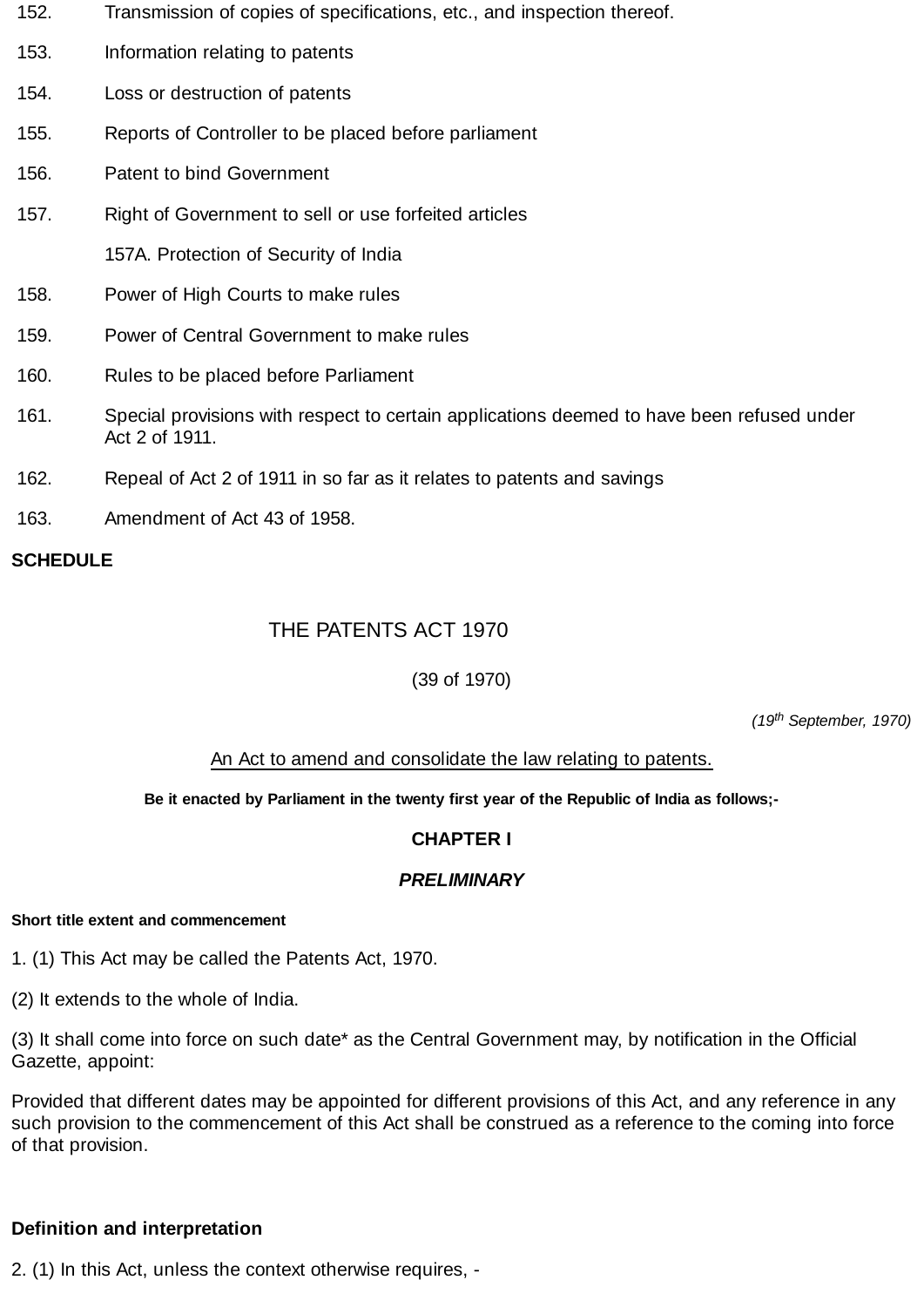- a. "assignee" includes the legal representative of a deceased assignee and references to the assignee of the legal representative or assignee of that person;
- b. "Controller" means the Controller General of Patents, Designs and Trade Marks referred to in section 73;
- c. "convention application" means an application for a patent made by virtue of section 135;
- d. "convention country" means a country notified as such under sub section (1) of Section 133;
- e. "district court" has the meaning assigned to that expression by the Code of Civil Procedure, 1908'
- f. "exclusive licence" means a licence from a patentee which confers on the licensee, or on the licensee and persons authorised by him, to the exclusion of all other persons (including the patentee), any right in respect of the patented invention, and "exclusive licensee" shall be construed accordingly:
- g. "food" means any article of nourishment and includes any substance intended for the use of babies, invalids or convalescents as an article of food or drink;
- h. "Government undertaking" means any industrial undertaking carried on –

(i) by a department of the Government, or

(ii) by a corporation established by a Central, Provincial or State Act, which is owned or controlled by the Government, or

(iii) by a Government company as defined in section 617 of the Companies Act, 1956,1 of 1956 and includes the Council of Scientific and Industrial Research and any other institution which is financed wholly or for the major part by the said Council;

i. "High Court" means,-

(i) in relation to the Union Territory of Delhi, \*\*\*the High Court of Delhi;

2[(ii) in relation to the Union Territory of Arunachal Pradesh and the Union Territory of Mizoram, the Gauhati High Court (the High Court of Assam, Nagaland, Meghalaya, Manipur and Tripura);]

(iii) in relation to the Union Territory of the Andaman and Nicobar Islands, the High Court at Calcutta;

(iv) in relation to the Union Territory of the [Lakshadweep], the High Court of Kerala;

(v) in relation to the Union Territory of Goa, Daman and Diu and the Union Territory of Dadra and Nagar Haveli, the High Court at Bombay;

(vi) in relation to the Union Territory of Pondicherry, the High Court at Madras;

(vii) in relation to the Union Territory of Chandigarh, the High Court of Punjab and Haryana; and

(viii) in relation to any other State, the High Court for that State;

- j. "invention" means any new and useful-
- i. art, process, method or manner of manufacture;
- (ii) machine, apparatus or other article;
- (iii) substance produced by manufacture,

and includes any new and useful improvement of any of them, and an alleged invention;

j. "legal representative" means a person who in law represents the estate of a deceased person;

k. "medicine or drug" includes-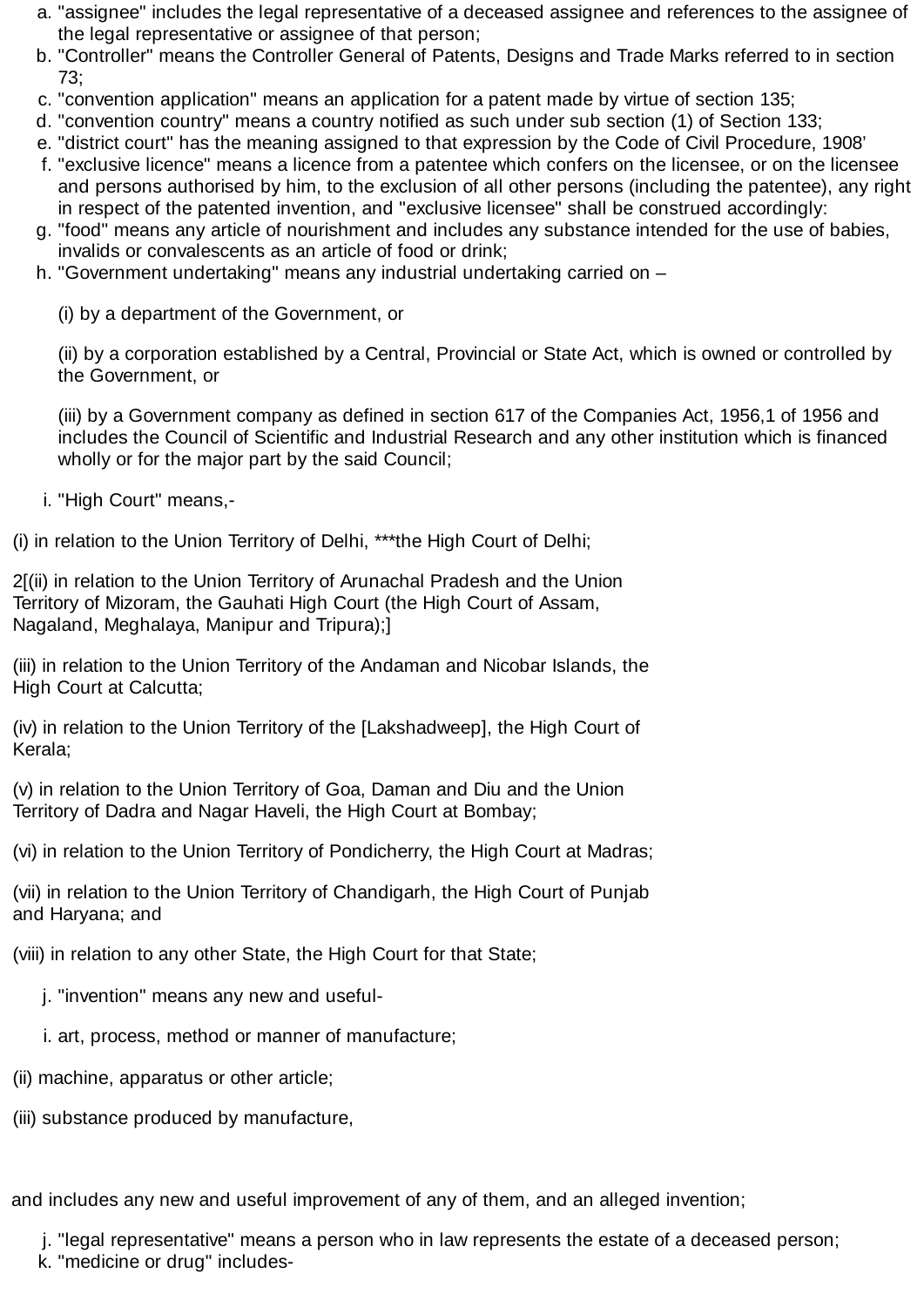- i. all medicines for internal or external use of human beings or animals,
- ii. all substances intended to be used for or in the diagnosis, treatment, mitigation or prevention of diseases in human beings or animals,
- iii. all substances intended to be used or in the maintenance of public health, or the prevention or control of any epidemic disease among human beings or animals,
- iv. insecticides, germicides, fungicides, weedicides and all other substances intended to be used for the protection or preservation of plants,
- v. all chemical substances which are ordinarily used as intermediates in the preparation or manufacture of any of the medicines or substances above referred to;
- j. "patent" means a patent granted under this Act and includes for the purposes of sections 44, 49, 50, 51, 52, 54, 55, 56, 57, 58, 63, 65, 66, 68, 69, 70, 78, 134, 140, 153, 154, and 156 and Chapters XVI, XVII and XVIII, a patent granted under the Indian Patents and Designs Act, 1911;
- k. "patent agent" means a person for the time being registered under this Act as a patent agent;
- I. "patented article" and "patented process" mean respectively an article or process in respect of which a patent is in force;
- m. "patentee" means the person for the time being entered on the register as the grantee or proprietor of the patent;
- n. "patent of addition" means a patent granted in accordance with section 54;
- o. "patent office" means the patent office referred to in section 74;
- p. "person" includes the Government;
- q. "person interested" includes a person engaged in, or in promoting, research in the same field as that to which the invention relates;
- r. "prescribed" means, in relation to proceedings before a High Court, prescribed by rules made by the High Court, and in other cases, prescribed by rules made under this Act;
- s. "prescribed manner" includes the payment of the prescribed fee;
- t. "priority date" has the meaning assigned to it by section 11;
- u. "register" means the register of patents referred to in section 67;
- "true and first inventor" does not include either the first importer of an invention into India, or a person v. to whom an invention is first communicated from outside India.
- 2. In this Act, unless the context otherwise requires, any reference –
- To the Controller shall be construed as including a reference to any officer discharging the functions of a. the Controller in pursuance of section 73;
- b. To the patent office shall be construed as including a reference to any branch office of the patent office.

## **CHAPTER II**

## *INVENTIONS NOT PATENTABLE*

## **3. What are not inventions**

The following are not inventions within the meaning of this Act, -

- a. an invention which is frivolous or which claims anything obvious contrary to well established natural laws;
- b. an invention the primary or intended use of which would be contrary to law or morality or injurious to public health;
- c. the mere discovery of a scientific principle or the formulation of an abstract theory;
- d. the mere discovery of any new property of new use for a known substance or of the mere use of a known process, machine or apparatus unless such known process results in a new product or employs at least one new reactant;
- e. a substance obtained by a mere admixture resulting only in the aggregation of the properties of the components thereof or a process for producing such substance;
- f. the mere arrangement or re-arrangement or duplication of known devices each functioning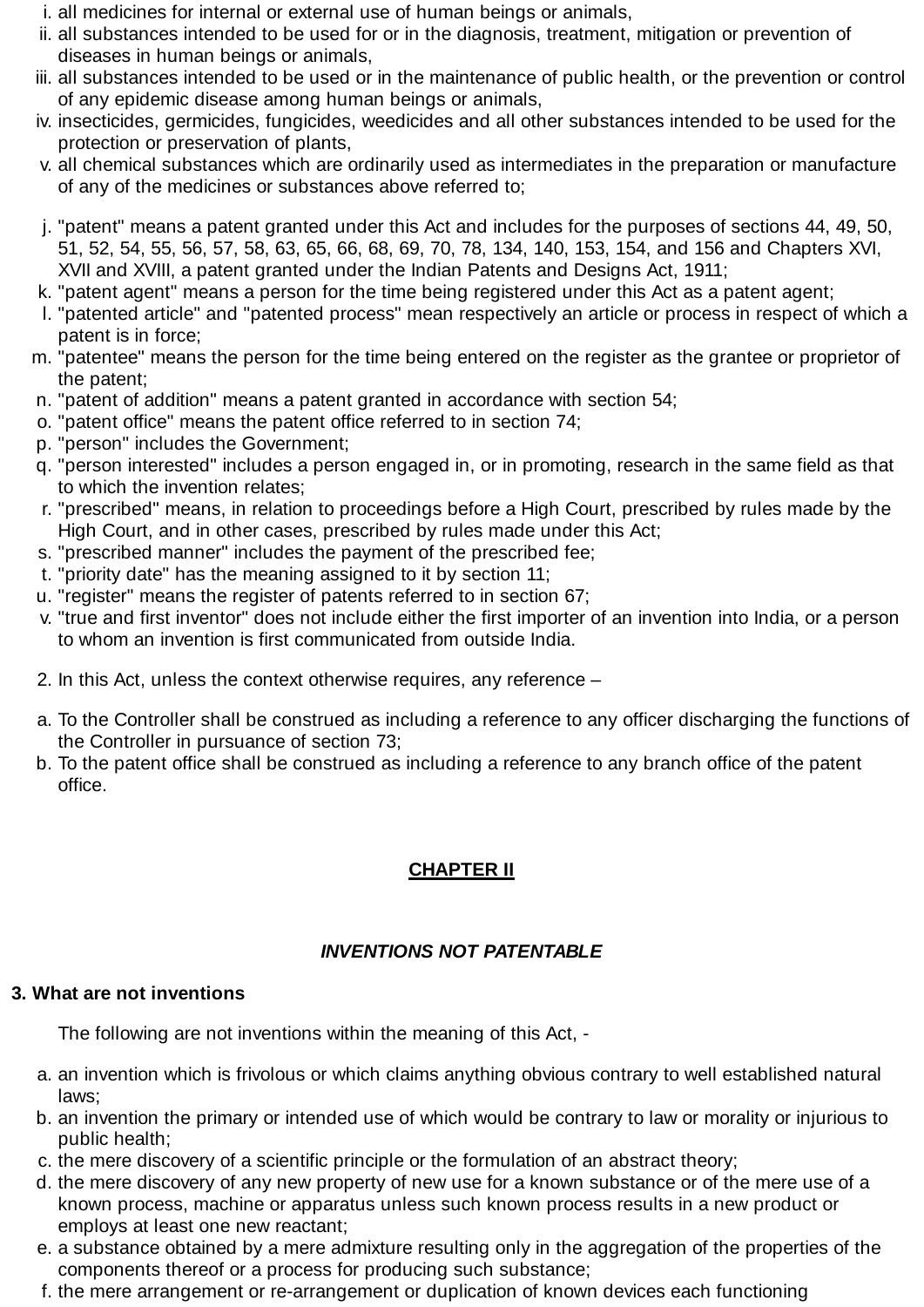independently of one another in a known way;

- g. a method or process of testing applicable during the process of manufacture for rendering the machine, apparatus or other equipment more efficient or for the improvement or restoration of the existing machine, apparatus or other equipment or for the improvement or control of manufacture;
- h. a method of agriculture or horticulture;
- i. any process for the medicinal, surgical, curative, prophylactic or other treatment of human beings or any process for a similar treatment of animals or plants to render them free of disease or to increase their economic value or that of their products.

### **4. Inventions relating to atomic energy not patentable**

No patent shall be granted in respect of an invention relating to atomic energy falling within sub-section (1) of Section 20 of the Atomic Energy Act, 1962.

33 of 1962

### **5. Inventions where only methods or processes of manufacture patentable**

- (1) In the case of inventions-
- a. claiming substances intended for use, or capable of being used, as food or as medicine or drug, or
- b. relating to substances prepared or produced by chemical processes (including alloys, optical glass, semi-conductors and inter-metallic compounds),

no patent shall be granted in respect of claims for the substances them selves, but claims for the methods or processes of manufacture shall be patentable.

[(2) Notwithstanding anything contained in sub-section (1), a claim for patent of an invention for a substance itself intended for use, or capable of being used, as medicine or drug, except the medicine or drug specified under sub-clause (v) of clause (1) of sub-section (1) of section 2, may be made and shall be dealt, without prejudice to the other provisions of this Act, in the manner provided in Chapter IVA.]

## **CHAPTER III**

## *APPLICATIONS FOR PATENTS*

#### 6. **Persons entitled to apply for patents**

(1) Subject to the provisions contained in section 134, an application for a patent for an invention may be made by any of the following persons, that is to say, -

- a. by any person claiming to be the true and first inventor of the invention;
- b. by any person being the assignee of the person claiming to be the true and first inventor in respect of the right to make such an application;
- c. by the legal representative of any deceased person who immediately before his death was entitled to make such an application.

(2) An application under sub-section (1) may be made by any of the persons preferred to therein either alone or jointly with any other person.

## 7. **Form of application**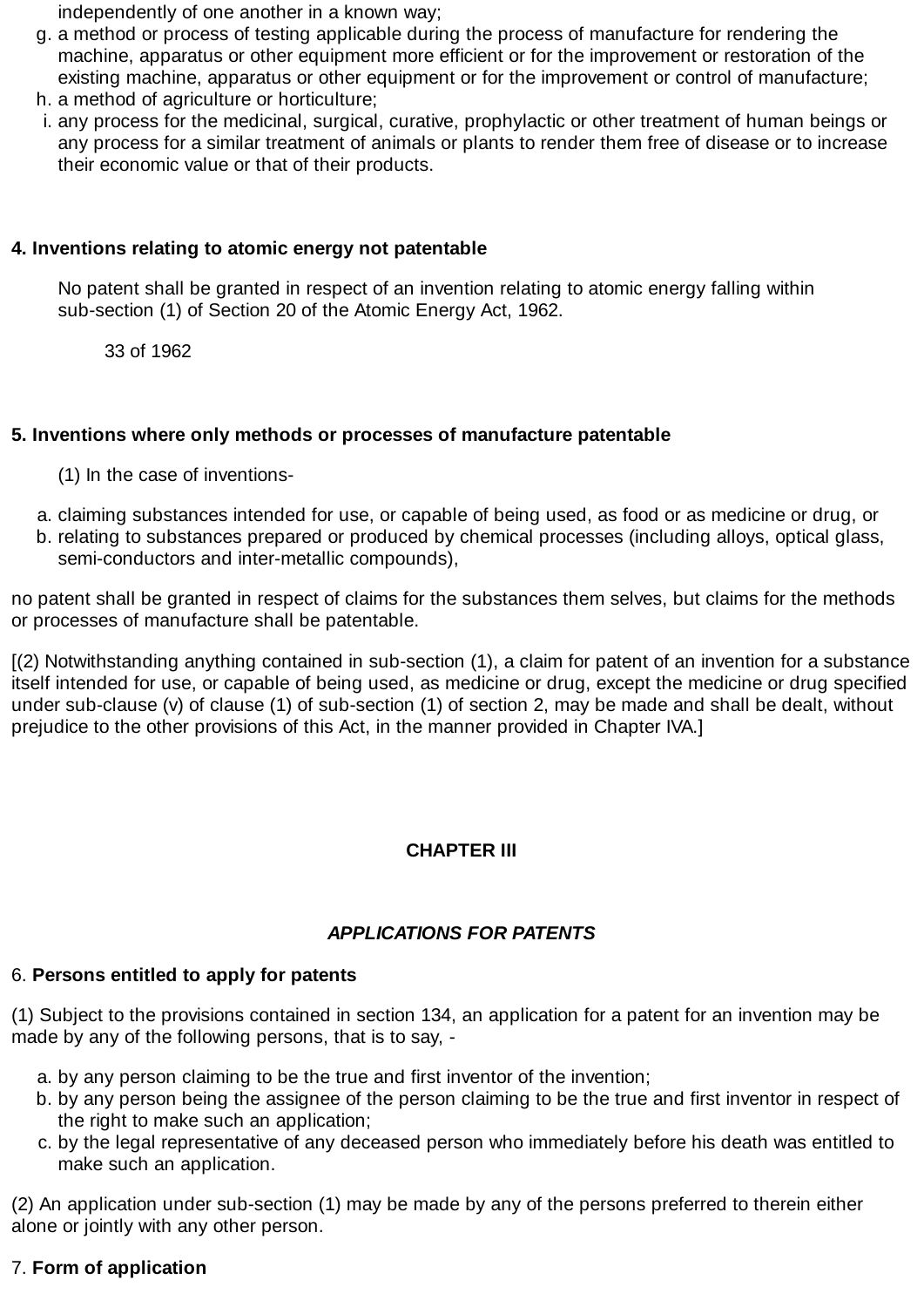(1) Every application for a patent shall be for one invention only and shall be made in the prescribed form and filed in the patent office.

(2) Where the application is made by virtue of an assignment of the right to apply for a patent for the invention, there shall be furnished with the application, or within such period as may be prescribed after the filing of the application, proof of the right to make the application.

(3) Every application under this section shall state that the applicant is in possession of the invention and shall name the owner claiming to be the true and first inventor; and where the person so claiming is not the applicant or one of the applicants, the application shall contain a declaration that the applicant believes the person so named to be the true and first inventor.

(4) Every such application (not being a convention application) shall be accompanied by a provisional or a complete specification.

## 8. **Information and undertaking regarding foreign applications**

(1) Where an applicant for a patent under this Act is prosecuting either alone or jointly with any other person an application for a patent in any country outside India in respect of the same or substantially the same invention, or where to his knowledge such an application is being prosecuted by some person through whom he claims or by some person deriving title from him, he shall file along with his application -

- a. a statement setting out the name of the country where the application is being prosecuted, the serial number and date of filing of the application and such other particulars as may be prescribed; and
- b. an undertaking that, up to the date of the acceptance of his complete specification filed in India, he would keep the Controller informed in writing, from time to time, of details of the nature referred to in clause (a) in respect of every other application relating to the same or substantially the same invention, if any, filed in any country outside India subsequently to the filing of the statement referred to in the aforesaid clause, within the prescribed time.

(2) The Controller may also require the applicant to furnish, as far as may be available to the applicant, details relating to the objections, if any, taken to any such application as is referred to in sub-section (1) on the ground that the invention is lacking in novelty or patentability, the amendments effected in the specifications, the claims allowed in respect thereof and such other particulars as he may require.

## 9. **Provisional and complete specifications**

(1) Where an application for a patent (not being a convention application) is accompanied by a provisional specification, a complete specification shall be filed within twelve months from the date of filing of the application, and if the complete specification is not so filed the application shall be deemed to be abandoned:

Provided that the complete specification may be filed at any time after twelve months but within fifteen months from the date aforesaid, if a request to that effect is made to the Controller and the prescribed fee is paid on or before the date on which the complete specification is filed.

(2) Where two or more applications in the name of the same applicant are accompanied by provisional specifications in respect of inventions which are cognate or of which one is a modification of another and the Controller is of opinion that the whole of such inventions are such as to constitute a single invention and may properly be included in one patent, he may allow one complete specification to be filed in respect of all such provisional specifications.

(3) Where an application for a patent (not being a convention application) is accompanied by a specification purporting to be a complete specification, the Controller may, if the applicant so requests at any time before the acceptance of the specification, direct that such specification shall be treated for the purposes of this Act as a provisional specification and proceed with the application accordingly.

(4) Where a complete specification has been filed in pursuance of an application for a patent accompanied by a provisional specification or by a specification treated by virtue of a direction under sub-section (3) as a provisional specification, the Controller may, if the applicant so requests at any time before the acceptance of the complete specification, cancel the provisional specification and post-date the application to the date of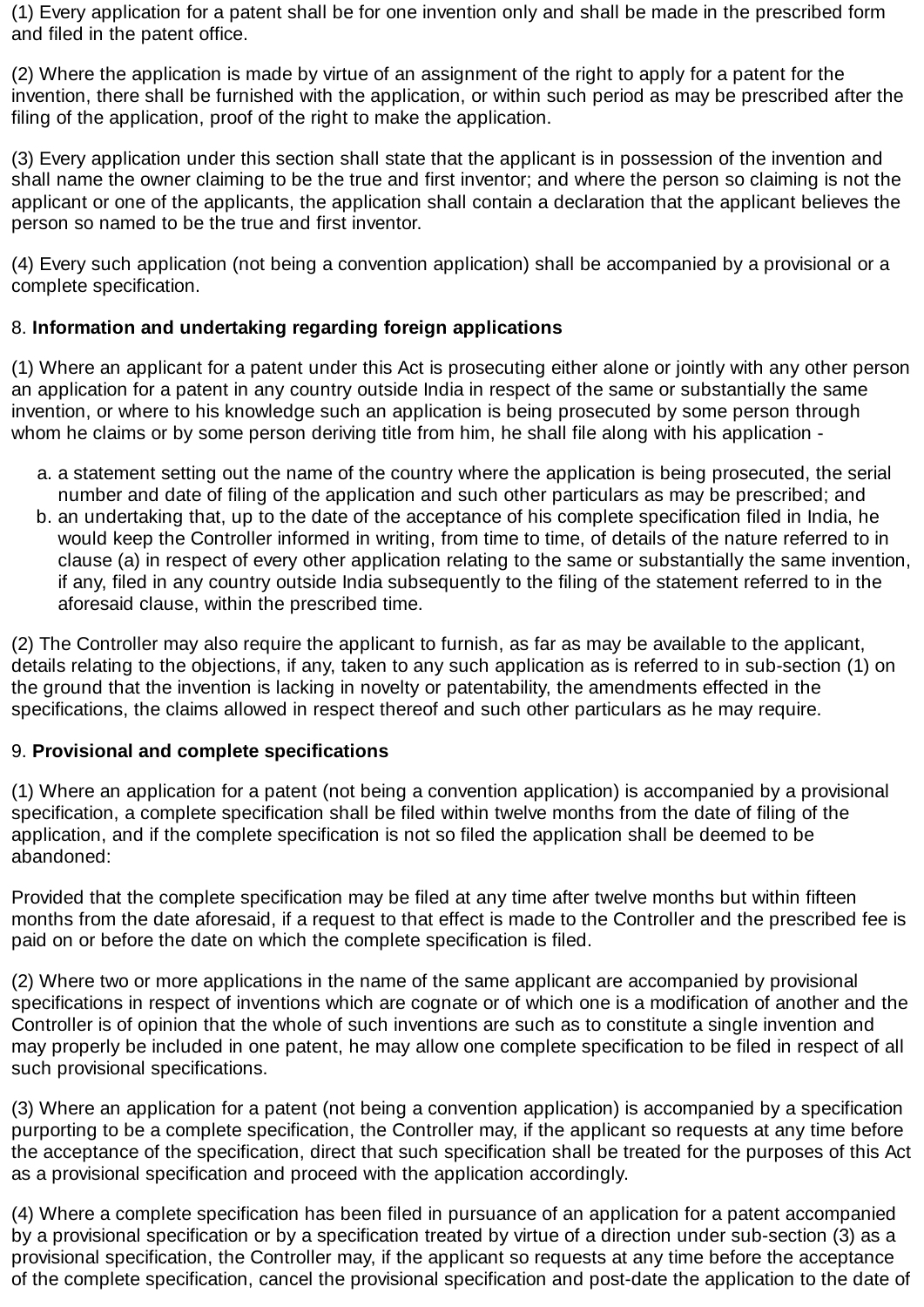filing of the complete specification.

## 10**Contents of specifications**

(1) Every specification, whether provisional or complete, shall describe the invention and shall begin with a title sufficiently indicating the subject-matter to which the invention relates.

(2) Subject to any rules that may be made in this behalf under this Act, drawings may, and shall, if the Controller so requires, be supplied for the purposes of any specification, whether complete or provisional; and any drawings so supplied shall, unless the Controller otherwise directs, be deemed to form part of the specification, and references in this Act to a specification shall be construed accordingly.

(3) If, in any particular case, the Controller considers that an application should be further supplemented by a model or sample of anything illustrating the invention or alleged to constitute an invention, such model or sample as he may require shall be furnished before the acceptance of the application, but such model or sample shall not be deemed to form part of the specification.

(4) Every complete specification shall-

- a. fully and particularly describe the invention and its operation or use and the method by which it is to be performed;
- b. disclose the best method of performing the invention which is known to the applicant and for which he is entitled to claim protection; and
- c. end with a claim or claims defining the scope of the invention for which protection is claimed.

(5) The claim or claims of a complete specification shall relate to a single invention, shall be clear and succinct and shall be fairly based on the matter disclosed in the specification and shall, in the case of an invention such as is referred to in section 5, relate to a single method or process of manufacture.

(6) A declaration as to the inventorship of the invention shall, in such cases as may be prescribed, be furnished in the prescribed form with the complete specification or within such period as may be prescribed after the filing of that specification.

(7) Subject to the foregoing provisions of this section, a complete specification filed after a provisional specification may include claims in respect of developments of, or additions to, the invention which was described in the provisional specification, being developments or additions in respect of which the applicant would be entitled under the provisions of section 6 to make a separate application for a patent.

## 11. **Priority dates of claims of a complete specification**

- (1) There shall be a priority date for each claim of a complete specification.
- (2) Where a complete specification is filed in pursuance of a single application accompanied by
	- a. a provisional specification; or
	- b. a specification which is treated by virtue of a direction under sub-section (3) of section 9 as a provisional specification,and the claim is fairly based on the matter disclosed in the specification referred to in clause (a) or clause (b), the priority date of that claim shall be the date of the filing of the relevant specification.

(3) Where the complete specification is filed or proceeded with in pursuance of two or more applications accompanied by such specifications as are mentioned in sub-section (2) and the claim is fairly based on the matter disclosed -

- a. in one of those specifications, the priority date of that claim shall be the date of the filing of the application accompanied by that specification;
- b. partly in one and partly in another, the priority date of that claim shall be the date of the filing of the application accompanied by the specification of the later date.

(4) Where the complete specification has been filed in pursuance of a further application made by virtue of sub-section (1) of section 16 and the claim is fairly based on the matter disclosed in any of the earlier specifications, provisional or complete, as the case may be, the priority date of that claim shall be the date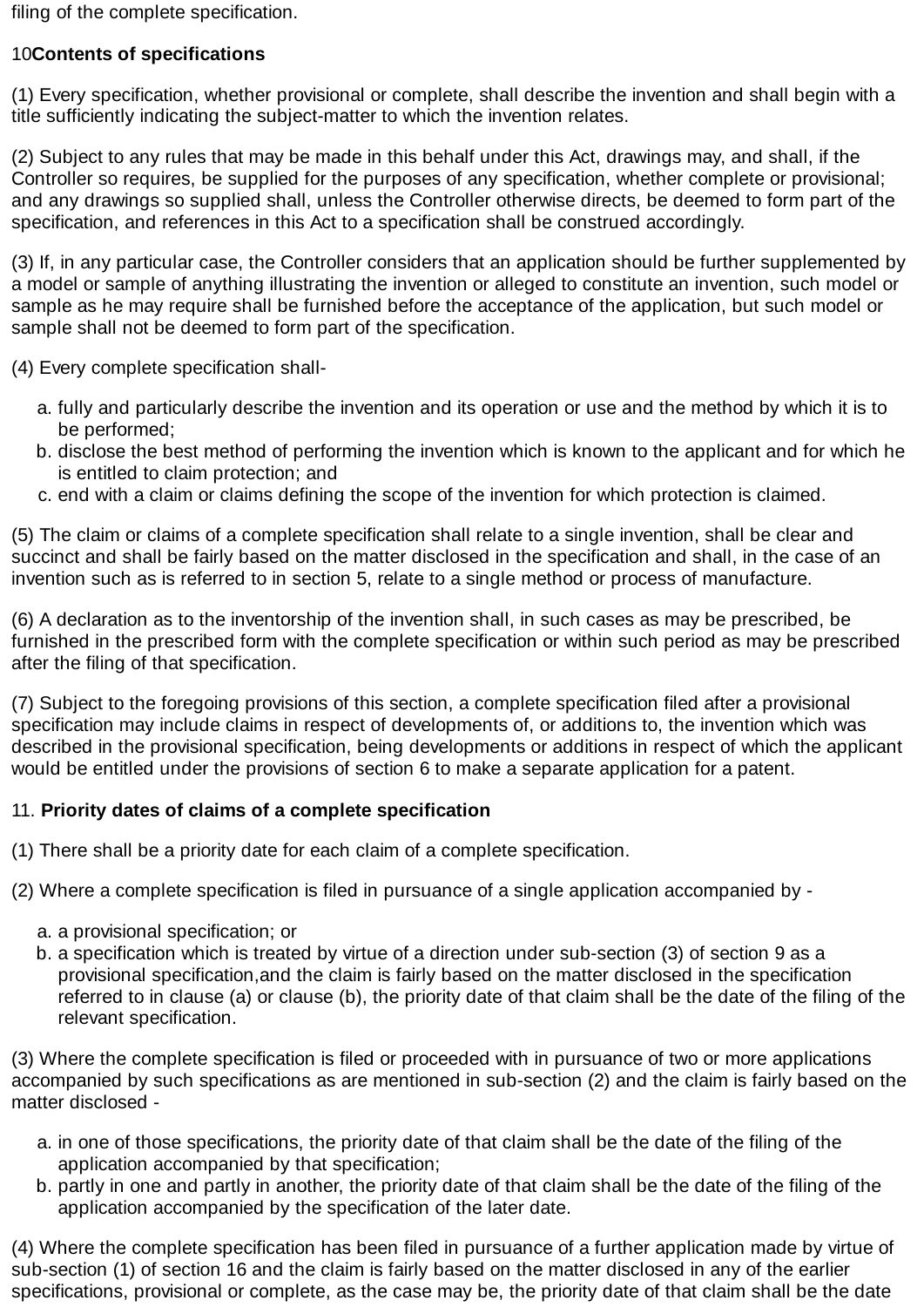of the filing of that specification in which the matter was first disclosed.

(5) Where, under the foregoing provisions of this section, any claim of a complete specification would, but for the provisions of this sub-section, have two or more priority dates, the priority date of that claim shall be the earlier or earliest of those dates.

(6) In any case to which sub-sections (2), (3), (4) and (5) do not apply, the priority date of a claim shall, subject to the provisions of section 137, be the date of filing of the complete specification.

(7) The reference to the date of the filing of the application or of the complete specification in this section shall, in cases where there has been a post-dating under section 9 or section 17 or, as the case may be, an ante-dating under section 16, be a reference to the date as so post-dated or ante-dated.

(8) A claim in a complete specification of a patent shall not be invalid by reason only of -

- a. the publication or use of the invention so far as claimed in that claim on or after the priority date of such claim; or
- b. the grant of another patent which claims the invention, so far as claimed in the first mentioned claim, in a claim of the same or a later priority date.

## **CHAPTER IV**

## *EXAMINATION OF APPLICATIONS*

### 12. **Examination of application**

(1) When the complete specification has been led in respect of an application for a patent, the application and the specification relating thereto shall be referred by the Controller to an Examiner for making a report to him in respect of the following matters, namely:-

- a. whether the application and the specification relating thereto are in accordance with the requirements of this Act and of any rules made thereunder;
- b. whether there is any lawful ground of objection to the grant of the patent under this Act in pursuance of the application;
- c. the result of investigations made under section 13; and
- d. any other matter which may be prescribed.

(2) The Examiner to whom the application and the specification relating thereto are referred under sub-section (1) shall ordinarily make the report to the Controller within a period of eighteen months from the date of such reference.

## 13. **Search for Anticipation by previous publication and by prior claim**

(1) The Examiner to whom an application for a patent is referred under section 12 shall make investigation for the purpose of ascertaining whether the invention so far as claimed in any claim of the complete specification -

- a. has been anticipated by publication before the date of filing of the applicant's complete specification in any specification filed in pursuance of an application for a patent made in India and dated on or after the 1<sup>st</sup> day of January, 1912;
- b. is claimed in any claim of any other complete specification published on or after the date of filing of the applicant's complete specification, being a specification filed in pursuance of an application for a patent made in India and dated before or claiming the priority date earlier than that date.

(2) The Examiner shall, in addition, make such investigation as the Controller may direct for the purpose of ascertaining whether the invention, so far as claimed in any claim of the complete specification, has been anticipated by publication in India or elsewhere in any document other than those mentioned in sub-section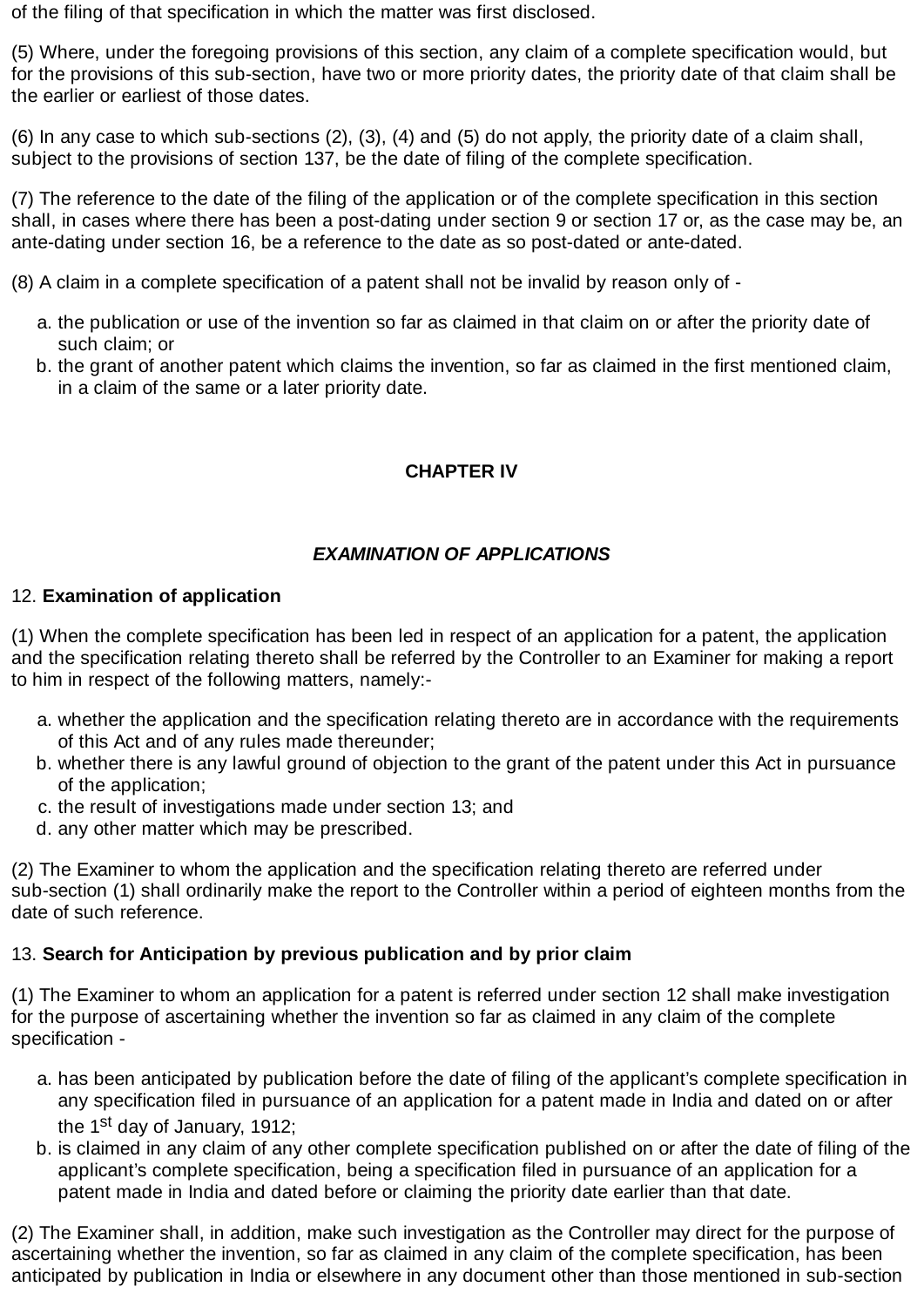(1) before the date of filing of the applicant's complete specification.

(3) Where a complete specification is amended under the provisions of this Act before it has been accepted, the amended specification shall be examined and investigated in like manner as the original specification.

(4) The examination and investigations required under section 12 and this section shall not be deemed in any way to warrant the validity of any patent, and no liability shall be incurred by the Central Government or any officer thereof by reason of, or in connection with, any such examination or investigation or any report or other proceedings consequent thereon.

### 14. **Consideration of Report of examiner by Controller**

Where, in respect of an application for a patent, the report of the Examiner received by the Controller is adverse to the applicant or requires any amendment of the application or of the specification to ensure compliance with the provisions of this Act or of the rules made thereunder, the Controller, before proceeding to dispose of the application in accordance with the provisions hereinafter appearing, shall communicate the gist of the objections to the applicant and shall, if so required by the applicant within the prescribed time, give him an opportunity of being heard.

### 15. **Power of Controller to refuse or require amended applications in certain cases**

(1) Where the Controller is satisfied that the application or any specification filed in pursuance thereof does not comply with the requirements of this Act or of any rules made thereunder, the Controller may either -

- a. refuse to proceed with the application; or
- b. require the application, specification or drawings to be amended to his satisfaction before he proceeds with the application.

(2) If it appears to the Controller that the invention claimed in the specification is not an invention within the meaning of, or is not patentable under, this Act, he shall refuse the application.

(3) If it appears to the Controller that any invention, in respect of which an application for a patent is made, might be used in any manner contrary to law, he may refuse the application, unless the specification is amended by the insertion of such disclaimer in respect of that use of the invention, or such other reference to the illegality thereof, as the Controller thinks fit.

## 16. **Power of Controller to make orders respecting division of application**

(1) A person who has made an application for a patent under this Act may, at any time before the acceptance of the complete specification, if he so desires, or with a view to remedy the objection raised by the Controller on the ground that the claims of the complete specification relate to more than one invention, file a further application in respect of an invention disclosed in the provisional or complete specification already filed in respect of the first mentioned application.

(2) The further application under sub-section (1) shall be accompanied by a complete specification, but such complete specification shall not include any matter not in substance disclosed in the complete specification filed in pursuance of the first mentioned application.

(3) The Controller may require such amendment of the complete specification filed in pursuance of either the original or the further application as may be necessary to ensure that neither of the said complete specifications includes a claim for any matter claimed in the other.

*Explanation* – For the purposes of this Act, the further application and the complete specification accompanying it shall be deemed to have been filed on the date on which the complete specification in pursuance of the first mentioned application had been filed, and the further application shall, subject to the determination of the priority date under sub-section (4) of section 11, be proceeded with as a substantive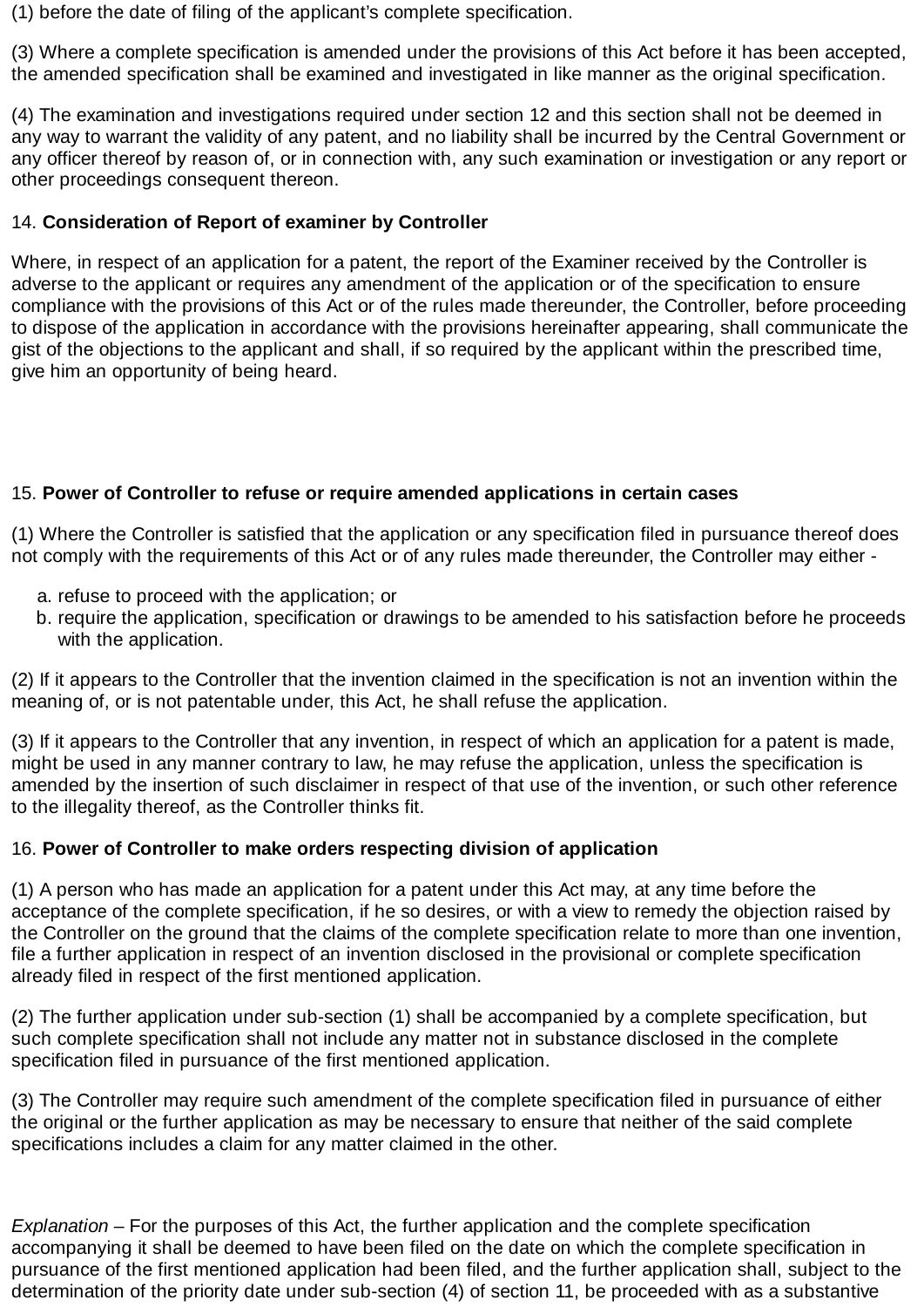application.

## 17. **Power of Controller to make order respecting dating of application**

(1) Subject to the provisions of section 9, at any time after the filing of an application and before acceptance of the complete specification under this Act, the Controller may, at the request of the applicant made in the prescribed manner, direct that the application shall be post-dated to such date as may be specified in the request, and proceed with the application accordingly :

Provided that no application shall be post-dated under this sub-section to a date later than six months from the date on which it was actually made or would, but for the provisions of this sub-section, be deemed to have been made.

(2) Where an application or specification (including drawings) is required to be amended under clause (b) of sub-section (1) of section 15, the application or specification shall, if the Controller so directs, be deemed to have been made on the date on which the requirement is complied with or where the application or specification is returned to the applicant, on the date on which it is re-filed after complying with the requirement.

## 18. **Power of Controller in cases of anticipation**

(1) Where it appears to the Controller that the invention so far as claimed in any claim of the complete specification has been anticipated in the manner referred to in clause (a) of sub-section (1) or sub-section (2) of section 13, he may refuse to accept the complete specification unless the applicant -

- a. shows to the satisfaction of the Controller that the priority date of the claim of his complete specification is not later than the date on which the relevant document was published; or
- b. amends his complete specification to the satisfaction of the Controller.

(2) If it appears to the Controller that the invention is claimed in a claim of any other complete specification referred to in clause (b) of sub-section (1) of section 13, he may, subject to the provisions hereinafter contained, direct that a reference to that other specification shall be inserted by way of notice to the public in the applicant's complete specification unless within such time as may be prescribed, -

- a. the applicant shows to the satisfaction of the Controller that the priority date of his claim is not later than the priority date of the claim of the said other specification; or
- b. the complete specification is amended to the satisfaction of the Controller.

(3) If it appears to the Controller, as a result of an investigation under section 13 or otherwise, -

- a. that the invention so far as claimed in any claim of the applicant's complete specification has been claimed in any other complete specification referred to in clause (a) of sub-section (1) of section 13; and
- b. that such other complete specification was published on or after the priority date of the applicant's claim,

then, unless it is shown to the satisfaction of the Controller that the priority date of the applicant's claim is not later than the priority date of the claim of that specification, the provisions of sub-section (2) shall apply thereto in the same manner as they apply to a specification published on or after the date of filing of the applicant's complete specification.

(4) Any order of the Controller under sub-section (2) or sub-section (3) directing the insertion of a reference to another complete specification shall be of no effect unless and until the other patent is granted.

## 19. **Powers of Controller in case of potential infringement.**

(1) If, in consequence of the investigations required by the foregoing provisions of this Act or of proceedings under section 25, it appears to the Controller that an invention in respect of which an application for a patent has been made cannot be performed without substantial risk of infringement of a claim of any other patent, he may direct that a reference to that other patent shall be inserted in the applicant's complete specification by way of notice to the public, unless within such time as may be prescribed -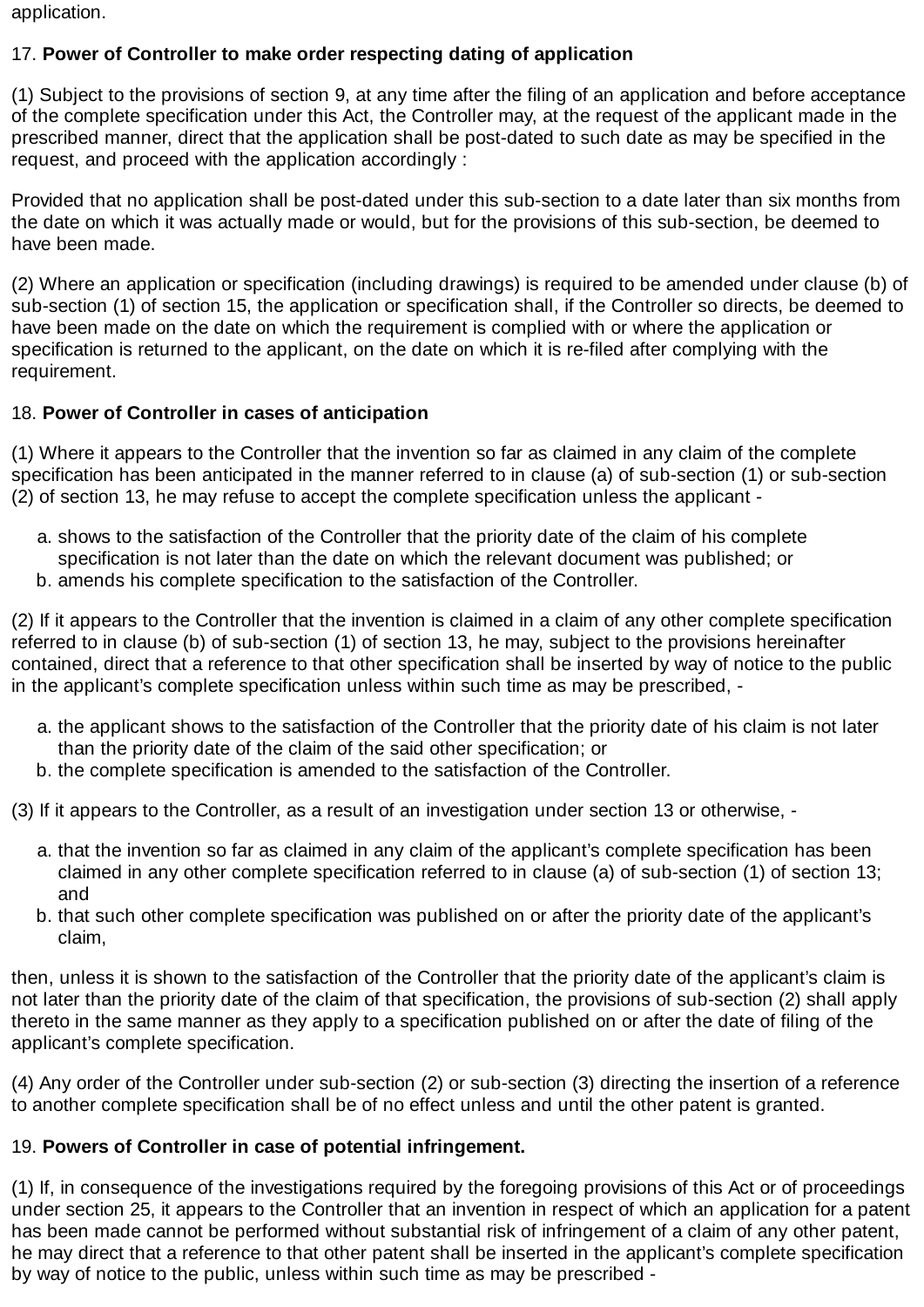- a. the applicant shows to the satisfaction of the Controller that there are reasonable grounds for contesting the validity of the said claim of the other patent; or
- b. the complete specification is amended to the satisfaction of the Controller.

(2) Where, after a reference to another patent has been inserted in a complete specification in pursuance of a direction under sub-section (1) -

- a. that other patent is revoked or otherwise ceases to be in force; or
- b. the specification of that other patent is amended by the deletion of the relevant claim; or
- c. it is found, in proceedings before the court or the Controller, that the relevant claim of that other patent is invalid or is not infringed by any working of the applicant's invention, the Controller may, on the application of the applicant, delete the reference to that other patent.

### 20. **Powers of Controller to make orders regarding substitution of applicants, etc.**

(1) If the Controller is satisfied, on a claim made in the prescribed manner at any time before a patent has been granted, that by virtue of any assignment or agreement in writing made by the applicant or one of the applicants for the patent or by operation of law, the claimant would, if the patent were then granted, be entitled thereto or to the interest of the applicant therein, or to an undivided share of the patent or of that interest, the Controller may, subject to the provisions of this section, direct that the application shall proceed in the name of the claimant or in the names of the claimants and the applicant or the other joint applicant or applicants, accordingly as the case may require.

(2) No such direction as aforesaid shall be given by virtue of any assignment or agreement made by one of two or more joint applicants for a patent except with the consent of the other joint applicant or applicants.

(3) No such direction as aforesaid shall be given by virtue of any assignment or agreement for the assignment of the benefit of an invention unless -

- a. the invention is identified therein by reference to the number of the application for the patent; or
- b. there is produced to the Controller an acknowledgement by the person by whom the assignment or agreement was made that the assignment or agreement relates to the invention in respect of which that application is made; or
- c. the rights of the claimant in respect of the invention have been finally established by the decision of a court; or
- d. the Controller gives directions for enabling the application to proceed or for regulating the manner in which it should be proceeded with under sub-section (5).

(4) Where one of two or more joint applicants for a patent dies at any time before the patent has been granted, the Controller may, upon a request in that behalf made by the survivor or survivors, and with the consent of the legal representative of the deceased, direct that the application shall proceed in the name of the survivor or survivors alone.

(5) If any dispute arises between joint applicants for a patent whether or in what manner the application should be proceeded with, the Controller, may upon application made to him in the prescribed manner by any of the parties, and after giving to all parties concerned an opportunity to be heard, give such directions as he thinks fit for enabling the application to proceed in the name of one or more of the parties alone or for regulating the manner in which it should be proceeded with, or for both those purposes, as the case may require.

#### 21. **Time for putting application in order for acceptance.**

(1) An application for a patent shall be deemed to have been abandoned unless within fifteen months from the date on which the first statement of objections to the application or complete specification is forwarded by the Controller to the applicant or within such longer period as may be allowed under the following provisions of this section the applicant has complied with all the requirements imposed on him by or under this Act, whether in connection with the complete specification or otherwise in relation to the application.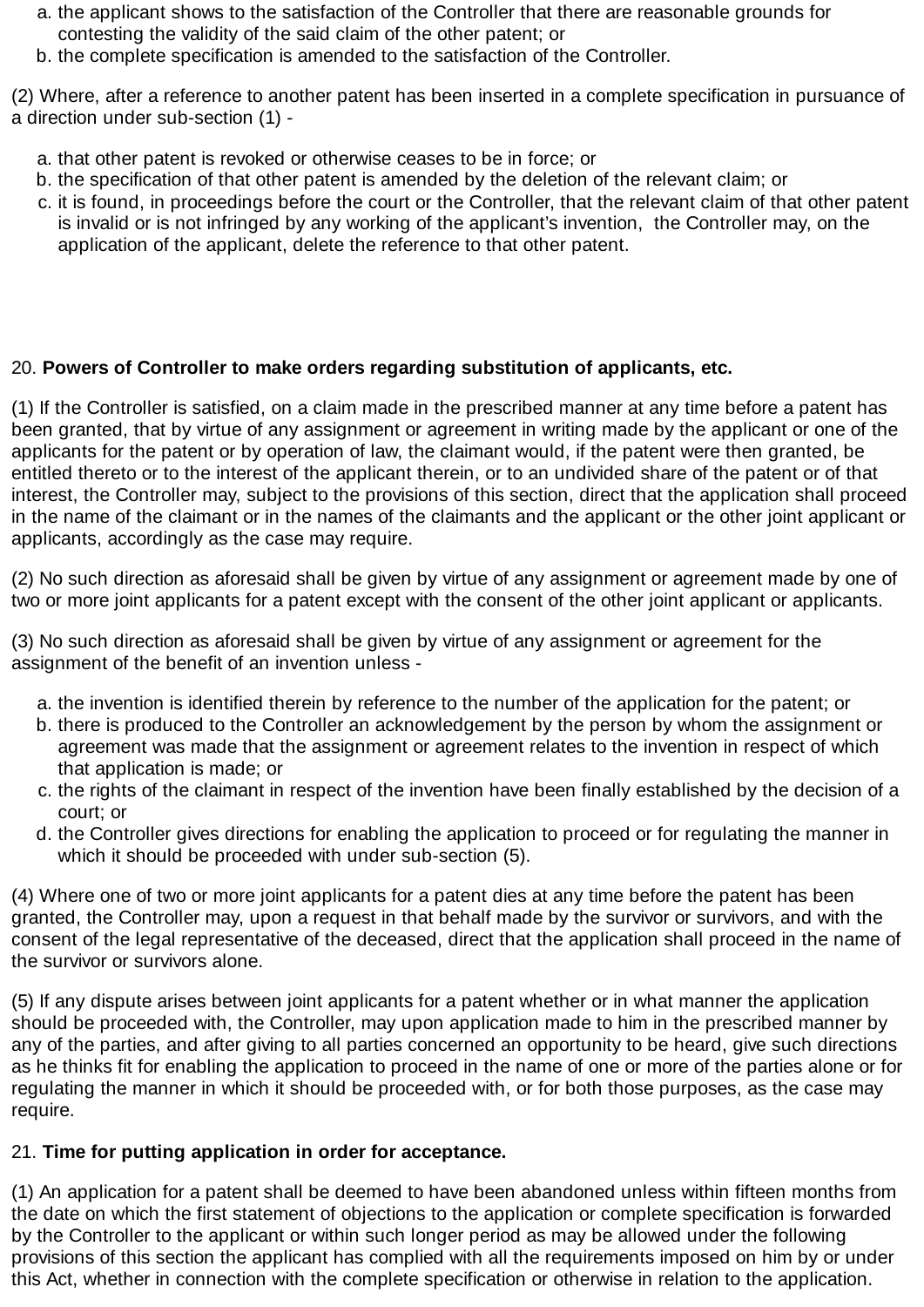*Explanation* – Where the application or any specification or, in the case of a convention application, any document filed as part of the application has been returned to the applicant by the Controller in the course of the proceedings, the applicant shall not be deemed to have complied with such requirements unless and until he has re-filed it.

(2) The period of fifteen months specified in sub-section (1) shall, on request made by the applicant in the prescribed manner and before the expiration of the period so specified, be extended for a further period so requested (hereafter in this section referred to as the extended period), so, however, that the total period for complying with the requirements of the Controller does not exceed eighteen months from the date on which the objections referred to in sub-section (1) are forwarded to the applicant.

(3) If at the expiration of the period of fifteen months specified in sub-section (1) or the extended period -

- a. an appeal to the High Court is pending in respect of the application for the patent for the main invention, or
- b. in the case of an application for a patent of addition, an appeal to the High Court is pending in respect of either that application or the application for the main invention,

the time within which the requirements of the Controller shall be complied with shall, on an application made by the applicant before the expiration of the said period of fifteen months or the extended period, as the case may be, be extended until such date as the High Court may determine.

(4) If the time within which the appeal mentioned in sub-section (3) may be instituted has not expired, the Controller may extend the period of fifteen months, or as the case may be, the extended period, until the expiration of such further period as he may determine:

Provided that if an appeal has been filed during the said further period, and the High Court has granted any extension of time for complying with, the requirements of the Controller, then, the requirements may be complied with within the time granted by the Court.

## 22. **Acceptance of complete specification**

Subject to the provisions of section 21, the complete specification filed in pursuance of an application for a patent may be accepted by the Controller at any time after the applicant has complied with the requirements mentioned in sub-section (1) of that section, and, if not so accepted within the period allowed under that section for compliance with those requirements, shall be accepted as soon as may be thereafter:

Provided that the applicant may make an application to the Controller in the prescribed manner requesting him to postpone acceptance until such date [not being later than eighteen months from the date on which the objections referred to in sub-section (1) of section 21 are forwarded to the applicant] as may be specified in the application, and, if such application is made, the Controller may postpone acceptance accordingly.

#### 23. **Advertisement of acceptance of complete specification**

On the acceptance of a complete specification, the Controller shall give notice thereof to the applicant and shall advertise in the Official Gazette the fact that the specification has been accepted, and thereupon the application and the specification with the drawings (if any) filed in pursuance thereof shall be open to public inspection.

## 24. **Effect of acceptance of complete specification**

On and from the date of advertisement of the acceptance of a complete specification and until the date of sealing of a patent in respect thereof, the applicant shall have the like privileges and rights as if a patent for the invention had been sealed on the date of advertisement of acceptance of the complete specification:

Provided that the applicant shall not be entitled to institute any proceedings for infringement until the patent has been sealed.

## **(CHAPTER IVA)**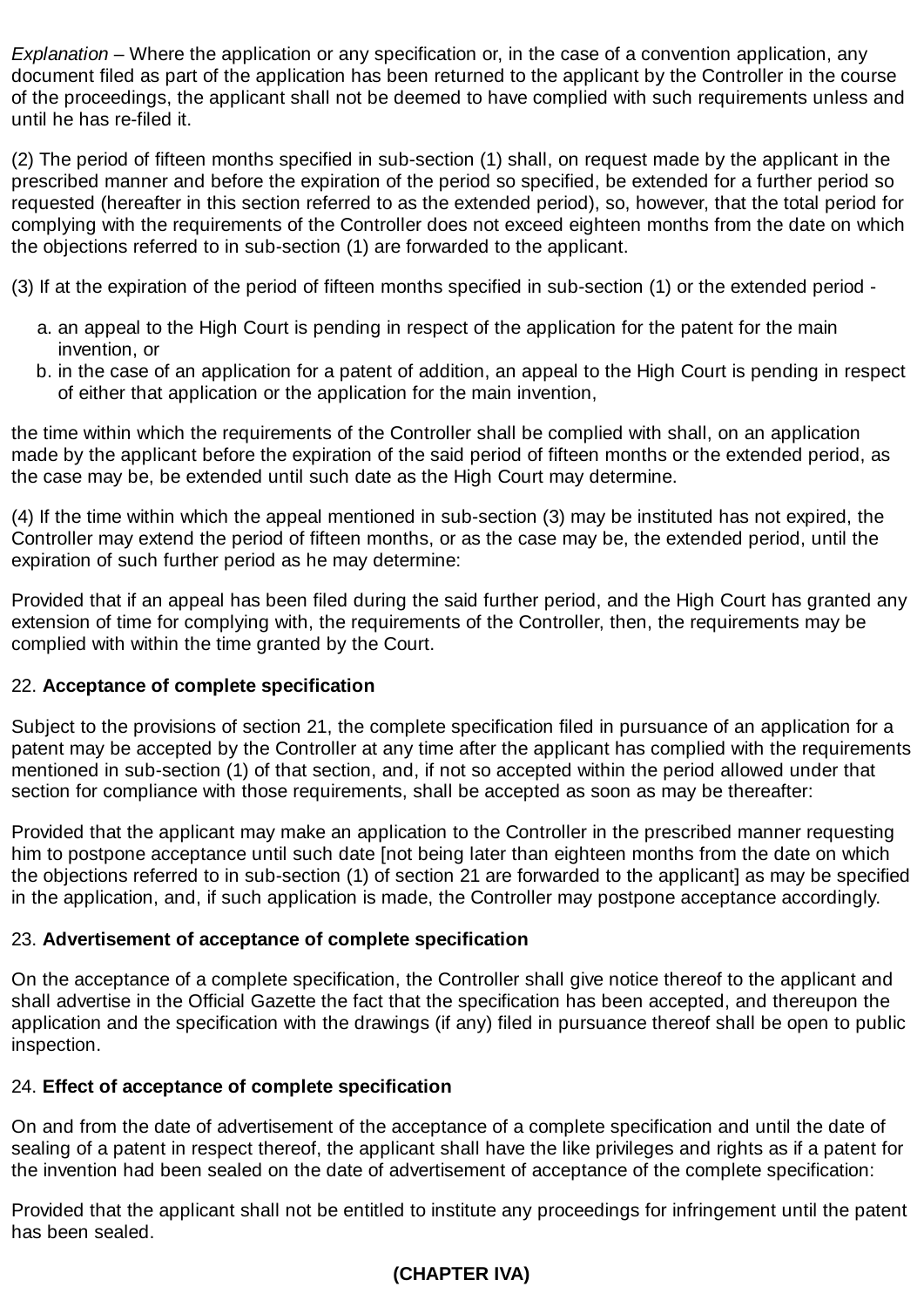#### **EXCLUSIVE MARKETING RIGHTS**

**24A. Application for grant of exclusive rights –** (1) Notwithstanding anything contained in sub-section (1) of section 12, the Controller shall not, under that sub-section, refer an application in respect of a claim for a

patent covered under sub-section (2) of section 5 to an Examiner for making a report till the 31<sup>st</sup> day of December, 2004 and shall, where an application for grant of exclusive right to sell or distribute the article or substance in India has been made in the prescribed form and manner and on payment of prescribed fee, refer the application for patent, to an Examiner for making a report to him as to whether the invention is not an invention within the meaning of this Act in terms of section 3 or the invention is an invention for which no patent can be granted in terms of section 4.

(2) Where the Controller, on receipt of a report under sub-section (1) and after such other investigation as he may deed necessary, is satisfied that the invention is not an invention within the meaning of this Act in terms of section 3 or the invention is an invention for which no patent can be granted in terms of section 4, he shall reject the application for exclusive right to sell or distribute the article or substance.

(3) In a case where an application for exclusive right to sell or distribute an article or a substance is not rejected by the Controller on receipt of a report under sub-section (1) and after such other investigation, if any, made by him, he may proceed to grant exclusive right to sell or distribute the article or substance in the manner provided in section 24B.

Explanation:- It is hereby clarified that for the purpose of this section, exclusive right to sell or distribute any article or substance under this section shall not include an article or substance based on the system on Indian Medicine as defined in clause (e) of sub-section (1) of section 2 of he Indian Medicine Central Council Act, 1970 (48 of 1970), and where such article or substance is already in the public domain.

**24(B). Grant of exclusive of rights – (1)** Where a claim for patent covered under sub-section 2 of section 5 has been made and the applicant has –

- where an invention has been made whether in India or a country other than India and before filing a. search a claim, filed an application for the same invention claiming identical article or substance in a convention country on or after the Ist day of January, 1995 and the patent and the approval to sell or distribute the article or substance on the basis of appropriate tests conducted on or after the Ist day of January, 1995 in that country has been granted or after the date of making claim for patent covered under sub-section 2 of section 5; or
- b. where an invention has been made in India and before filing search a claim, made a claim for patent on or after the Ist day of January, 1995 for method or a process of manufacture for that invention relating to identical article or substance and has been granted in India the patent therefor on or after the making the claim for patent covered under sub-section 2 of section 5, and has been received the approval to sell or distribute the article or substance from the authority specify in this behalf by the Central Government, then, we shall have the exclusive right by himself, his agents or licencee to sell or distribute in India the article or the substance on or from the date of approval granted by the Controller in this behalf till a period of five years or till the date of grant of patent or the date of rejection of application for the grant of patent, whichever is earlier.

(2) Where, the specifications of an invention relatable to an article or a substance covered under sub-section (2), of Section 5 have been recorded in a document or the invention has been tried or used, or, the article or the substance has been sold, by a person, before a claim for a patent of that invention is made in India or in a convention country, then, the sale or distribution of the article or substance by such person, after the claim referred to above is made shall not be deemed to be an infringement of exclusive right to sell or distribute under sub-section (1).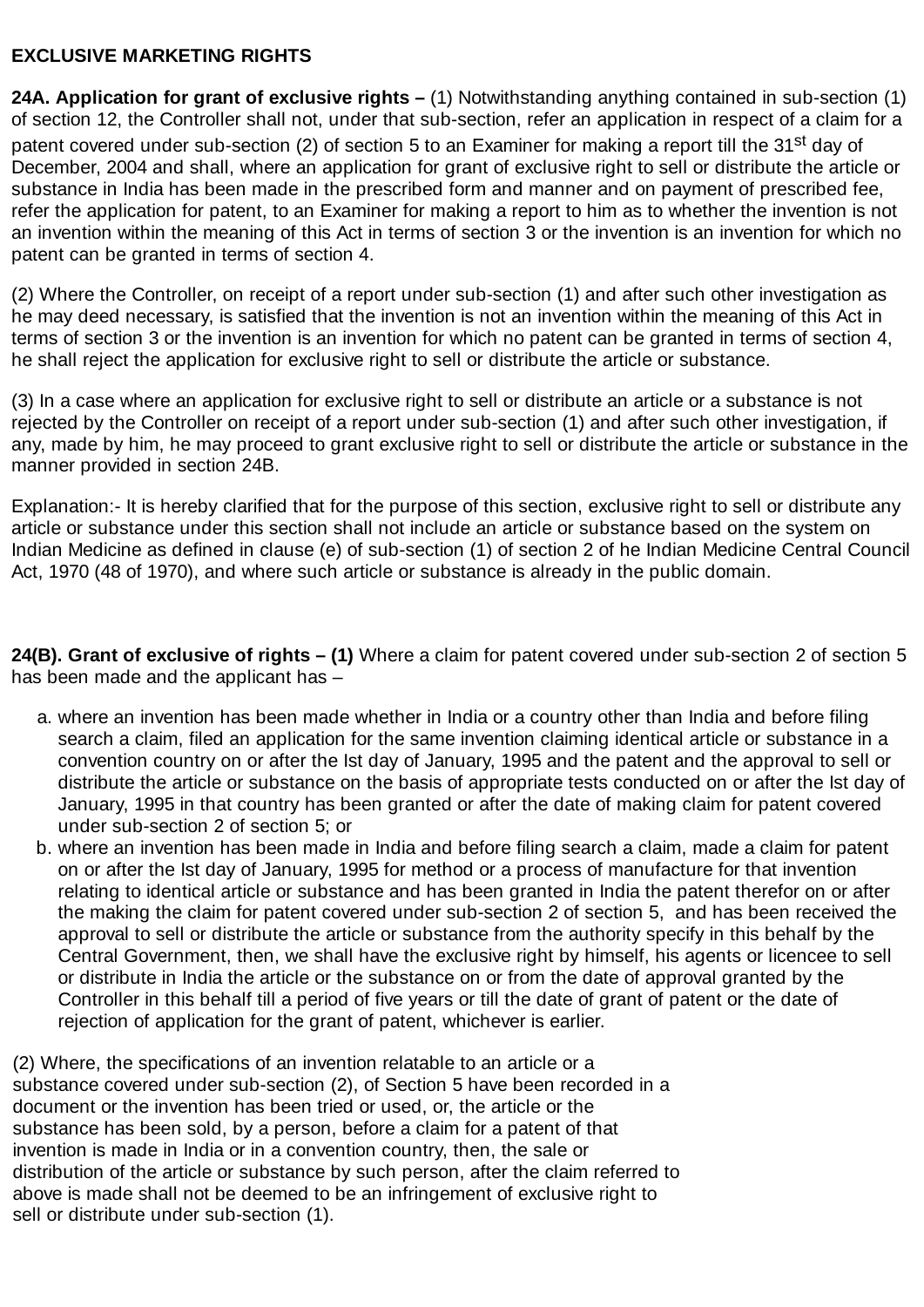Provided that nothing in this sub-section shall apply in a case where a person makes or uses an article or a substance with a view to sell or distribute the same the details of invention relatable thereto were given by a person who was holding an exclusive right to sell or distribute the article or substance.

**24C. Compulsory licences** – The provisions in relation to compulsory licences in Chapter XVI shall, subject to the necessary modifications, apply in relation to an exclusive right to sell or distribute under Section 24B as they apply to, and in relation to , a right under a patent to sell or distribute and for that purpose the following modifications shall be deemed to have been made to the provisions of that Chapter and all their grammatical variations and cognate expressions shall be construed accordingly, namely:-

a. throughout Chapter XVI,-

(i)working of the invention shall be deemed to be selling or distributing of the article or substance;

(ii) reference to "patents" shall be deemed to be references to "right to sell or distribute";

(iii) references to "patented article" shall be deemed to be references to "an article for which exclusive right to sell or distribute has been granted";

- b. three years from the date of sealing of a patent in section 84 shall be deemed to be two years from the date of approval by the Controller for exclusive right to sell or distribute under section 24B;
- c. the time which has elapsed since the sealing of a patent under section 85 shall be deemed to be the time which has elapsed since the approval by the Controller for exclusive right to sell or distribute under section 24B;
- d. clauses (d) and (e) of section 90 shall be omitted.

## **24D. Special provision for selling or distribution** –

- Without prejudice to the provisions of any other law for the time being in force, where, at any time after 1. an exclusive right to sell or distribute any article or substance has been granted under sub-section 91) of Section 24B, the Central Government is satisfied that it is necessary or expedient in public interest o sell or distribute the article or substance by a person other than a person to whom exclusive right has been granted under sub-section (1) of Section 24B; it may, by itself or through any person authorized in writing by it in this behalf, sell or distribute the article or substance.
- 2. The Central Government may, by notification in the Official Gazette and at any time after an exclusive right to sell or distribute an article or a substance has been granted, direct, in the public interest and for reasons to be stated, that the said article or substance shall be sold at a price determined by an authority specified by it in this behalf.

**24E. Suit relating to infringement –** All suits relating to infringement of a right under section 24B shall be dealt with in the same manner as if they are suits concerning infringement of patent under Chapter XVIII.

**24F. Central Government and its officers not to be liable-** The examination and investigations required under this Chapter shall not be deemed in any way to warrant the validity of any grant of exclusive right to sell or distribute, and not liability shall be incurred by the Central Government or any officer thereof by reason of, or in connection with, any such examination or investigation or any report or other proceedings consequent thereon.]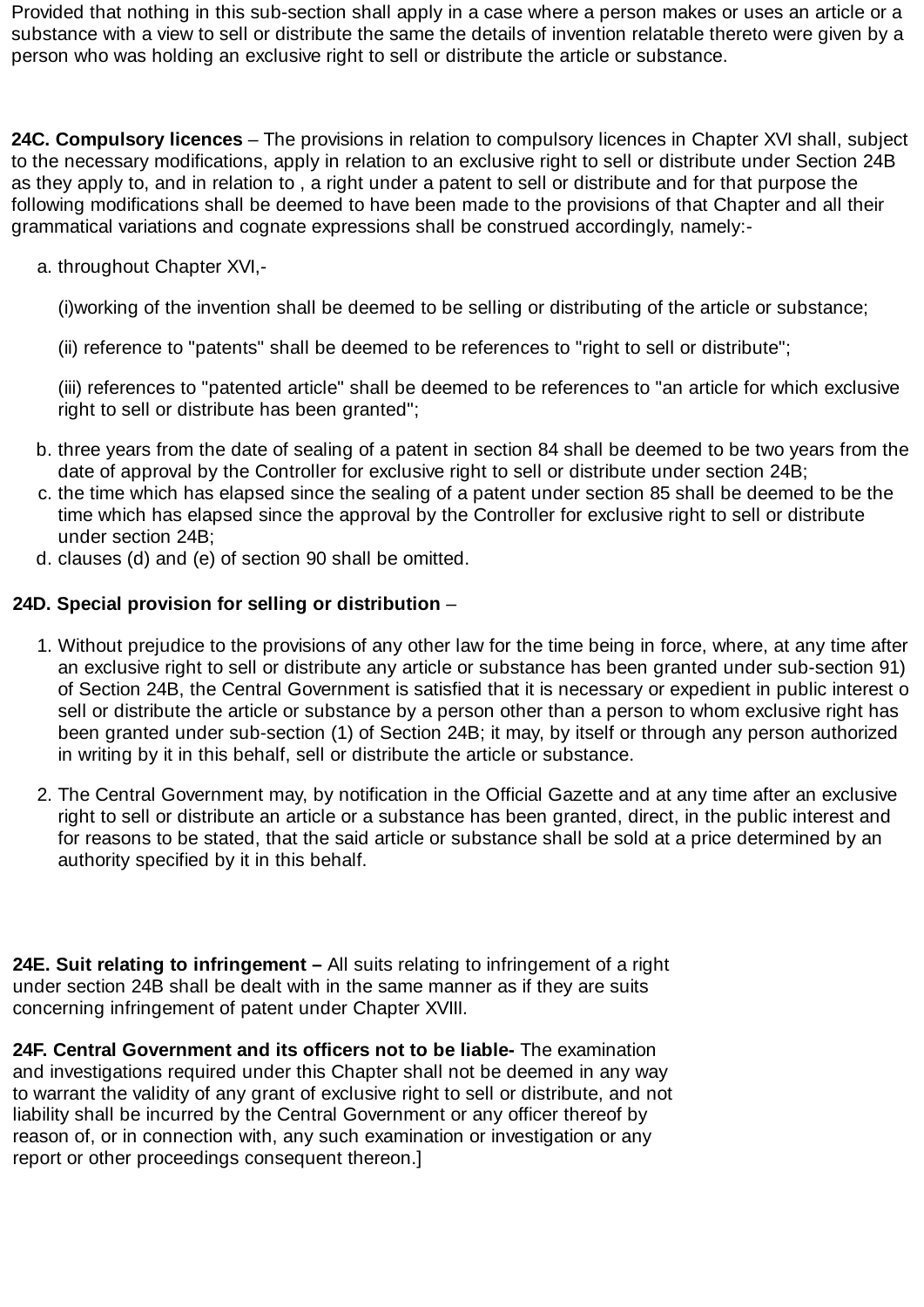## **CHAPTER V**

## *OPPOSITION TO GRANT OF PATENT*

## 25. **Opposition to grant of patent**

(1) At any time within four months from the date of advertisement of the acceptance of a complete specification under this Act (or within such further period not exceeding one month in the aggregate as the Controller may allow on application made to him in the prescribed manner before the expiry of the four months aforesaid) any person interested may give notice to the Controller of opposition to the grant of the patent on any of the following grounds, namely: -

- a. that the applicant for the patent or the person under or through whom he claims, wrongfully obtained the invention or any part thereof from him or from a person under or through whom he claims;
- b. that the invention so far as claimed in any claim of the complete specification has been published before the priority date of the claim –
	- i. in any specification filed in pursuance of an application for a patent made in India on or after the 1st day of January, 1912; or
	- ii. in India or elsewhere, in any other document:

Provided that the ground specified in sub-clause (ii) shall not be available where such publication does not constitute an anticipation of the invention by virtue of sub-section (2) or sub-section (3) of section 29;

- a. that the invention so far as claimed in any claim of the complete specification is claimed in a claim of a complete specification published on or after the priority date of the applicant's claim and filed in pursuance of an application for a patent in India, being a claim of which the priority date is earlier than that of the applicant's claim;
- b. that the invention so far as claimed in any claim of the complete specification was publicly known or publicly used in India before the priority date of that claim.

*Explanation* – For the purposes of this clause, an invention relating to a process for which a patent is claimed shall be deemed to have been publicly known or publicly used in India before the priority date of the claim if a product made by that process had already been imported into India before that date except where such importation has been for the purpose of reasonable trial or experiment only;

- c. that the invention so far as claimed in any claim of the complete specification is obvious and clearly does not involve any inventive step, having regard to the matter published as mentioned in clause (b) or having regard to what was used in India before the priority date of the applicant's claim;
- d. that the subject of any claim of the complete specification is not an invention within the meaning of this Act, or is not patentable under this Act;
- e. that the complete specification does not sufficiently and clearly describe the invention or the method by which it is to be performed;
- f. that the applicant has failed to disclose to the Controller the information required by section 8 or has furnished the information which in any material particular was false to his knowledge;
- g. that in the case of a convention application, the application was not made within twelve months from the date of the first application for protection for the invention made in a convention country by the applicant or a person from whom he derives title;

but on no other ground.

(2) Where any such notice of opposition is duly given, the Controller shall notify the applicant and shall give to the applicant and the opponent an opportunity to be heard before deciding the case.

(3) The grant of a patent shall not be refused on the ground stated in clause (c) of sub-section (1) if no patent has been granted in pursuance of the application mentioned in that clause; and for the purpose of any inquiry under clause (d) or clause (e) of that sub-section, no account shall be taken of any secret use.

## 26. **In cases of "obtaining" Controller may treat applications as application of opponent**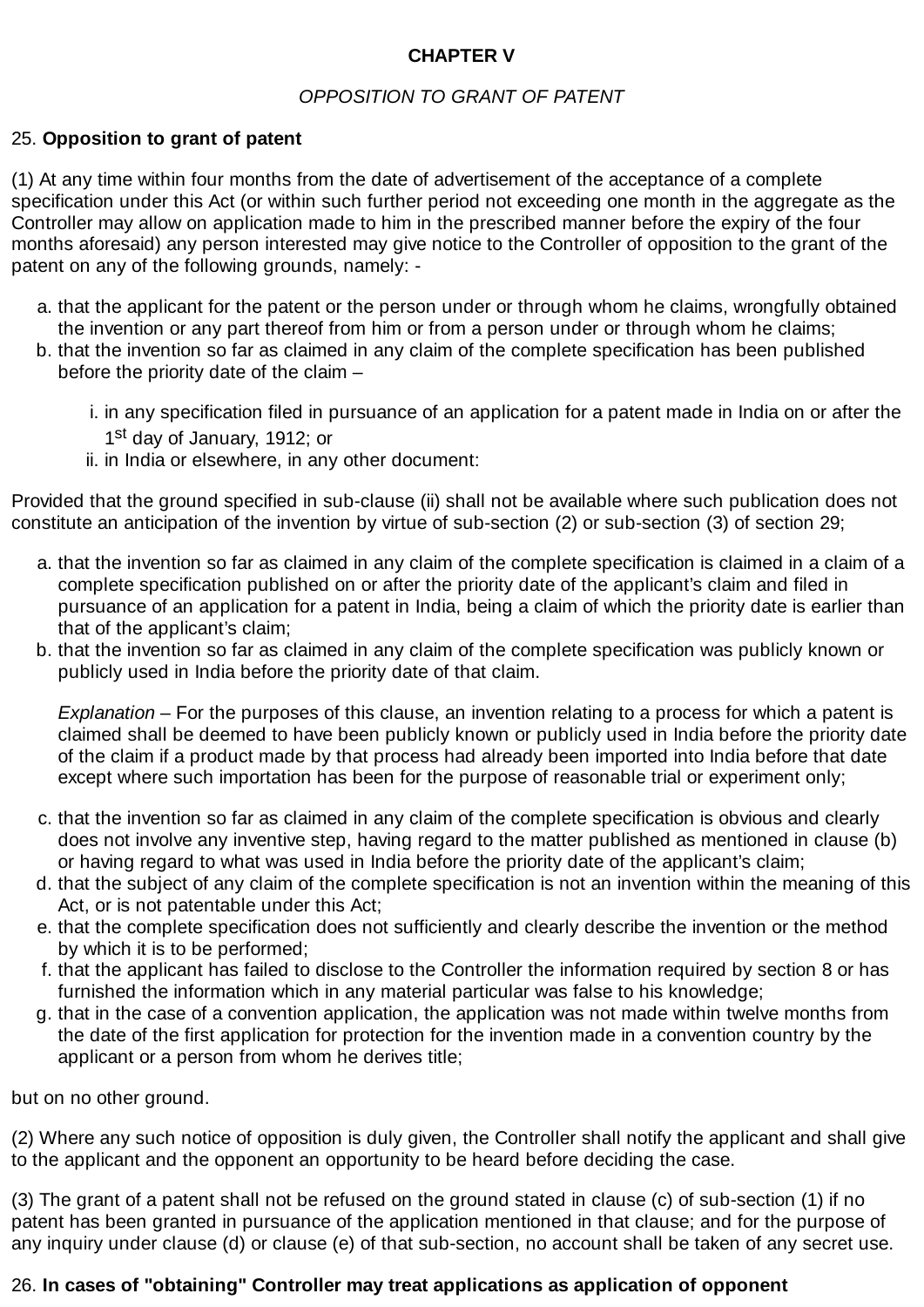- (1) Where in any opposition proceeding under this Act
	- a. the Controller finds that the invention, so far as claimed in any claim of the complete specification, was obtained from the opponent in the manner set out in clause (a) of sub-section (1) of section 25 and refuses the application on that ground, he may, on request by such opponent made in the prescribed manner, direct that the application shall proceed in the name of the opponent as if the application and the specification had been filed by the opponent on the date on which they were actually filed;
	- b. the Controller finds that a part of an invention described in the complete specification was so obtained from the opponent and passes an order requiring that the specification be amended by the exclusion of that part of the invention, the opponent may, subject to the provisions of sub-section (2), file an application in accordance with the provisions of this Act accompanied by a complete specification for the grant of a patent for the invention so excluded from the applicant's specification, and the Controller may treat such application and specification as having been filed, for the purposes of this Act relating to the priority dates of claims of the complete specification, on the date on which the corresponding document was or was deemed to have been filed by the earlier applicant, but for all other purposes the application of the opponent shall be proceeded with as an application for a patent under this Act.

(2) Where an opponent has, before the date of the order of the Controller requiring the amendment of a complete specification referred to in clause (b) of sub-section (1), filed an application for a patent for an invention which includes the whole or a part of the invention held to have been obtained from him and such application is pending, the Controller may treat such application and specification in so far as they relate to the invention held to have been obtained from him, as having been filed, for the purposes of this Act relating to the priority dates of claims of the complete specification, on the date on which the corresponding document was or was deemed to have been filed by the earlier applicant, but for all other purposes the application of the opponent shall be proceeded with as an application for a patent under this Act.

## 27. **Refusal of Patent without opposition.**

If at any time after the acceptance of the complete specification filed in pursuance of an application for a patent and before the grant of a patent thereon it comes to the notice of the Controller otherwise than in consequence of proceedings in opposition to the grant under section 25, that the invention, so far as claimed in any claim of the complete specification, has been published before the priority date of the claim -

- a. in any specification filed in pursuance of an application for a patent made in India and dated on or after the 1<sup>st</sup> day of January, 1912;
- b. in any other document in India or elsewhere,

the Controller may refuse to grant the patent unless, within such time as may be prescribed, the complete specification is amended to his satisfaction:

Provided that the Controller shall not refuse to grant the patent on the ground specified in clause (b) if such publication does not constitute an anticipation of the invention by virtue of sub-section (2) or sub-section (3) of section 29.

## 28. **Mention of inventor has such in Patent.**

(1) If the Controller is satisfied, upon a request or claim made in accordance with the provisions of this section, -

- a. that the person in respect of or by whom the request or claim is made is the inventor of an invention in respect of which application for a patent has been made, or of a substantial part of that invention; and
- b. that the application for the patent is a direct consequence of his being the inventor,

the Controller shall, subject to the provisions of this section, cause him to be mentioned as inventor in any patent granted in pursuance of the application in the complete specification and in the register of patents:

Provided that the mention of any person as inventor under this section shall not confer or derogate from any rights under the patent.

(2) A request that any person shall be mentioned as aforesaid may be made in the prescribed manner by the applicant for the patent or (where the person alleged to be the inventor is not the applicant or one of the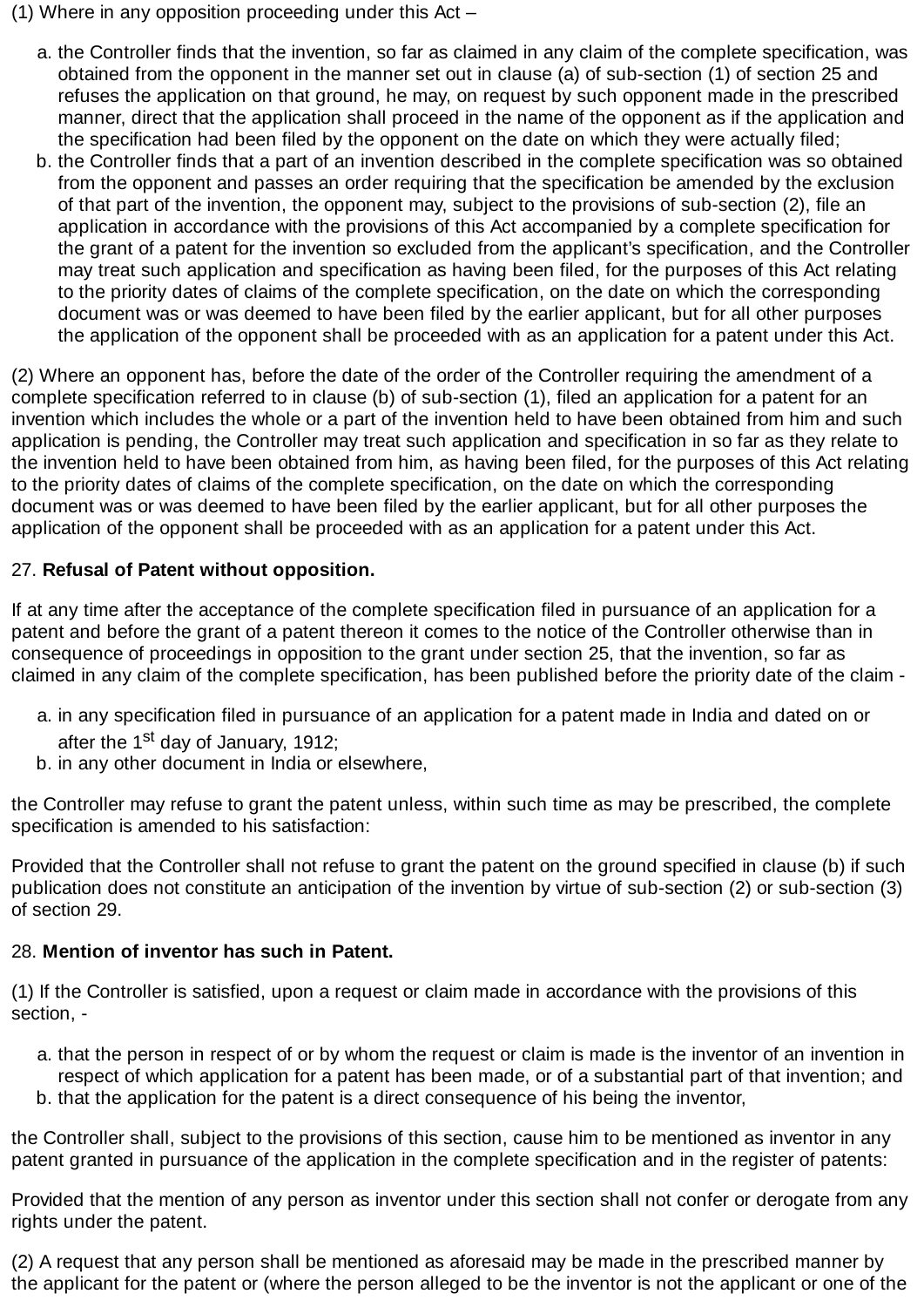applicants) by the applicant and that person.

(3) If any person [other than a person in respect of whom a request in relation to the application in question has been made under sub-section (2)] desires to be mentioned as aforesaid, he may make a claim in the prescribed manner in that behalf.

(4) A request or claim under the foregoing provisions of this section shall be made not later than two months after the date of advertisement of acceptance of the complete specification or within such further period (not exceeding one month) as the Controller may, on an application made to him in that behalf before the expiration of the said period of two months and subject to the payment of the prescribed fee, allow.

(5) No request or claim under the foregoing provisions of this section shall be entertained if it appears to the Controller that the request or claim is based upon facts which, if proved in the case of an opposition under the provisions of clause (a) of sub-section (1) of section 25 by the person in respect of or by whom the request or claim is made, would have entitled him to relief under that section.

(6) Subject to the provisions of sub-section (5), where a claim is made under sub-section (3), the Controller shall give notice of the claim to every applicant for the patent (not being the claimant) and to any other person whom the Controller may consider to be interested; and before deciding upon any request or claim made under sub-section (2) or sub-section (3), the Controller shall, if required, hear the person in respect of or by whom the request or claim is made, and, in the case of a claim under sub-section (3), any person to whom notice of the claim has been given as aforesaid.

(7) Where any person has been mentioned as inventor in pursuance of this section, any other person who alleges that he ought not to have been so mentioned may at any time apply to the Controller for a certificate to that effect, and the Controller may, after hearing, if required, any person whom he may consider to be interested, issue such a certificate, and if he does so, he shall rectify the specification and the register accordingly.

#### **CHAPTER VI**

#### *ANTICIPATION*

## 29. **Anticipation by previous publication.**

(1) An invention claimed in a complete specification shall not be deemed to have been anticipated by reason only that the invention was published in a specification filed in pursuance of an application for a patent made in India and dated before the 1<sup>st</sup> day of January, 1912.

(2) Subject as hereinafter provided, an invention claimed in a complete specification shall not be deemed to have been anticipated by reason only that the invention was published before the priority date of the relevant claim of the specification, if the patentee or the applicant for the patent proves -

- a. that the matter published was obtained from him, or (where he is not himself the true and first inventor) from any person from whom he derives title, and was published without his consent or the consent of any such person; and
- b. where the patentee or the applicant for the patent or any person from whom he derives title learned of the publication before the date of the application for the patent, or, in the case of a convention application, before the date of the application for protection in a convention country, that the application or the application in the convention country, as the case may be, was made as soon as reasonably practicable thereafter:

Provided that this sub-section shall not apply if the invention was before the priority date of the claim commercially worked in India, otherwise than for the purpose of reasonable trial, either by the patentee or the applicant for the patent or any person from whom he derives title or by any other person with the consent of the patentee or the applicant for the patent or any person from whom he derives title.

(3) Where a complete specification is filed in pursuance of an application for a patent made by a person being the true and first inventor or deriving title from him, an invention claimed in that specification shall not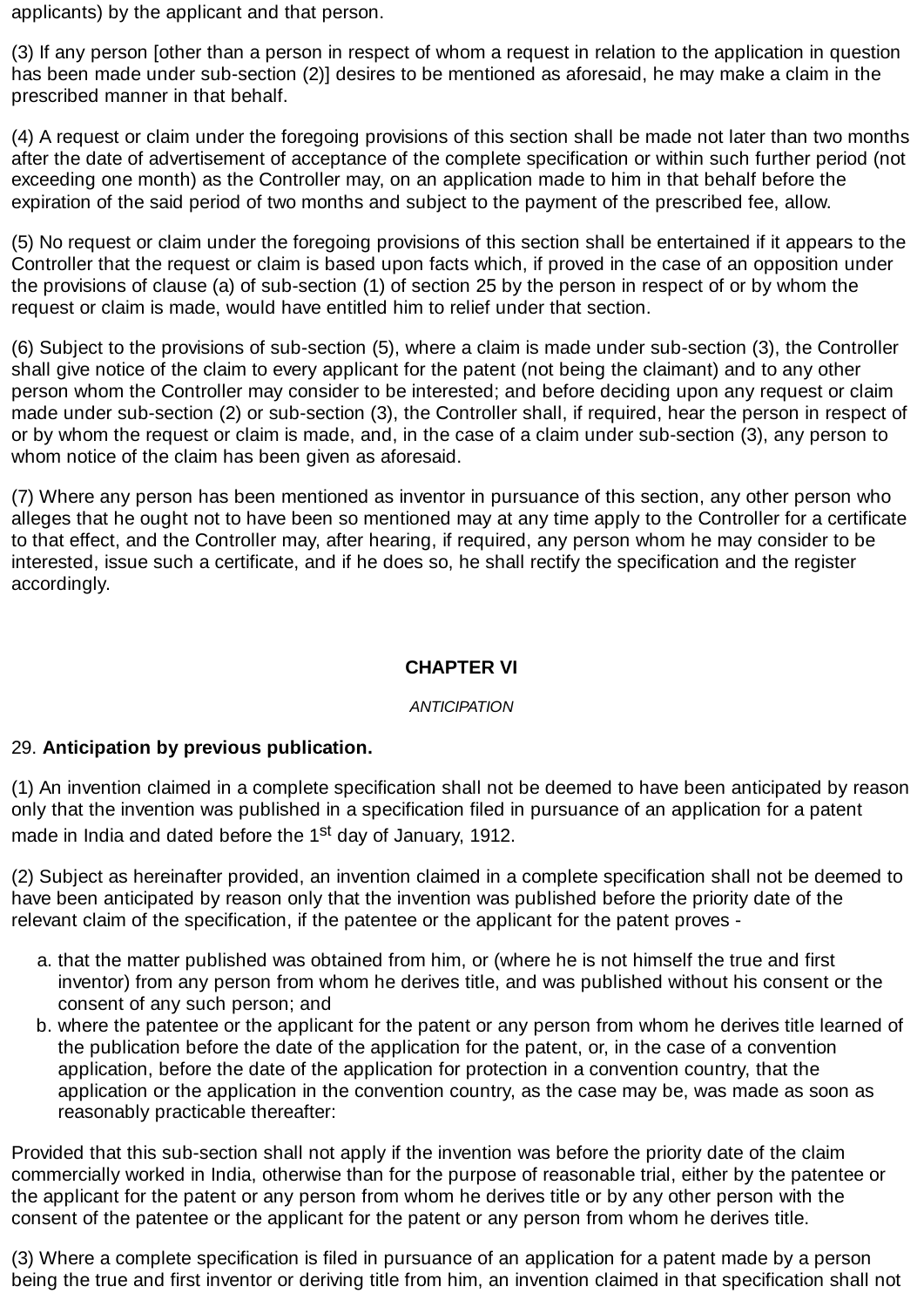be deemed to have been anticipated by reason only of any other application for a patent in respect of the same invention made in contravention of the rights of that person, or by reason only that after the date of filing of that other application the invention was used or published, without the consent of that person, by the applicant in respect of that other application, or by any other person in consequence of any disclosure of any invention by that applicant.

## 30. **Anticipation by previous communication to Government.**

An invention claimed in a complete specification shall not be deemed to have been anticipated by reason only of the communication of the invention to the Government or to any person authorised by the Government to investigate the invention or its merits, or of anything done, in consequence of such a communication, for the purpose of the investigation.

## 31. **Anticipation by public display , etc.**

An invention claimed in a complete specification shall not be deemed to have been anticipated by reason only of -

- a. the display of the invention with the consent of the true and first inventor or a person deriving title from him at an industrial or other exhibition to which the provisions of this section have been extended by the Central Government by notification in the Official Gazette, or the use thereof with his consent for the purpose of such an exhibition in the place where it is held; or
- b. the publication of any description of the invention in consequence of the display or use of the invention at any such exhibition as aforesaid; or
- c. the use of the invention, after it has been displayed or used at any such exhibition as aforesaid and during the period of the exhibition, by any person without the consent of the true and first inventor or a person deriving title from him; or
- d. the description of the invention in a paper read by the true and first inventor before a learned society or published with his consent in the transactions of such a society,

if the application for the patent is made by the true and first inventor or a person deriving title from him not later than six months after the opening of the exhibition or the reading or publication of the paper, as the case may be.

## 32. **Anticipation by Public working.**

An invention claimed in a complete specification shall not be deemed to have been anticipated by reason only that at any time within one year before the priority date of the relevant claim of the specification, the invention was publicly worked in India -

- a. by the patentee or applicant for the patent or any person from whom he derives title; or
- b. by any other person with the consent of the patentee or applicant for the patent or any person from whom he derives title,

if the working was effected for the purpose of reasonable trial only and if it was reasonably necessary, having regard to the nature of the invention, that the working for that purpose should be effected in public.

## 33. **Anticipation by use and Publication after Provisional specification.**

(1) Where a complete specification is filed or proceeded with in pursuance of an application which was accompanied by a provisional specification or where a complete specification filed along with an application is treated by virtue of a direction under sub-section (3) of section 9 as a provisional specification, then, notwithstanding anything contained in this Act, the Controller shall not refuse to grant the patent, and the patent shall not be revoked or invalidated, by reason only that any matter described in the provisional specification or in the specification treated as aforesaid as a provisional specification was used in India or published in India or elsewhere at any time after the date of the filing of that specification.

(2) Where a complete specification is filed in pursuance of a convention application, then, notwithstanding anything contained in this Act, the Controller shall not refuse to grant the patent, and the patent shall not be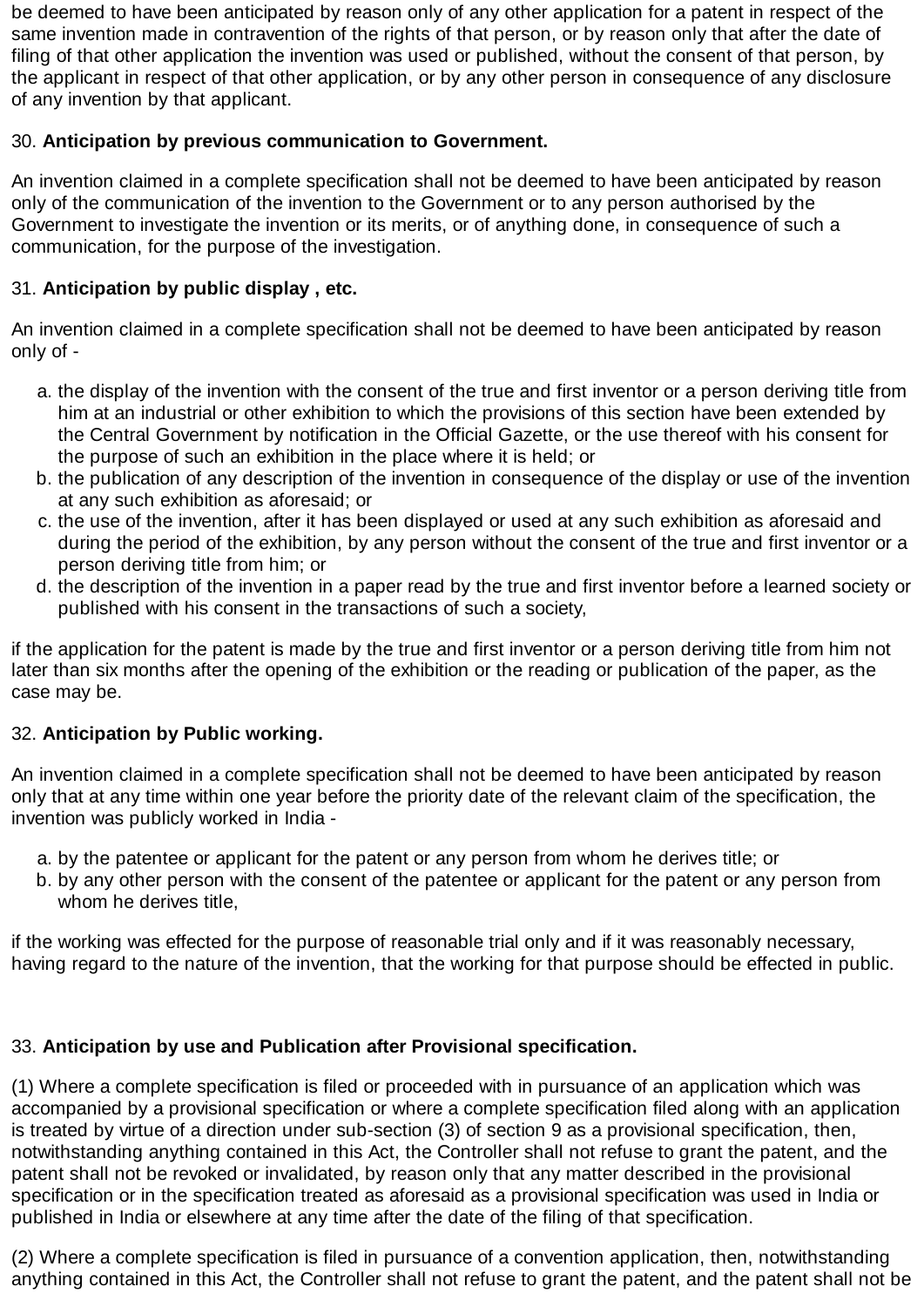revoked or invalidated, by reason only that any matter disclosed in any application for protection in a convention country upon which the convention application is founded was used in India or published in India or elsewhere at any time after the date of that application for protection.

### 34. **No anticipation if circumstances are only as described in Sections 29,30 , 31 and 32.**

Notwithstanding anything contained in this Act, the Controller shall not refuse to accept a complete specification for a patent or to grant a patent, and a patent shall not be revoked or invalidated by reason only of any circumstances which, by virtue of section 29 or section 30 or section 31 or section 32, do not constitute an anticipation of the invention claimed in the specification.

#### **CHAPTER VII**

#### *PROVISIONS FOR SECRECY OF CERTAIN INVENTIONS*

#### 35. **Secrecy direction relating to inventions relevant for defuses purposes.**

(1) Where, in respect of an application made before or after the commencement of this Act for a patent, it appears to the Controller that the invention is one of a class notified to him by the Central Government as relevant for defence purposes, or, where otherwise the invention appears to him to be so relevant, he may give directions for prohibiting or restricting the publication of information with respect to the invention or the communication of such information to any person or class of persons specified in the directions.

(2) Where the Controller gives any such directions as are referred to in sub-section (1), he shall give notice of the application and of the directions to the Central Government, and the Central Government shall, upon receipt of such notice, consider whether the publication of the invention would be prejudicial to the defence of India, and if upon such consideration, it appears to it that the publication of the invention would not so prejudice, give notice to the Controller to that effect, who shall thereupon revoke the directions and notify the applicant accordingly.

(3) Without prejudice to the provisions contained in sub-section (1), where the Central Government is of opinion that an invention in respect of which the Controller has not given any directions under sub-section (1), is relevant for defence purposes, it may at any time before acceptance of the complete specification notify the Controller to that effect, and thereupon the provisions of that sub-section shall apply as if the invention were one of the class notified by the Central Government, and accordingly the Controller shall give notice to the Central Government of the directions issued by him.

#### 36. **Secrecy directions to be periodically reviewed.**

(1) The question whether an invention in respect of which directions have been given under section 35 continues to be relevant for defence purposes shall be re-considered by the Central Government within nine months from the date of issue of such directions and thereafter at intervals not exceeding twelve months, and if, on such re-consideration it appears to the Central Government that the publication of the invention would no longer be prejudicial to the defence of India it shall forthwith give notice to the Controller accordingly and the Controller shall thereupon revoke the directions previously given by him.

(2) The result of every re-consideration under sub-section (1), shall be communicated to the applicant within such time and in such manner as may be prescribed.

#### 37. **Consequences of secrecy directions.**

(1) So long as any directions under section 35 are in force in respect of an application -

- a. the Controller shall not pass an order refusing to accept the same; and
- b. notwithstanding anything contained in this Act, no appeal shall lie from any order of the Controller passed in respect thereof :

Provided that the application may, subject to the directions, proceed up to the stage of the acceptance of the complete specification, but the acceptance shall not be advertised nor the specification published, and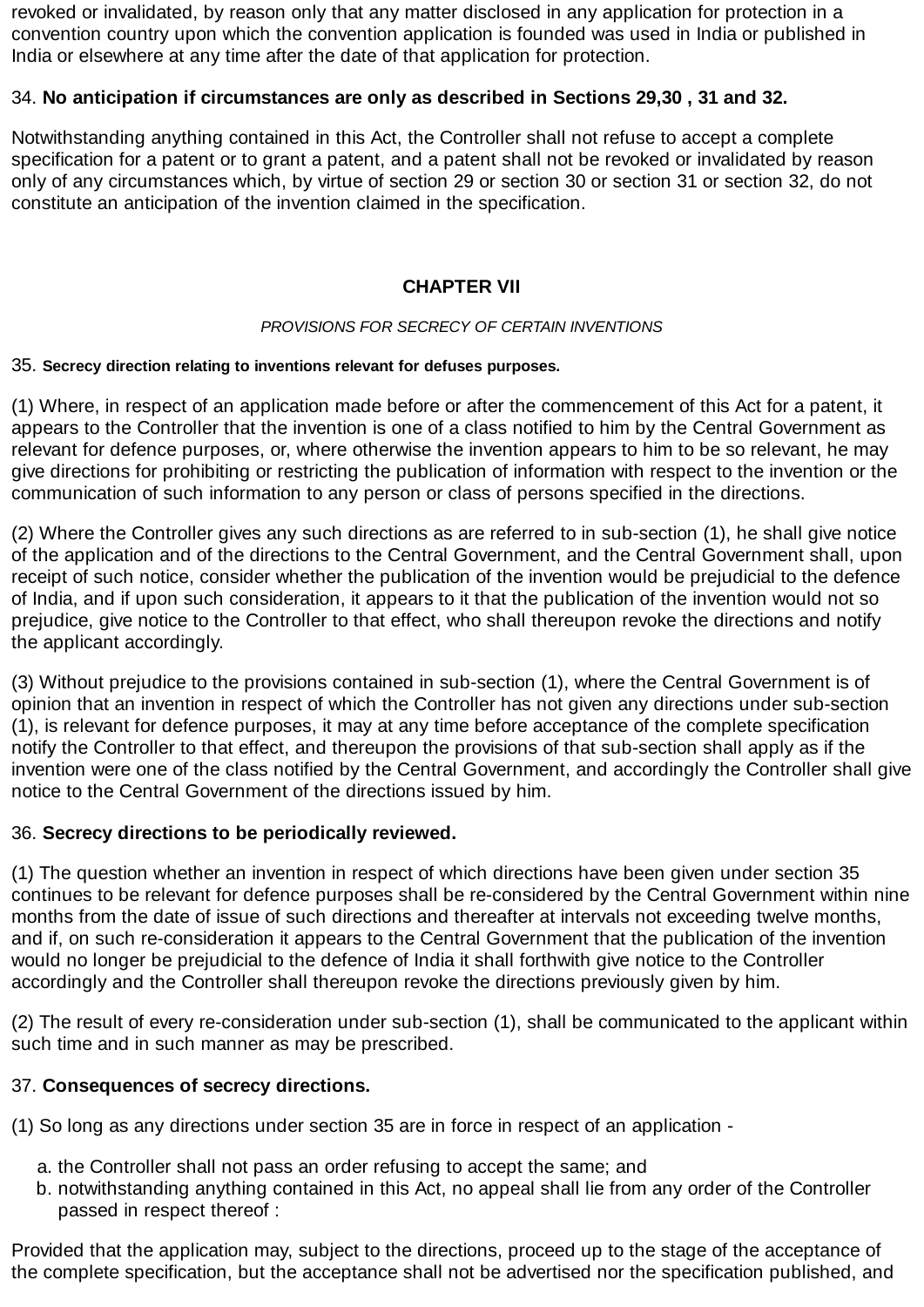no patent shall be granted in pursuance of the application.

(2) Where a complete specification filed in pursuance of an application for a patent for an invention in respect of which directions have been given under section 35 is accepted during the continuance in force of the directions, when -

- a. if, during the continuance in force of the directions, any use of the invention is made by or on behalf of, or to the order of the Government, the provisions of sections 100, 101 and 103 shall apply in relation to that use as if the patent had been granted for the invention; and
- b. if it appears to the Central Government that the applicant for the patent has suffered hardship by reason of the continuance in force of the directions, the Central Government may make to him such payment (if any) by way of solatium as appears to the Central Government to be reasonable having regard to the novelty and utility of the invention and the purpose for which it is designed, and to any other relevant circumstances.

(3) Where a patent is granted in pursuance of an application in respect of which directions have been given under section 35, no renewal fee shall be payable in respect of any period during which those directions were in force.

## 38. **Revocation of secrecy directions and extension of time.**

When any direction given under section 35 is revoked by the Controller, then, notwithstanding any provision of this Act specifying the time within which any step should be taken or any act done in connection with an application for the patent, the Controller may, subject to such conditions, if any, as he thinks fit to impose, extend the time for doing anything required or authorised to be done by or under this Act in connection with the application, whether or not that time has previously expired.

39. Omitted

## **Liability for contravention of section 35 or section 39.**

40. Omitted

## 41. **Finality of orders of Controller and Central Government**

All orders of the Controller giving directions as to secrecy as well as all orders of the Central Government under this Chapter shall be final and shall not be called in question in any court on any ground whatsoever.

## 42. **Savings respecting disclosure of Government**

Nothing in this Act shall be held to prevent the disclosure by the Controller of information concerning an application for a patent or a specification filed in pursuance thereof to the Central Government for the purpose of the application or specification being examined for considering whether an order under this Chapter should be made or whether an order so made should be revoked.

## **CHAPTER VIII**

## *GRANT AND SEALING OF PATENTS AND RIGHTS CONFERRED THEREBY*

## 43. **Grant and sealing of patents**

(1) Where a complete specification in pursuance of an application for a patent has been accepted and either -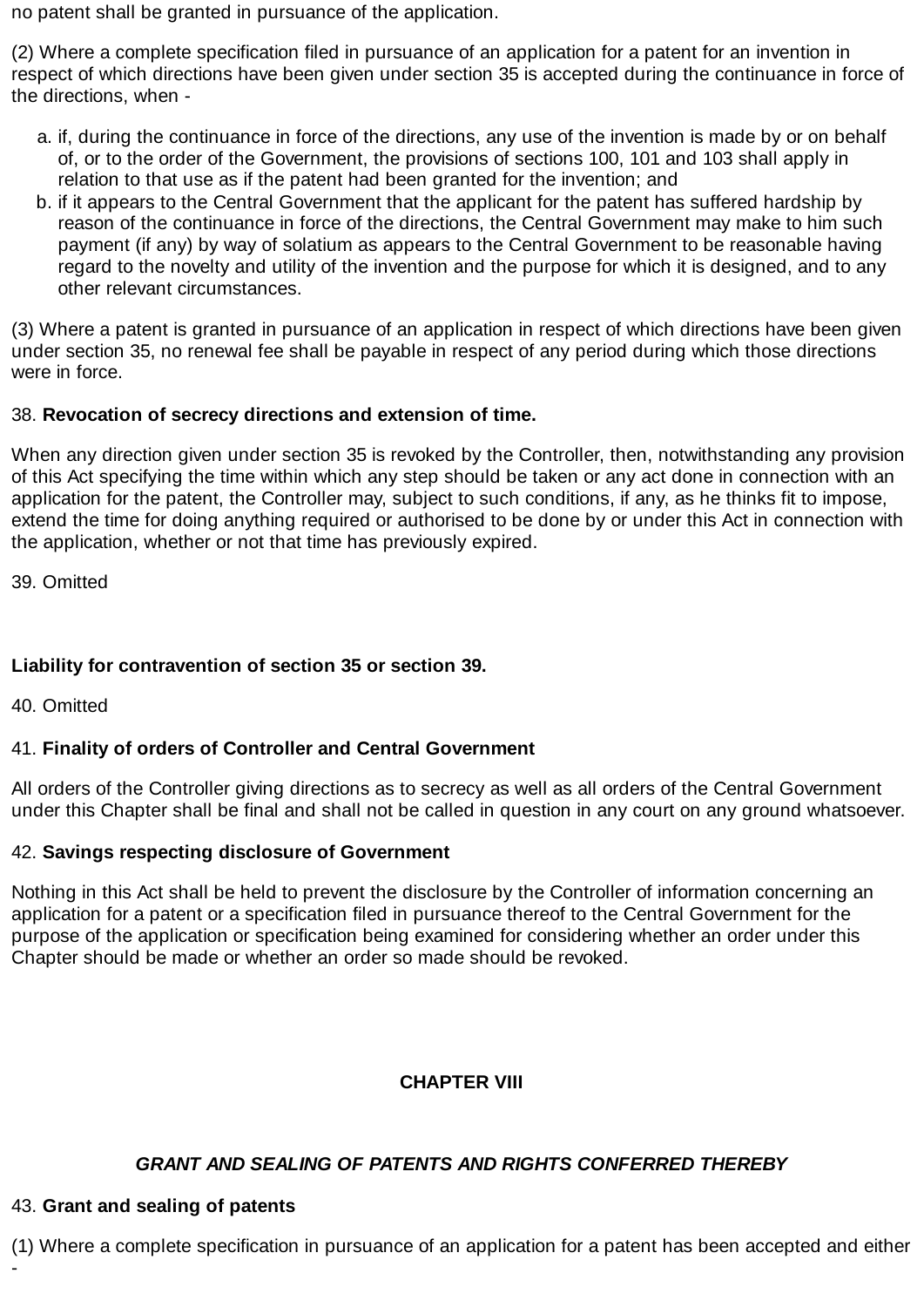- a. the application has not been opposed under section 25 and the time for the filing of the opposition has expired; or
- b. the application has been opposed and the opposition has been finally decided in favour of the applicant; or
- c. the application has not been refused by the Controller by virtue of any power vested in him by this Act,

the patent shall, on request made by the applicant in the prescribed form, be granted to the applicant or, in the case of a joint application, to the applicants jointly, and the Controller shall cause the patent to be sealed with the seal of the patent office and the date on which the patent is sealed shall be entered in the register.

(2) Subject to the provisions of sub-section (1) and of the provisions of this Act with respect to patents of addition, a request under this section for the sealing of a patent shall be made not later than the expiration of a period of six months from the date of advertisement of the acceptance of the complete specification:

#### Provided that –

- a. where at the expiration of the said six months any proceeding in relation to the application for the patent is pending before the Controller or the High Court, the request may be made within the prescribed period after the final determination of that proceeding;
- b. where the applicant or one of the applicants has died before the expiration of the time within which under the provisions of this sub-section the request could otherwise be made, the said request may be made at any time within twelve months after the date of the death or at such later time as the Controller may allow.

(3) The period within which under sub-section (2) a request for the sealing of a patent may be made, may, from time to time, be extended by the Controller to such longer period as may be specified in an application made to him in that behalf, if the application is made and the prescribed fee paid within that longer period:

Provided that the first mentioned period shall not be extended under this sub-section by more than three months in the aggregate.

*Explanation*. – For the purposes of this section a proceeding shall be deemed to be pending so long as the time for any appeal therein (apart from any future extension of that time) has not expired, and a proceeding shall be deemed to be finally determined when the time for any appeal therein (apart from any such extension) has expired without the appeal being brought.

#### 44. **Amendment of patent granted to deceased applicant**

Where at any time after a patent has been sealed in pursuance of an application under this Act, the Controller is satisfied that the person to whom the patent was granted had died, or, in the case of a body corporate, had ceased to exist, before the patent was sealed, the Controller may amend the patent by substituting for the name of that person the name of the person to whom the patent ought to have been granted, and the patent shall have effect, and shall be deemed always to have had effect, accordingly.

#### 45. **Date of Patent**

(1) Subject to the other provisions contained in this Act, every patent shall be dated as of the date on which the complete specification was filed:

Provided that a patent which is granted in pursuance of an application to which any directions issued under section 78C of the Indian Patents and Designs Act, 1911 applied immediately before the commencement of this Act, shall be dated as of the date of the filling of the complete specification or the date of such commencement whichever is later.

(2) The date of every patent shall be entered in the register.

(3) Notwithstanding anything contained in this section, no suit or other proceeding shall be commenced or prosecuted in respect of an infringement committed before the date of advertisement of the acceptance of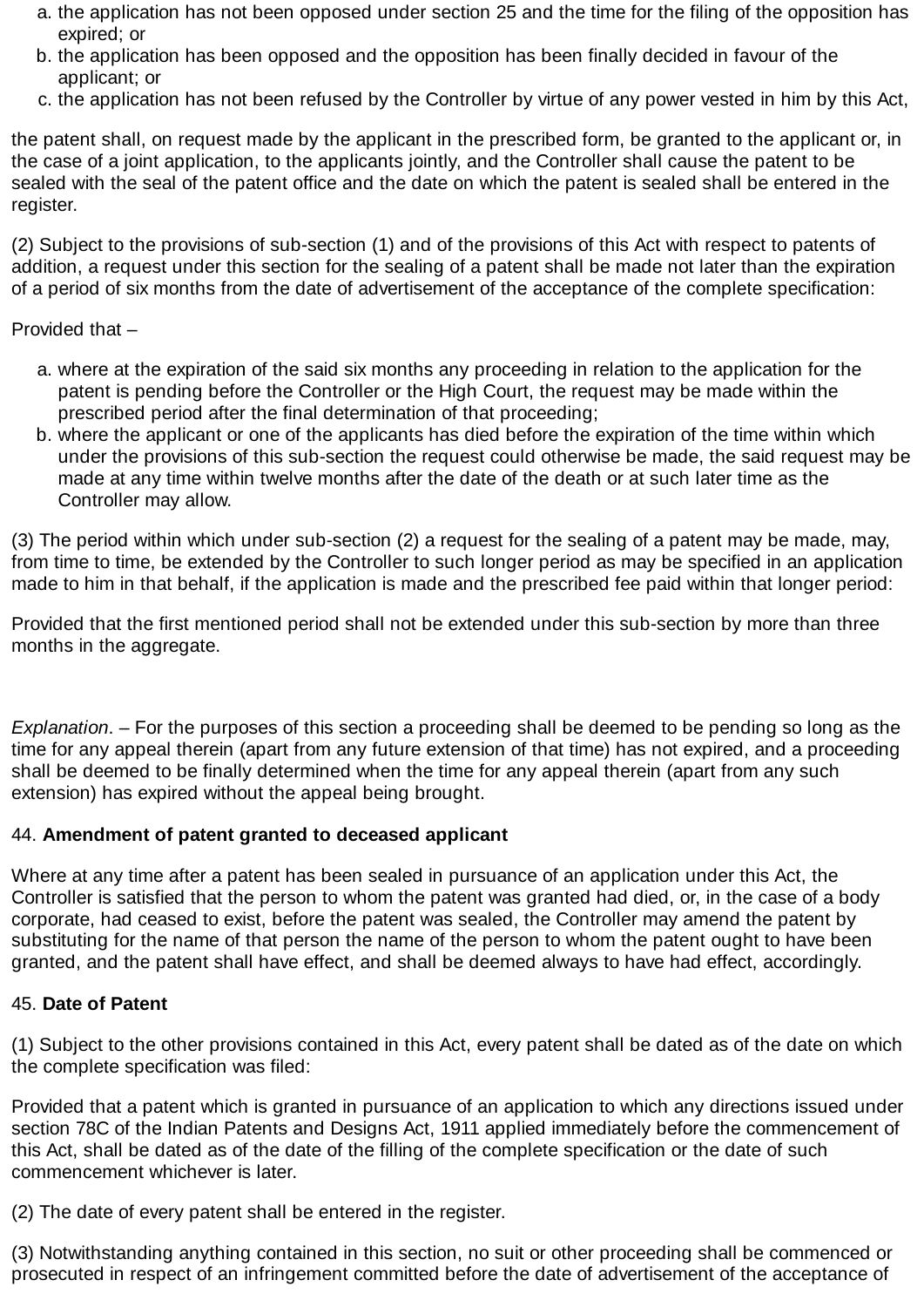the complete specification.

## 46. **Form, extent and effect of patent.**

(1) Every patent shall be in the prescribed form and shall have effect throughout India.

(2) A patent shall be granted for one invention only:

Provided that it shall not be competent for any person in a suit or other proceeding to take any objection to a patent on the ground that it has been granted for more than one invention.

## 47. **Grant of patents of be subject to certain conditions**

The grant of a patent under this Act shall be subject to the condition that -

- 1. any machine, apparatus or other article in respect of which the patent is granted or any article made by using a process in respect of which the patent is granted, may be imported or made by or on behalf of the Government for the purpose merely of its own use;
- 2. any process in respect of which the patent is granted may be used by or on behalf of the Government for the purpose merely of its own use;
- 3. any machine, apparatus or other article in respect of which the patent is granted or any article made by the use of the process in respect of which the patent is granted, may be made or used, and any process in respect of which the patent is granted may be used, by any person, for the purpose merely of experiment or research including the imparting of instructions to pupils; and
- 4. in the case of a patent in respect of any medicine or drug, the medicine or drug may be imported by the Government for the purpose merely of its own use or for distribution in any dispensary, hospital or other medical institution maintained by or on behalf of the Government or any other dispensary, hospital or other medical institution which the Central Government may, having regard to the public service that such dispensary, hospital or medical institution renders, specify in this behalf by notification in the Official Gazette.

## 48. **Rights of patentees**

(1) Subject to the other provisions contained in this Act, a patent granted before the commencement of this Act, shall confer on the patentee the exclusive right by himself, his agents or licensees to make, use, exercise, sell or distribute the invention in India.

(2) Subject to the other provisions contained in this Act and the conditions specified in section 47, a patent granted after the commencement of this Act shall confer upon the patentee -

- a. where the patent is for an article or substance, the exclusive right by himself, his agents or licensees to make, use, exercise, sell or distribute such article or substance in India;
- b. where a patent is for a method or process of manufacturing an article or substance, the exclusive right by himself, his agents or licensees to use or exercise the method or process in India.

## 49. **Patents rights not infringed when used on foreign vessels, etc., temporarily or accidentally in India**

(1) Where a vessel or aircraft registered in a foreign country or a land vehicle owned by a person ordinarily resident in such country comes into India (including the territorial waters thereof) temporarily or accidentally only, the rights conferred by a patent for an invention shall not be deemed to be infringed by the use of the invention -

- a. in the body of the vessel or in the machinery, tackle, apparatus or other accessories thereof, so far as the invention is used on board the vessel and for its actual needs only; or
- b. in the construction or working of the aircraft or land vehicle or of the accessories thereof,

as the case may be.

(2) This section shall not extend to vessels, aircraft or land vehicles owned by persons ordinarily resident in a foreign country the laws of which do not confer corresponding rights with respect to the use of inventions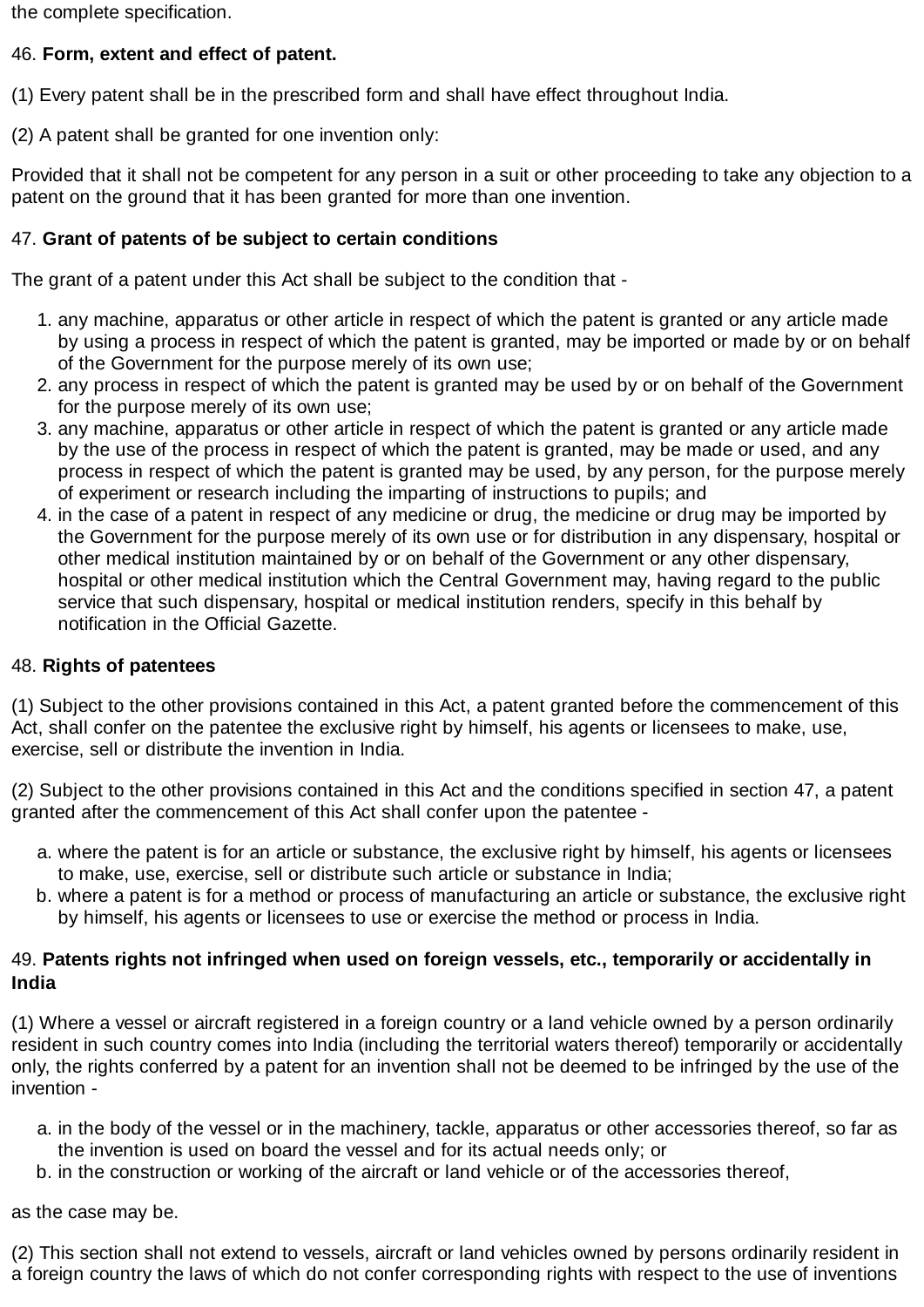in vessels, air crafts or land vehicles owned by persons ordinarily resident in India while in the ports or within the territorial waters of that foreign country or otherwise within the jurisdiction of its courts.

#### 50. **Rights of co-owners of patents**

(1) Where a patent is granted to two or more persons, each of those persons shall, unless an agreement to the contrary is in force, be entitled to an equal undivided share in the patent.

(2) Subject to the provisions contained in this section and in section 51, where two or more persons are registered as grantee or proprietor of a patent, then, unless an agreement to the contrary is in force, each of those persons shall be entitled, by himself or his agents, to make, use, exercise and sell the patented invention for his own benefit without accounting to the other person or persons.

(3) Subject to the provisions contained in this section and in section 51 and to any agreement for the time being in force, where two or more persons are registered as grantee or proprietor of a patent, then, a licence under the patent shall not be granted and a share in the patent shall not be assigned by one of such persons except with the consent of the other person or persons.

(4) Where a patented article is sold by one of two or more persons registered as grantee or proprietor of a patent, the purchaser and any person claiming through him shall be entitled to deal with the article in the same manner as if the article had been sold by a sole patentee.

(5) Subject to the provisions contained in this section, the rules of law applicable to the ownership and devolution of movable property generally shall apply in relation to patents; and nothing contained in sub-section (1) or sub-section (2) shall affect the mutual rights or obligations of trustees or of the representatives of a deceased person or their rights or obligations as such.

(6) Nothing in this section shall affect the rights of the assignees of a partial interest in a patent created before the commencement of this Act.

#### 51. **Power of Controller to give directors to co-owners**

(1) Where two or more persons are registered as grantee or proprietor of a patent, the Controller may, upon application made to him in the prescribed manner by any of those persons, give such directions in accordance with the application as to the sale or lease of the patent or any interest therein, the grant of licences under the patent, or the exercise of any right under section 50 in relation thereto, as he thinks fit.

(2) If any person registered as grantee or proprietor of a patent fails to execute any instrument or to do any other thing required for the carrying out of any direction given under this section within fourteen days after being requested in writing so to do by any of the other persons so registered, the Controller may, upon application made to him in the prescribed manner by any such other person, give directions empowering any person to execute that instrument or to do that thing in the name and on behalf of the person in default.

(3) Before giving any directions in pursuance of an application under this section, the Controller shall given an opportunity to be heard -

- a. in the case of an application under sub-section (1), to the other person or persons registered as grantee or proprietor of the patent;
- b. in the case of an application under sub-section (2), to the person in default.

(4) No direction shall be given under this section so as to affect the mutual rights or obligations of trustees or of the legal representatives of a deceased person or of their rights or obligations as such, or which is inconsistent with the terms of any agreement between persons registered as grantee or proprietor of the patent.

#### 52. **Grant of patent to true and first inventor where it has been obtained by another in fraud of him**

(1) Where a patent has been revoked on the ground that the patent was obtained wrongfully and in contravention of the rights of the petitioner or any person under or through whom he claims, or, where in a petition for revocation, the court, instead of revoking the patent, directs the complete specification to be amended by the exclusion of a claim or claims in consequence of a finding that the invention covered by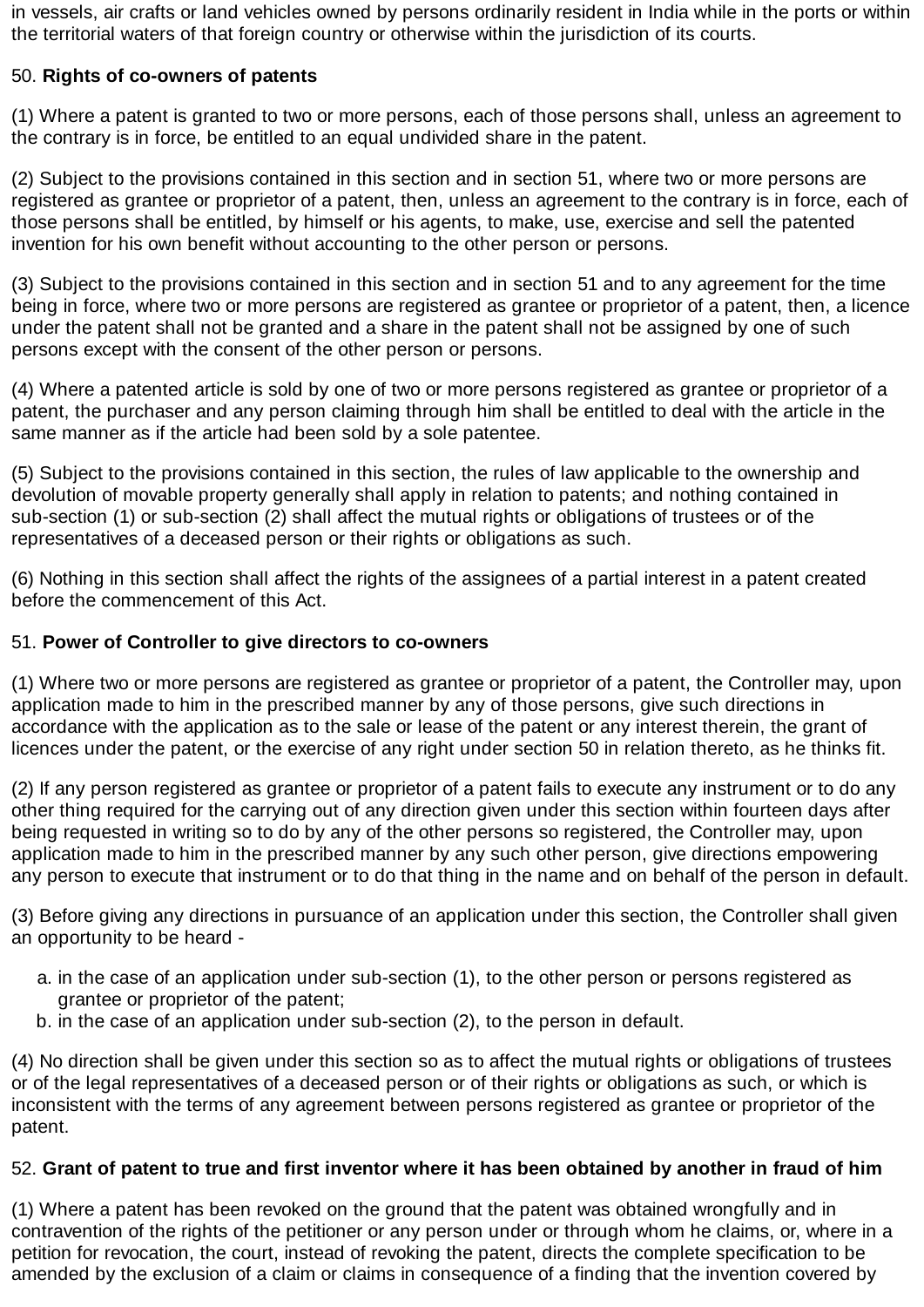such claim or claims had been obtained from the petitioner, the court may, by order passed in the same proceeding, permit the grant to the petitioner of the whole or such part of the invention which the court finds has been wrongfully obtained by the patentee, in lieu of the patent so revoked or is excluded by amendment.

(2) Where any such order is passed, the Controller shall, on request by the petitioner made in the prescribed manner grant to him -

(i) in cases where the court permits the whole of the patent to be granted, a new patent bearing the same date and number as the patent revoked;

(ii) in cases where the court permits a part only of the patent to be granted, a new patent for such part bearing the same date as the patent revoked and numbered in such manner as may be prescribed:

Provided that the Controller may, as a condition of such grant, require the petitioner to file a new and complete specification to the satisfaction of the Controller describing and claiming that part of the invention for which the patent is to be granted.

(3) No suit shall be brought for any infringement of a patent granted under this section committed before the actual date on which such patent was granted.

### 53. **Term of Patent**

(1) Subject to the provisions of this Act, the term of every patent granted under this Act shall -

- a. in respect of an invention claiming the method or process of manufacture of a substance, where the substance is intended for use, or is capable of being used, as food or as a medicine or drug, be five years from the date of sealing of the patent, or seven years from the date of the patent whichever period is shorter; and
- b. in respect of any other invention, be fourteen years from the date of the patent.

(2) A patent shall cease to have effect notwithstanding anything therein or in this Act on the expiration of the period prescribed for the payment of any renewal fee, if that fee is not paid within the prescribed period or within that period as extended under this section.

(3) The period prescribed for the payment of any renewal fee shall be extended to such period, not being more than six months longer than the prescribed period, as may be specified in a request made to the Controller if the request is made and the renewal fee and the prescribed additional fee paid before the expiration of the period so specified.

## **CHAPTER IX**

## *PATENTS OF ADDITION*

## 54. **Patents of addition**

(1) Subject to the provisions contained in this section, where an application is made for a patent in respect of any improvement in or modification of an invention described or disclosed in the complete specification filed therefor (in this Act referred to as the "main invention") and the applicant also applies or has applied for a patent for that invention or is the patentee in respect thereof, the Controller may, if the applicant so requests, grant the patent for the improvement or modification as a patent of addition.

(2) Subject to the provisions contained in this section, where an invention, being an improvement in or modification of another invention, is the subject of an independent patent and the patentee in respect of that patent is also the patentee in respect of the patent for the main invention, the Controller may, if the patentee so requests, by order, revoke the patent for the improvement or modification and grant to the patentee a patent of addition in respect thereof, bearing the same date as the date of the patent so revoked.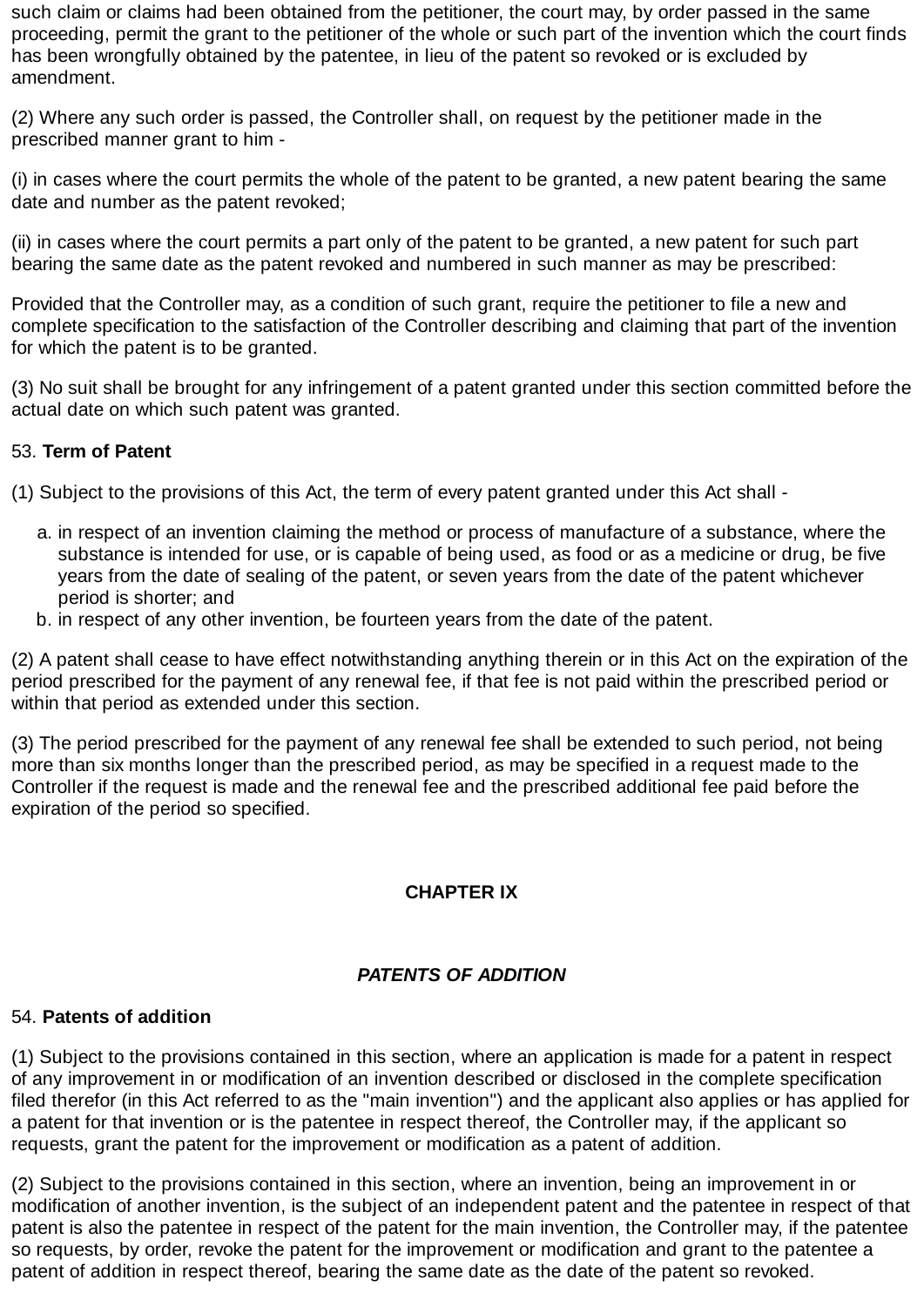(3) A patent shall not be granted as a patent of addition unless the date of filing of the complete specification was the same as or later than the date of filing of the complete specification in respect of the main invention.

(4) A patent of addition shall not be sealed before the sealing of the patent for the main invention; and if the period within which, but for the provisions of this sub-section, a request for the sealing of a patent of addition could be made under section 43 expires before the period within which a request for the sealing of the patent for the main invention may be so made, the request for the sealing of the patent of addition may be made at any time within the last mentioned period.

### 55. **Term of Patents of addition**

(1) A patent of addition shall be granted for a term equal to that of the patent for the main invention, or so much thereof as has not expired, and shall remain in force during that term or until the previous cesser of the patent for the main invention and no longer:

Provided that if the patent for the main invention is revoked under this Act, the court, or, as the case may be, the Controller, on request made to him by the patentee in the prescribed manner, may order that the patent of addition shall become an independent patent for the remainder of the term for the patent for the main invention and thereupon the patent shall continue in force as an independent patent accordingly.

(2) No renewal fee shall be payable in respect of a patent of addition, but, if any such patent becomes an independent patent under sub-section (1), the same fee shall thereafter be payable, upon the same dates, as if the patent had been originally granted as an independent patent.

## 56. **Validity of Patents of Addition**

(1) The grant of a patent of addition shall not be refused, and a patent granted as a patent of addition shall not be revoked or invalidated, on the ground only that the invention claimed in the complete specification does not involve any inventive step having regard to any publication or use of -

- a. the main invention described in the complete specification relating thereto; or
- b. any improvement in or modification of the main invention described in the complete specification of a patent of addition to the patent for the main invention or of an application for such a patent of addition,

and the validity of a patent of addition shall not be questioned on the ground that the invention ought to have been the subject of an independent patent.

(2) For the removal of doubts it is hereby declared that in determining the novelty of the invention claimed in the complete specification filed in pursuance of an application for a patent of addition regard shall be had also to the complete specification in which the main invention is described.

## **CHAPTER X**

#### *AMENDMENT OF APPLICATIONS AND SPECIFICATIONS*

## 57. **Amendment of application and specification before Controller**

(1) Subject to the provisions of section 59, the Controller may, upon application made under this section in the prescribed manner by an applicant for a patent or by a patentee, allow the application for the patent or the complete specification to be amended subject to such conditions, if any, as the Controller thinks fit: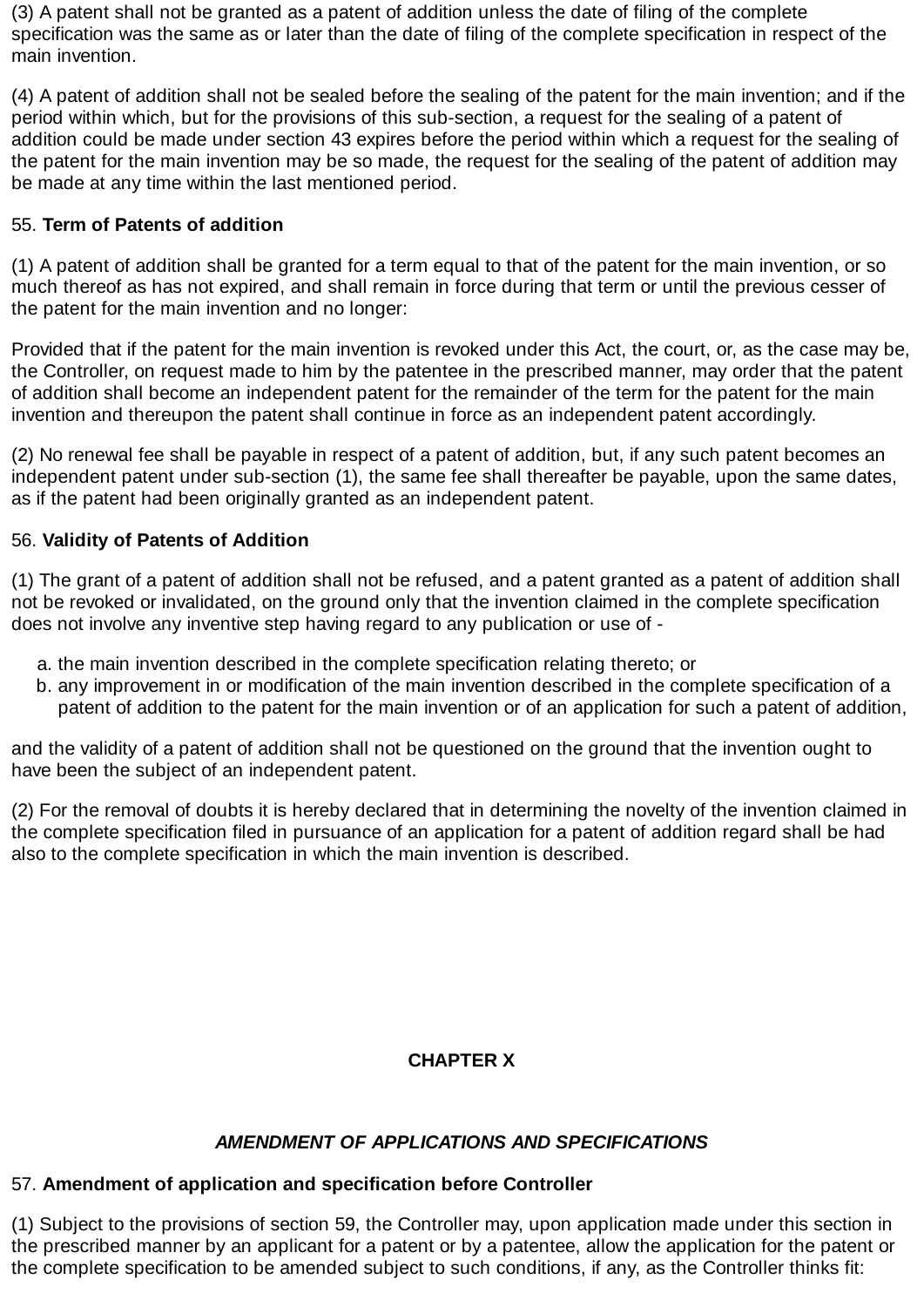Provided that the Controller shall not pass any order allowing or refusing an application to amend an application for a patent or a specification under this section while any suit before a court for the infringement of the patent or any proceeding before the High Court for the revocation of the patent is pending, whether the suit or proceeding commenced before or after the filing of the application to amend.

(2) Every application for leave to amend an application for a patent or a specification under this section shall state the nature of the proposed amendment, and shall give full particulars of the reasons for which the application is made.

(3) Every application for leave to amend an application for a patent or a specification under this section made after the acceptance of the complete specification and the nature of the proposed amendment shall be advertised in the prescribed manner.

(4) Where an application is advertised under sub-section (3), any person interested may, within the prescribed period after the advertisement thereof, give notice to the Controller of opposition thereto; and where such a notice is given within the period aforesaid, the Controller shall notify the person by whom the application under this section is made and shall give to that person and to the opponent an opportunity to be heard before he decides the case.

(5) An amendment under this section of a complete specification may be, or include, an amendment of the priority date of a claim.

(6) The provisions of this section shall be without prejudice to the right of an applicant for a patent to amend his specification to comply with the directions of the Controller issued before the acceptance of the complete specification or in the course of proceedings in opposition to the grant of a patent.

## 58. **Amendment of specification before High Court**

(1) In any proceeding before the High Court for the revocation of a patent, the High Court may, subject to the provisions contained in section 59, allow the patentee to amend his complete specification in such manner and subject to such terms as to costs, advertisement or otherwise, as the High Court may think fit, and if in any proceedings for revocation the High Court decides that the patent is invalid, it may allow the specification to be amended under this section instead of revoking the patent.

(2) Where an application for an order under this section is made to the High Court, the applicant shall give notice of the application to the Controller, and the Controller shall be entitled to appear and be heard, and shall appear if so directed by the High Court.

(3) Copies of all orders of the High Court allowing the patentee to amend the specification shall be transmitted by the High Court to the Controller who shall on receipt thereof cause an entry thereof and reference thereto to be made in the register.

#### 59. **Supplementary provisions as to amendment of application or specification**

(1) No amendment of an application for a patent or a complete specification shall be made except by way of disclaimer, correction or explanation, and no amendment thereof shall be allowed, except for the purpose of correcting an obvious mistake, and no amendment of a complete specification shall be allowed the effect of which would be that the specification as amended would claim or describe matter not in substance disclosed in the specification before the amendment, or that any claim of the specification as amended would not fall wholly within the scope of a claim of the specification before the amendment.

(2) Where after the date of advertisement of acceptance of a complete specification, any amendment of the specification is allowed by the Controller or by the High Court, -

- a. the amendment shall for all purposes be deemed to form part of the specification;
- b. the fact that the specification has been amended shall be advertised in the Official Gazette; and
- c. the right of the applicant or patentee to make amendment shall not be called in question except on the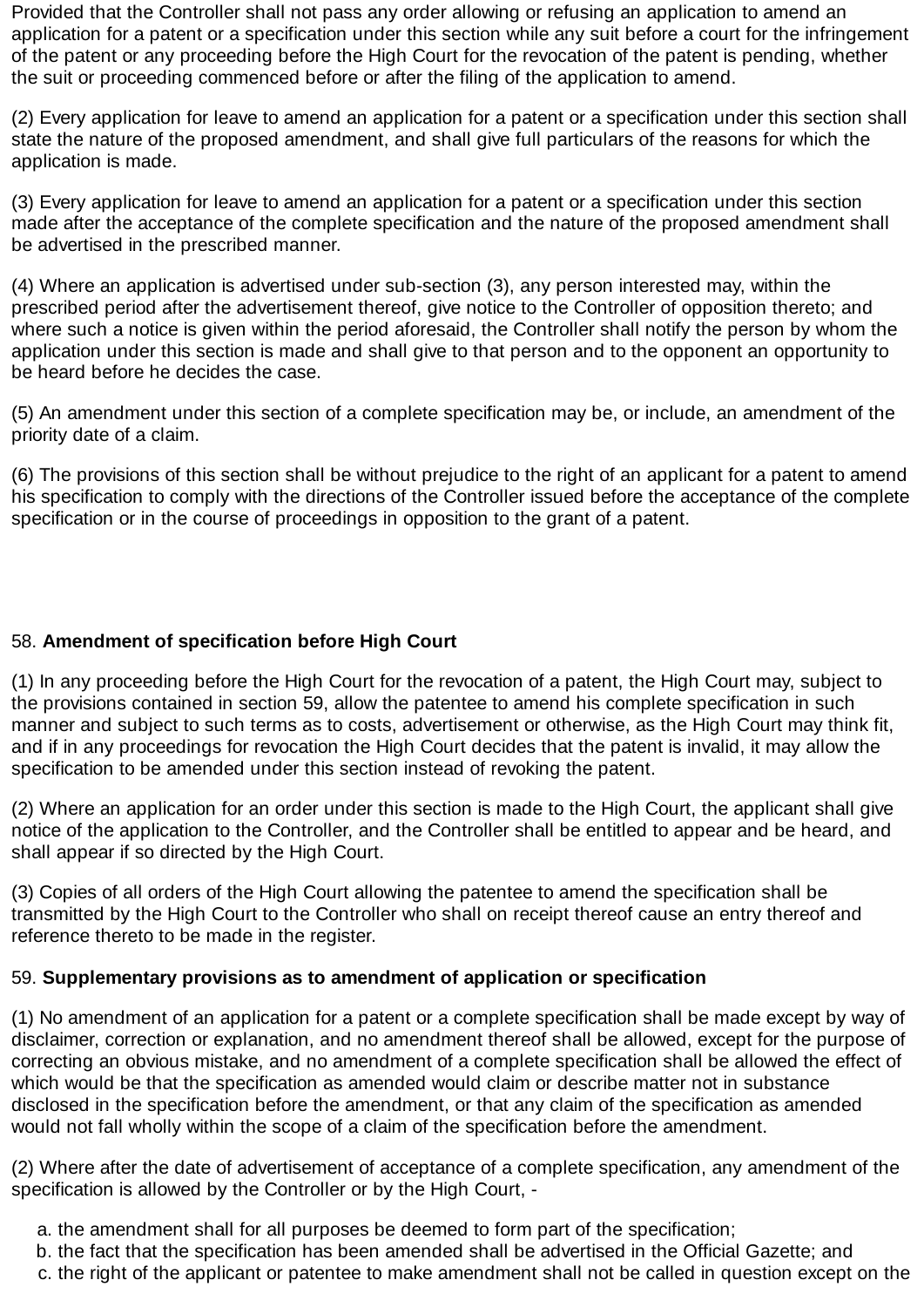ground of fraud.

(3) In construing the specification as amended, reference may be made to the specification as originally accepted.

## **CHAPTER XI**

## *RESTORATION OF LAPSED PATENTS*

### 60. **Applications for restorations of lapsed patents**

(1) Where a patent has ceased to have effect by reason of failure to pay any renewal fee within the prescribed period or within that period as extended under sub-section (3) of section 53, the patentee or his legal representative, and where the patent was held by two or more persons jointly, then, with the leave of the Controller, one or more of them without joining the others, may, within one year from the date on which the patent ceased to have effect, make an application for the restoration of the patent.

(2) The provisions of sub-section (1) shall also apply to patents granted before the commencement of this Act, subject to the modification that for the reference to the prescribed period or to sub-section (3) of section 53, there shall be substituted a reference to the period prescribed therefor under the Indian Patents and Designs Act, 1911 or to sub-section (2) of section 14 of that Act.

(3) An application under this section shall contain a statement, verified in the prescribed manner, fully setting out the circumstances which led to the failure to pay the prescribed fee, and the Controller may require from the applicant such further evidence as he may think necessary.

### 61. **Procedure for disposal of applications for restoration of lapsed patents**

(1) If, after hearing the applicant in cases where the applicant so desires or the Controller thinks fit, the Controller is *prima facie* satisfied that the failure to pay the renewal fee was unintentional and that there has been no undue delay in the making of the application, he shall advertise the application in the prescribed manner; and within the prescribed period any person interested may give notice to the Controller of opposition thereto on either or both of the following grounds, that is to say, -

- a. that the failure to pay the renewal fee was not unintentional; or
- b. that there has been undue delay in the making of the application.

(2) If notice of opposition is given within the period aforesaid, the Controller shall notify the applicant, and shall give to him and to the opponent an opportunity to be heard before he decides the case.

(3) If no notice of opposition is given within the period aforesaid or if in the case of opposition, the decision of the Controller is in favour of the applicant, the Controller shall, upon payment of any unpaid renewal fee and such additional fee as may be prescribed, restore the patent and any patent of addition specified in the application which has ceased to have effect on the cesser of that patent.

(4) The Controller may, if he thinks fit as a condition of restoring the patent, require that an entry shall be made in the register of any document or matter which, under the provisions of this Act, has to be entered in the register but which has not been so entered.

#### 62. **Rights of Patentees of lapsed patents which have been restored**.

(1) Where a patent is restored, the rights of the patentee shall be subject to such provisions as may be prescribed and to such other provisions as the Controller thinks fit to impose for the protection or compensation of persons who may have begun to avail themselves of, or have taken definite steps by contract or otherwise to avail themselves of the patented invention between the date when the patent ceased to have effect and the date of the advertisement of the application for restoration of the patent under this Chapter.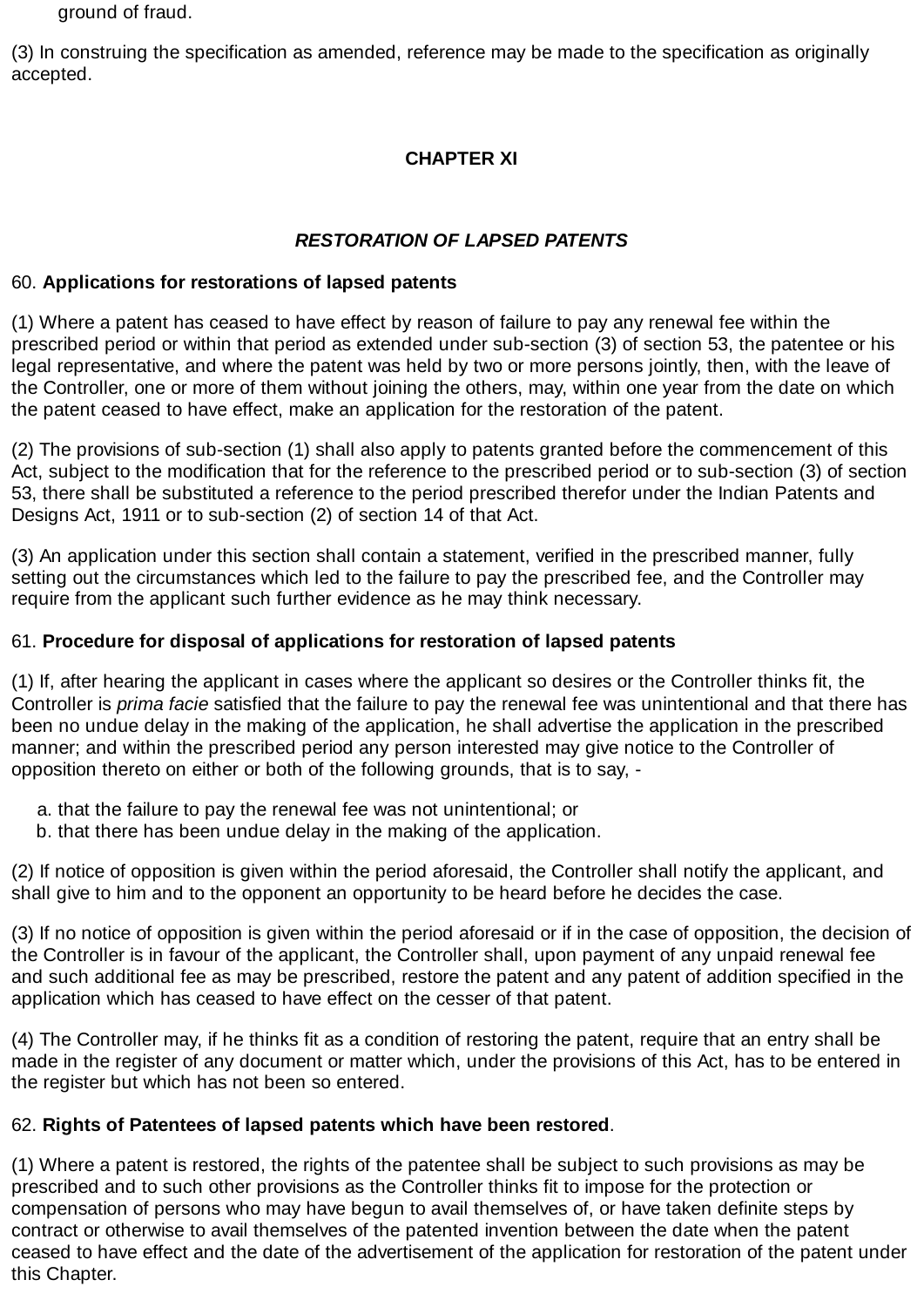(2) No suit or other proceeding shall be commenced or prosecuted in respect of an infringement of a patent committed between the date on which the patent ceased to have effect and the date of the advertisement of the application for restoration of the patent.

### **CHAPTER XII**

### *SURRENDER AND REVOCATION OF PATENTS*

#### 63. **Surrender of Patents.**

(1) A patentee may, at any time by giving notice in the prescribed manner to the Controller, offer to surrender his patent.

(2) Where such an offer is made, the Controller shall advertise the offer in the prescribed manner, and also notify every person other than the patentee whose names appears in the register as having an interest in the patent.

(3) Any person interested may, within the prescribed period after such advertisement, give notice to the Controller of opposition to the surrender, and where any such notice is given the Controller shall notify the patentee.

(4) If the Controller is satisfied after hearing the patentee and any opponent, if desirous of being heard, that the patent may properly be surrendered, he may accept the offer and, by order, revoke the patent.

#### 64. **Revocation of Patents**.

(1) Subject to the provisions contained in this Act, a patent, whether granted before or after the commencement of this Act, may, on the petition of any person interested or of the Central Government or on a counter-claim in a suit for infringement of the patent, be revoked by the High Court on any of the following grounds, that is to say -

- a. that the invention, so far as claimed in any claim of the complete specification, was claimed in a valid claim of earlier priority date contained in the complete specification of another patent granted in India;
- b. that the patent was granted on the application of a person not entitled under the provisions of this Act to apply therefor:

Provided that a patent granted under the Indian Patents and Designs Act, 1911 shall not be revoked on the ground that the applicant was the communicate or the importer of the invention in India and therefore not entitled to make an application for the grant of a patent under this Act;

- c. that the patent was obtained wrongfully in contravention of the rights of the petitioner or any person under or through whom he claims;
- d. that the subject of any claim of the complete specification is not an invention within the meaning of this Act;
- e. that the invention so far as claimed in any claim of the complete specification is not new, having regard to what was publicly known or publicly used in India before the priority date of the claim or to what was published in India or elsewhere in any of the documents referred to in section 13;

Provided that in relation to patents granted under the Indian Patents and Designs Act, 1911, this clause shall have effect as if the words "or elsewhere" had been omitted;

f. that the invention so far as claimed in any claim of the complete specification is obvious or does not involve any inventive step, having regard to what was publicly known or publicly used in India or what was published in India or elsewhere before the priority date of the claim:

Provided that in relation to patents granted under the Indian Patents and Designs Act, 1911, this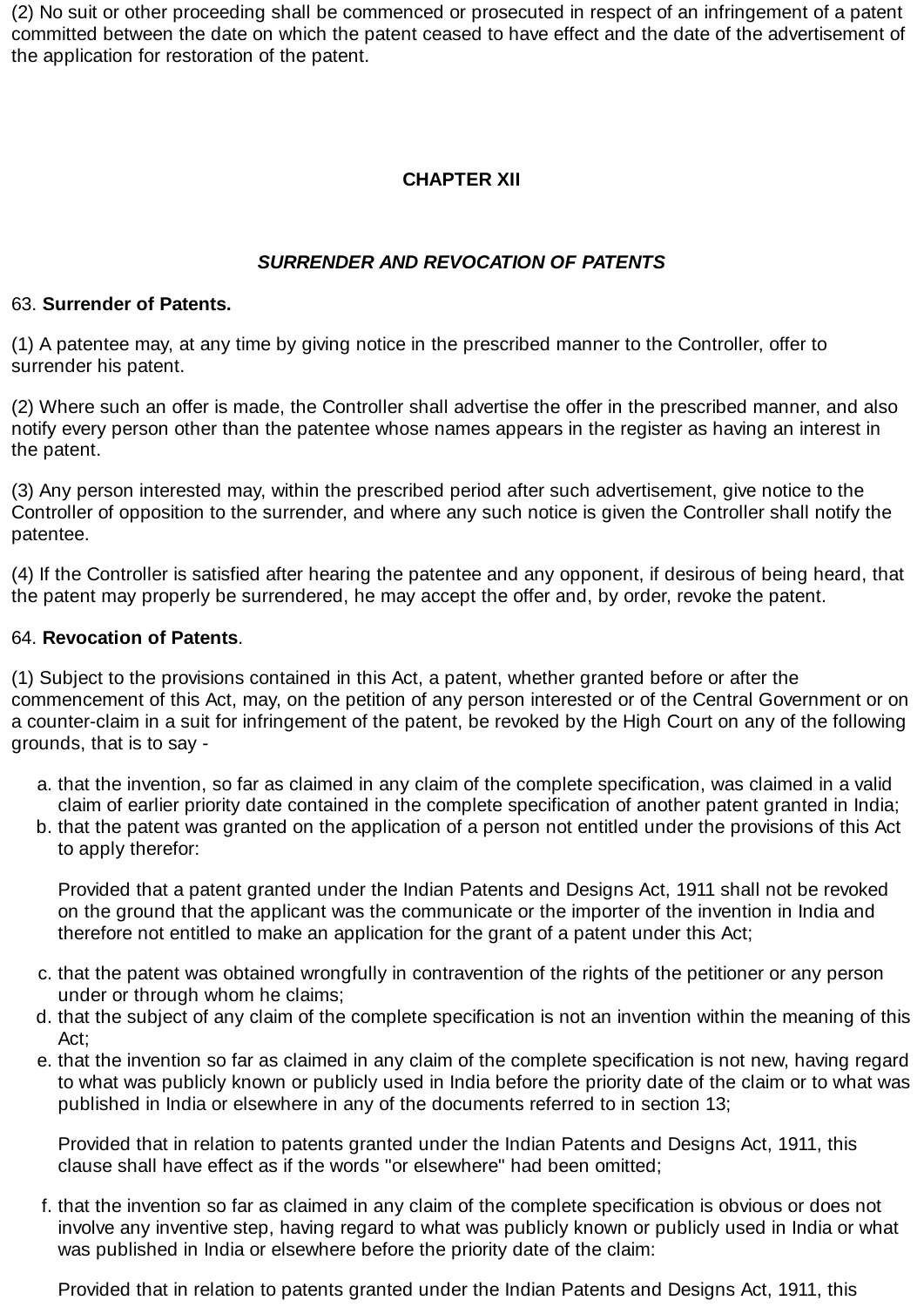clause shall have effect as if the words "or elsewhere" had been omitted;

- g. that the invention, so far as claimed in any claim of the complete specification, is not useful;
- h. that the complete specification does not sufficiently and fairly describe the invention and the method by which it is to be performed, that is to say, that the description of the method or the instructions for the working of the invention as contained in the complete specification are not by themselves sufficient to enable a person in India possessing average skill in, and average knowledge of, the art to which the invention relates, to work the invention, or that it does not disclose the best method of performing it which was known to the applicant for the patent and for which he was entitled to claim protection;
- i. that the scope of any claim of the complete specification is not sufficiently and clearly defined or that any claim of the complete specification is not fairly based on the matter disclosed in the specification;
- j. that the patent was obtained on a false suggestion or representation;
- k. that the subject of any claim of the complete specification is not patentable under this Act;
- I. that the invention so far as claimed in any claim of the complete specification was secretly used in India, otherwise than as mentioned in sub-section (3), before the priority date of the claim;
- m. that the applicant for the patent has failed to disclose to the Controller the information required by section 8 or has furnished information which in any material particular was false to his knowledge;
- n. that the applicant contravened any direction for secrecy passed under section 35(\*\*\*) or made or caused to be made an application for the grant of a patent outside India in contravention of section 39;
- o. that leave to amend the complete specification under section 57 or section 58 was obtained by fraud.
- (2) For the purposes of clauses (e) and (f) of sub-section (1),
	- a. no account shall be taken of secret use; and
	- b. where the patent is for a process or for a product as made by a process described or claimed, the importation into India of the product made abroad by that process shall constitute knowledge or use in India of the invention on the date of the importation, except where such importation has been for the purpose of reasonable trial or experiment only.
- (3) For the purpose of clause (l) of sub-section (1), no account shall be taken of any use of the invention
	- a. for the purpose of reasonable trial or experiment only; or
	- b. by the Government or by any person authorised by the Government or by a Government undertaking, in consequence of the applicant for the patent or any person from whom he derives title having communicated or disclosed the invention directly or indirectly to the Government or person authorised as aforesaid or to the Government undertaking; or
	- c. by any other person, in consequence of the applicant for the patent or any person from whom he derives title having communicated or disclosed the invention, and without the consent or acquiescence of the applicant or of any person from whom he derives title.

(4) Without prejudice to the provisions contained in sub-section (1), a patent may be revoked by the High Court on the petition of the Central Government, if the High Court is satisfied that the patentee has without reasonable cause failed to comply with the request of the Central Government to make, use or exercise the patented invention for the purposes of Government within the meaning of section 99 upon reasonable terms.

(5) A notice of any petition for revocation of a patent under this section shall be served on all persons appearing from the register to be proprietors of that patent or to have shares or interests therein and it shall not be necessary to serve a notice on any other person.

## 65. **Revocation of Patent or amendment of complete specification on directions from Government in cases relating to atomic energy**

(1) Where at any time after acceptance of a complete specification, the Central Government is satisfied that an application for a patent or a patent is for an invention relating to atomic energy for which no patent can be granted under sub-section (1) of section 20 of the Atomic Energy Act, 1962, it may direct the Controller to refuse to proceed further with the application or to revoke the patent, as the case may be, and thereupon the Controller, after giving notice to the applicant or, as the case may be, to the patentee and every other person whose name has been entered in the register as having an interest in the patent, and after giving them an opportunity of being heard, may refuse to proceed further with the application or may revoke the patent.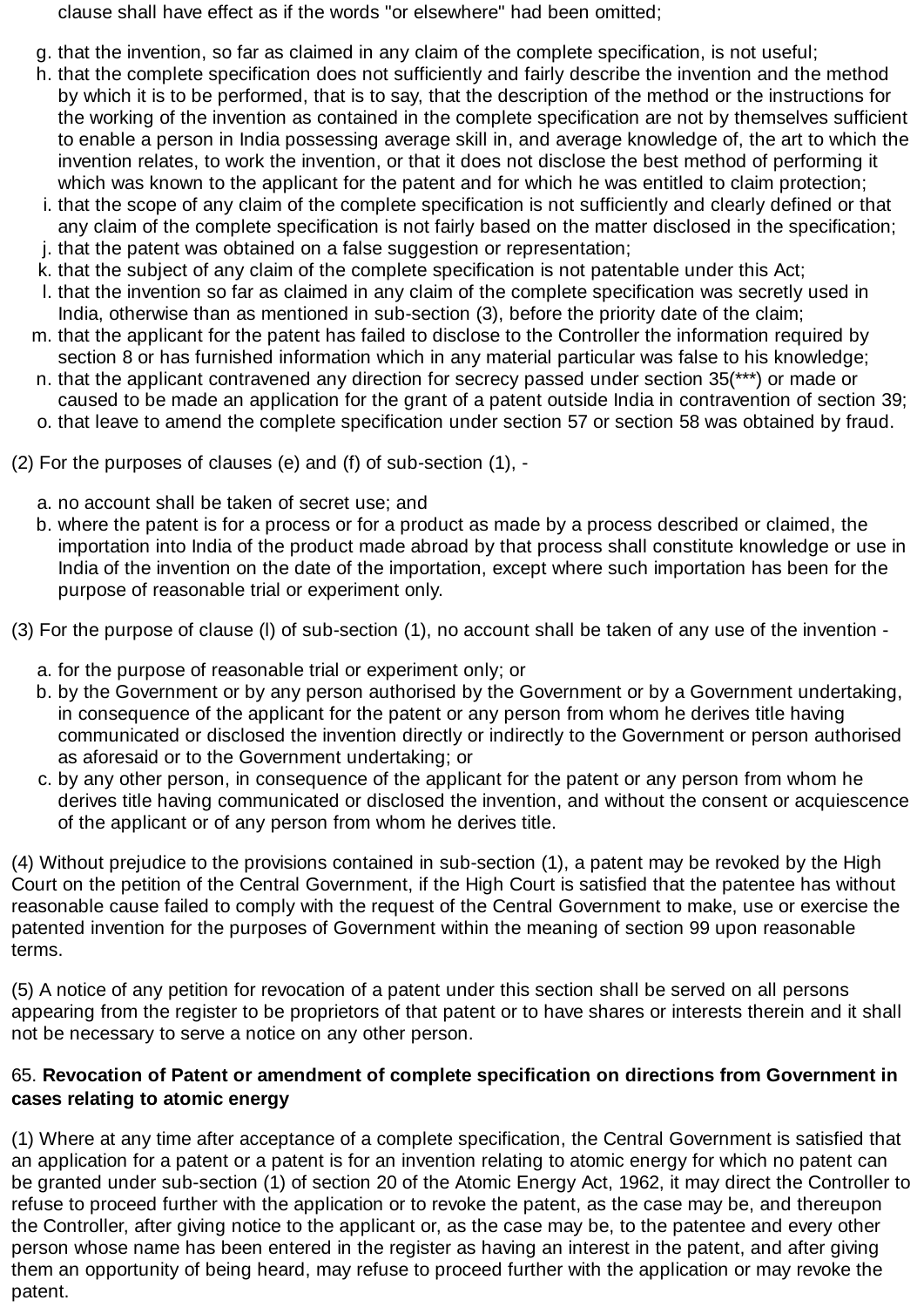(2) In any proceedings under sub-section (1), the Controller may allow the applicant for the patent or the patentee to amend the complete specification in such manner as he considers necessary instead of refusing to proceed with the application or revoking the patent.

### 66. **Revocation of patent in public interest**

Where the Central Government is of opinion that a patent or the mode in which it is exercised is mischievous to the State or generally prejudicial to the public, it may, after giving the patentee an opportunity to be heard, make a declaration to that effect in the Official Gazette and thereupon the patent shall be deemed to be revoked.

## **CHAPTER XIII**

### *REGISTER OF PATENTS*

#### 67. **Register of patents and particulars to be entered therein.**

(1) There shall be kept at the patent office a register of patents, wherein shall be entered

- a. the names and addresses of grantees of patents;
- b. notifications of assignments, extensions, and revocations of patents; and
- c. particulars of such other matters affecting the validity or proprietorship of patents as may be prescribed.

(2) No notice of any trust, whether express, implied or constructive, shall be entered in the register, and the Controller shall not be affected by any such notice.

(3) Subject to the superintendence and directions of the Central Government, the register shall be kept under the control and management of the Controller.

(4) For the removal of doubts, it is hereby declared that the register of patents existing at the commencement of this Act shall be incorporated in, and form part of, the register under this Act.

#### 68. **Assignments, etc, not to be valid unless in writing and registered**

An assignment of a patent or of a share in a patent, a mortgage, licence or the creation of any other interest in a patent shall not be valid unless the same were in writing and the agreement between the parties concerned is reduced to the form of a document embodying all the terms and conditions governing their rights and obligations and the application for registration of such document is filed in the prescribed manner with the Controller within six months from the commencement of this Act or the execution of the document, whichever is later or within such further period not exceeding six months in the aggregate as the Controller on application made in the prescribed manner allows:

Provided that the document shall, when registered, have effect from the date of its execution.

#### 69. **Registration of assignments, transmissions etc..**

(1) Where any person becomes entitled by assignment, transmission or operation of law to a patent or to a share in a patent or becomes entitled as a mortgagee, licensee or otherwise to any other interest in a patent, he shall apply in writing in the prescribed manner to the Controller for the registration of his title or, as the case may be, of notice of his interest in the register.

(2) Without prejudice to the provisions of sub-section (1), an application for the registration of the title of any person becoming entitled by assignment to a patent or a share in a patent or becoming entitled by virtue of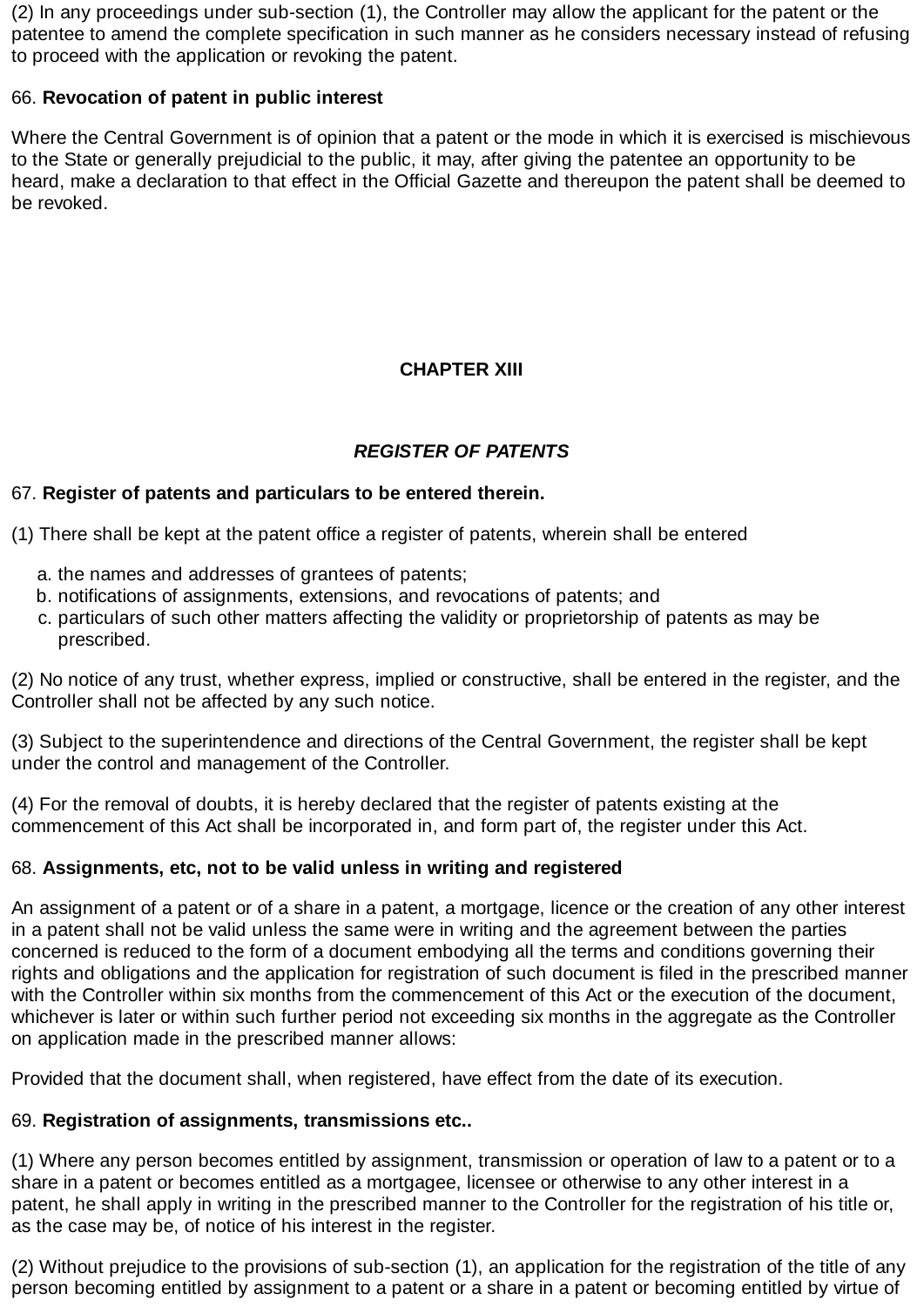a mortgage, licence or other instrument to any other interest in a patent may be made in the prescribed manner by the assignor, mortgagor, licensor or other party to that instrument, as the case may be.

(3) Where an application is made under this section for the registration of the title of any person the Controller shall, upon proof of title to his satisfaction, -

- where that person is entitled to a patent or a share in a patent, register him in the register as proprietor a. or co-proprietor of the patent, and enter in the register particulars of the instrument or event by which he derives title; or
- b. where that person is entitled to any other interest in the patent, enter in the register notice of his interest, with particulars of the instrument, if any, creating it:

Provided that if there is any dispute between the parties whether the assignment, mortgage, licence, transmission, operation of law or any other such transaction has validly vested in such person a title to the patent or any share or interest therein, the Controller may refuse to take any action under clause (a) or, as the case may be, under clause (b), until the rights of the parties have been determined by a competent court.

(4) There shall be supplied to the Controller in the prescribed manner for being filed in the patent office copies of all agreements, licences and other documents affecting the title to any patent or any licence thereunder authenticated in the prescribed manner and also such other documents as may be prescribed relevant to the subject matter:

Provided that in the case of a licence granted under a patent, the Controller shall, if so requested by the patentee or licensee, take steps for securing that the terms of the licence are not disclosed to any person except under the order of a court.

(5) Except for the purposes of an application under sub-section (1) or of an application to rectify the register, a document in respect of which no entry has been made in the register under sub-section (3) shall not be admitted by the Controller or by any court as evidence of the title of any person to a patent or to a share or interest therein unless the Controller or the court, for reasons to be recorded in writing, otherwise directs.

#### 70. **Power of registered grantee or proprietor to deal with patent**

Subject to the provisions contained in this Act relating to co-ownership of patents and subject also to any rights vested in any other person of which notice is entered in the register, the person or persons registered as grantee or proprietor of a patent shall have power to assign, grant licences under, or otherwise deal with, the patent and to give effectual receipts for any consideration for any such assignment, licence or dealing:

Provided that any equities in respect of the patent may be enforced in like manner as in respect of any other movable property.

#### 71. **Rectification of register by High Court**

- (1) The High Court may, on the application of any person aggrieved
	- a. by the absence or omission from the register of any entry; or
	- b. by any entry made in the register without sufficient cause; or
	- c. by any entry wrongly remaining on the register; or
	- d. by any error or defect in any entry in the register,

make such order for the making, variation or deletion, of any entry therein as it may think fit.

(2) In any proceeding under this section the High Court may decide any question that may be necessary or expedient to decide in connection with the rectification of the register.

(3) Notice of any application to the High Court under this section rectifying the register shall direct that notice of the rectification shall be served upon the Controller in the prescribed manner who shall upon receipt of such notice rectify the register accordingly.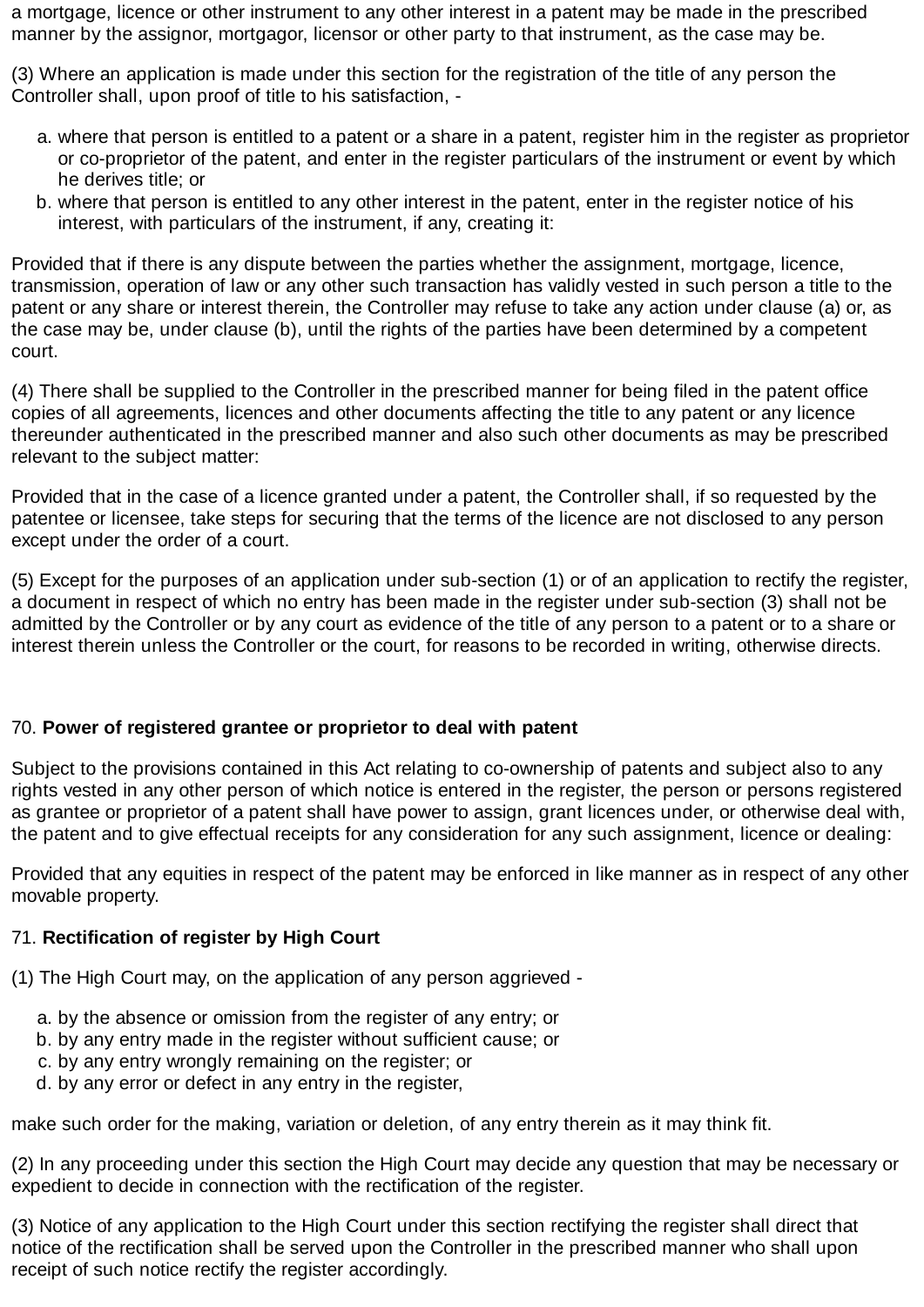### 72. **Register to be open for inspection**.

(1) Subject to the provisions contained in this Act and any rules made thereunder, the register shall at all convenient times be open to inspection by the public; and certified copies, sealed with the seal of the patent office, of any entry in the register shall be given to any person requiring them on payment of the prescribed fee.

(2) The register shall be *prima facie* evidence of any matters required or authorised by or under this Act to be entered therein.

## **CHAPTER XIV**

## *PATENT OFFICE AND ITS ESTABLISHMENT*

## 73. **Controller and other officers**.

(1) The Controller General of Patents, Designs and Trade Marks appointed under sub-section (1) of section 4 of the Trade and Merchandise Marks Act, 1958, shall be the Controller of Patents for the purposes of this Act.

(2) For the purposes of this Act, the Central Government may appoint as many Examiners and other officers and with such designations as it thinks fit.

(3) Subject to the provisions of this Act, the officers appointed under sub-section (2) shall discharge under the superintendence and directions of the Controller such functions of the Controller under this Act as he may, from time to time by general or special order in writing, authorise them to discharge.

(4) Without prejudice to the generality of the provisions of sub-section (3), the Controller may, by order in writing and for reasons to be recorded therein withdraw any matter pending before an officer appointed under sub-section (2) and deal with such matter himself either *de novo* or from the stage it was so withdrawn or transfer the same to another officer appointed under sub-section (2) who may, subject to special directions in the order of transfer, proceed with the matter either *de novo* or from the stage it was so transferred.

## 74. **Patent office and its branches**

(1) For the purposes of this Act, there shall be an office which shall be known as the patent office.

(2) The patent office provided by the Central Government under the Indian Patents and Designs Act, 1911, shall be the patent office under this Act.

(3) The head office of the patent office shall be at such place as the Central Government may specify, and for the purpose of facilitating the registration of patents there may be established, at such other places as the Central Government may think fit, branch offices of the patent office.

(4) There shall be a seal of the patent office.

## 75. **Restriction on employees of patent office as to right or interest in patents.**

All officers and employees of the patent office shall be incapable, during the period for which they hold their appointments, to acquire or take, directly or indirectly, except by inheritance or bequest, any right or interest in any patent issued by that office.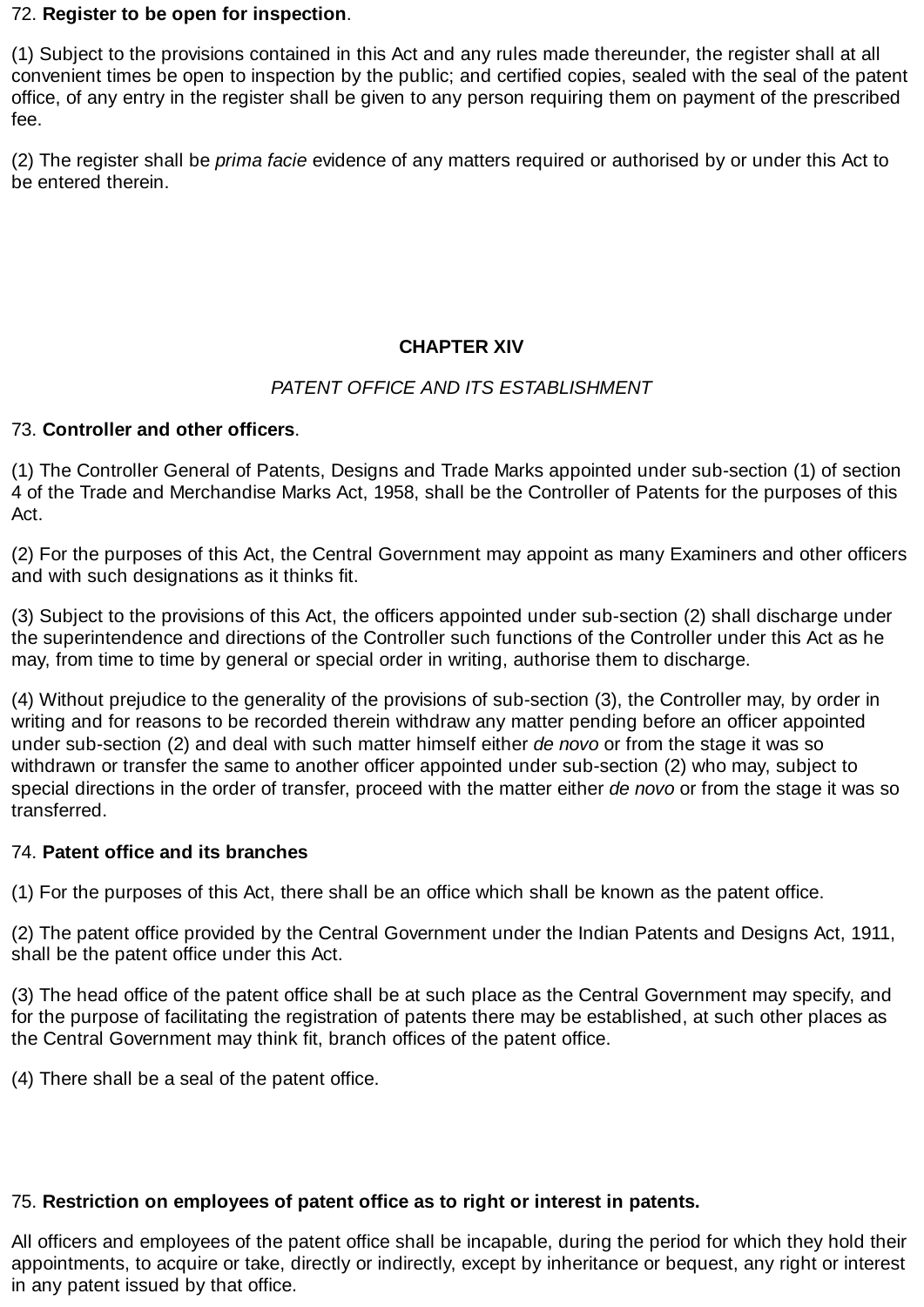#### 76. **Officers and employees not to furnish information, etc**.

An officer or employee in the patent office shall not, except when required or authorised by this Act or under a direction in writing of the Central Government or the Controller or by order of a court, -

- a. furnish information on a matter which is being, or has been, dealt with under this Act or under the Indian Patents and Designs Act, 1911; or
- b. prepare or assist in the preparation of a document required or permitted by or under this Act or under the Indian Patents and Designs Act, 1911, to be lodged in the patent office; or
- c. conduct a search in the records of the patent office.

## **CHAPTER XV**

## *POWERS OF CONTROLLER GENERALLY*

## 77. **Controller to have certain powers of civil court**

(1) Subject to any rules made in this behalf, the Controller in any proceedings before him under this Act shall have the powers of a civil court while trying to suit under the Code of Civil Procedure, 1908, in respect of the following matters, namely:-

- a. summoning and enforcing the attendance of any person and examining him on oath;
- b. requiring the discovery and production of any document;
- c. receiving evidence on affidavits;
- d. issuing commissions for the examination of witnesses or documents;
- e. awarding costs;
- f. reviewing his own decision on application made within the prescribed time and in the prescribed manner;
- g. setting aside an order passed *ex-parte* on application made within the prescribed time and in the prescribed manner;
- h. any other matter which may be prescribed.

(2) Any order for costs awarded by the Controller in exercise of the powers conferred upon him under sub-section (1) shall be executable as a decree of a civil court.

## 78. **Power of Controller to correct clerical errors etc**

(1) Without prejudice to the provisions contained in sections 57 and 59 as regards amendment of applications for patents or complete specifications and subject to the provisions of section 44, the Controller may, in accordance with the provisions of this section, correct any clerical error in any patent or in any specification or other document filed in pursuance of such application or in any application for a patent or any clerical error in any matter which is entered in the register.

(2) A correction may be made in pursuance of this section either upon a request in writing made by any person interested and accompanied by the prescribed fee, or without such a request.

(3) Where the Controller proposes to make any such correction as aforesaid otherwise than in pursuance of a request made under this section, he shall give notice of the proposal to the patentee or the applicant for the patent, as the case may be, and to any other person who appears to him to be concerned, and shall give them an opportunity to be heard before making the correction.

(4) Where a request is made under this section for the correction of any error in a patent or application for a patent or any document filed in pursuance of such an application, and it appears to the Controller that the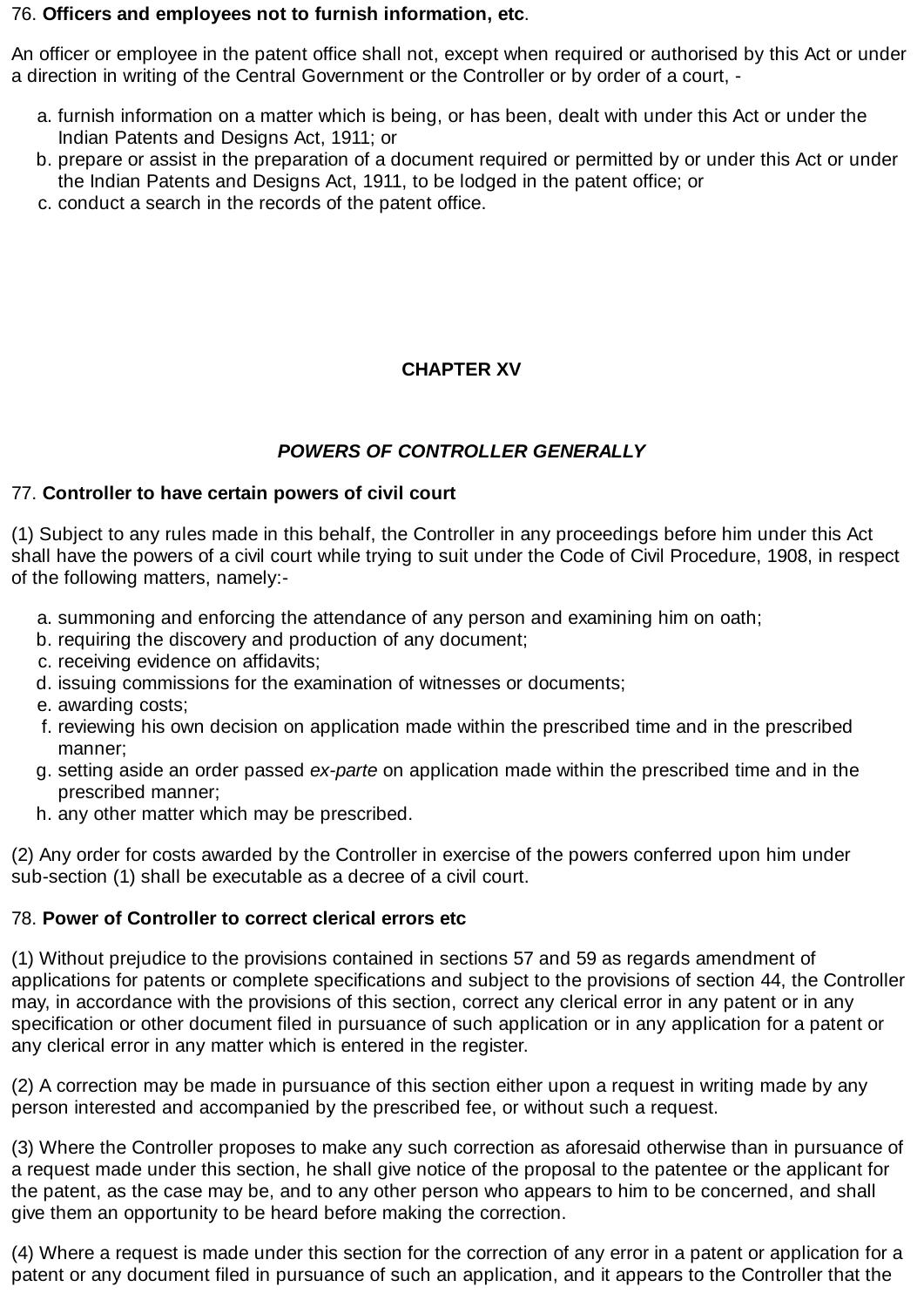correction would materially alter the meaning or scope of the document to which the request relates and ought not to be made without notice to persons affected thereby, he shall require notice of the nature of the proposed correction to be advertised in the prescribed manner.

(5) Within the prescribed time after any such advertisement as aforesaid any person interested may give notice to the Controller of opposition to the request, and, where such notice of opposition is given, the Controller shall give notice thereof to the person by whom the request was made, and shall give to him and to the opponent an opportunity to be heard before he decides the case.

### 79. **Evidence how to be given and power of Controller in respect thereof**

Subject to any rules made in this behalf, in any proceeding under this Act before the Controller, evidence shall be given by affidavit in the absence of direction by the Controller to the contrary, but in any case in which the Controller thinks it right so to do, he may take oral evidence in lieu of or in addition to, evidence by affidavit, or may allow any party to be cross-examined on the contents of his affidavit.

### 80. **Exercise of discretionary powers by Controller**

Without prejudice to any provision contained in this Act requiring the Controller to hear any party to the proceedings thereunder or to give any such party an opportunity to be heard, the Controller shall give to any applicant for a patent, or for amendment of a specification (if within the prescribed time the applicant so requires) an opportunity to be heard before exercising adversely to the applicant any discretion vested in the Controller by or under this Act.

### 81. **Disposal by Controller of applications for extension of time**

Where under the provisions of this Act or the rules made thereunder the Controller may extend the time for doing any act, nothing in this Act shall be deemed to require him to give notice to or hear the party interested in opposing the extension, nor shall any appeal lie from any order of the Controller granting such extension.

## **CHAPTER XVI**

## *WORKING OF PATENTS, COMPULSORY LICENCES,*

## *LICENCES OF RIGHT AND REVOCATION*

## 82. **Definition of `patented articles' and "patentee"**

In this Chapter, unless the context otherwise requires, -

- a. "patented article" includes any article made by a patented process; and
- b. "patentee" includes an exclusive licensee.

## 83. **General principle applicable to working of patented inventions**

Without prejudice to the other provisions contained in this Act, in exercising the powers conferred by this Chapter, regard shall be had to the following general considerations, namely -

- a. that patents are granted to encourage inventions and to secure that the inventions are worked in India on a commercial scale and to the fullest extent that is reasonably practicable without undue delay; and
- b. that they are not granted merely to enable patentees to enjoy a monopoly for the importation of the patented article.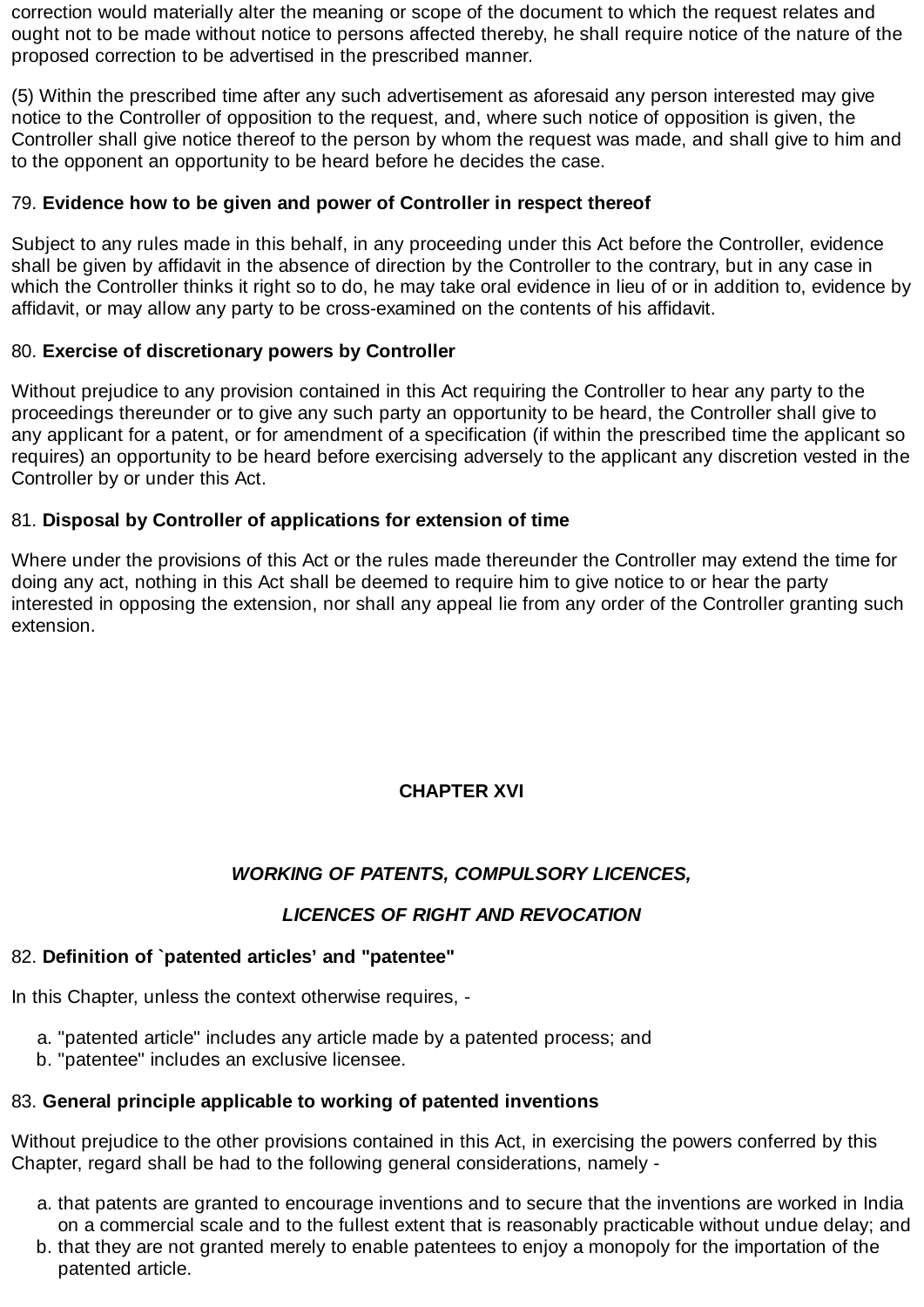#### 84. **Compulsory licences**

(1) At any time after the expiration of three years from the date of the sealing of a patent, any person interested may make an application to the Controller alleging that the reasonable requirements of the public with respect to the patented invention have not been satisfied or that the patented invention is not available to the public at a reasonable price and praying for the grant of a compulsory licence to work the patented invention.

(2). An application under this section may be made by any person notwithstanding that he is already the holder of a licence under the patent and no person shall be estopped from alleging that the reasonable requirements of the public with respect to the patented invention are not satisfied or that the patented invention is not available to the public at a reasonable price by reason of any admission made by him, whether in such a licence or otherwise or by reason of his having accepted such a licence.

(3) Every application under sub-section (1) shall contain a statement setting out the nature of the applicant's interest together with such particulars as may be prescribed and the facts upon which the application is based.

(4) In considering the application filed under this section the Controller shall take into account the matters set out in section 85.

(5) The Controller, if satisfied that the reasonable requirements of the public with respect to the patented invention have not been satisfied or that the patented invention is not available to the public at a reasonable price, may order the patentee to grant a licence upon such terms as he may deem fit.

(6) Where the Controller directs the patentee to grant a licence he may as incidental thereto exercise the powers set out in section 93.

## 85. **Matter to taken into account in granting compulsory licences**

In determining whether or not to make an order in pursuance of an application filed under section 84, the Controller shall take into account, -

(i) the nature of the invention, the time which has elapsed since the sealing of the patent and the measures already taken by the patentee or any licensee to make full use of the invention;

(ii) the ability of the applicant to work the invention to the public advantage;

(iii) the capacity of the applicant to undertake the risk in providing capital and working the invention, if the application were granted,

but shall not be required to take into account matters subsequent to the making of the application.

## 86. **Endorsement of patent with the words "Licences of Rights"**

(1) At any time after the expiration of three years from the date of the sealing of a patent, the Central Government may make an application to the Controller for an order that the patent may be endorsed with the words "Licences of right" on the ground that the reasonable requirements of the public with respect to the patented invention have not been satisfied or that the patented invention is not available to the public at a reasonable price.

(2) The Controller, if satisfied that the reasonable requirements of the public with respect to the patented invention have not been satisfied or that the patented invention is not available to the public at a reasonable price, may make an order that the patent be endorsed with the words "Licences of right".

(3) Where a patent of addition is in force, any application made under this section for an endorsement either of the original patent or of the patent of addition shall be treated as an application for the endorsement of both patents, and where a patent of addition is granted in respect of a patent which is already endorsed under this section, the patent of addition shall also be so endorsed.

(4) All endorsements of patents made under this section shall be entered in the register and published in the Official Gazette and in such other manner as the Controller thinks desirable for bringing the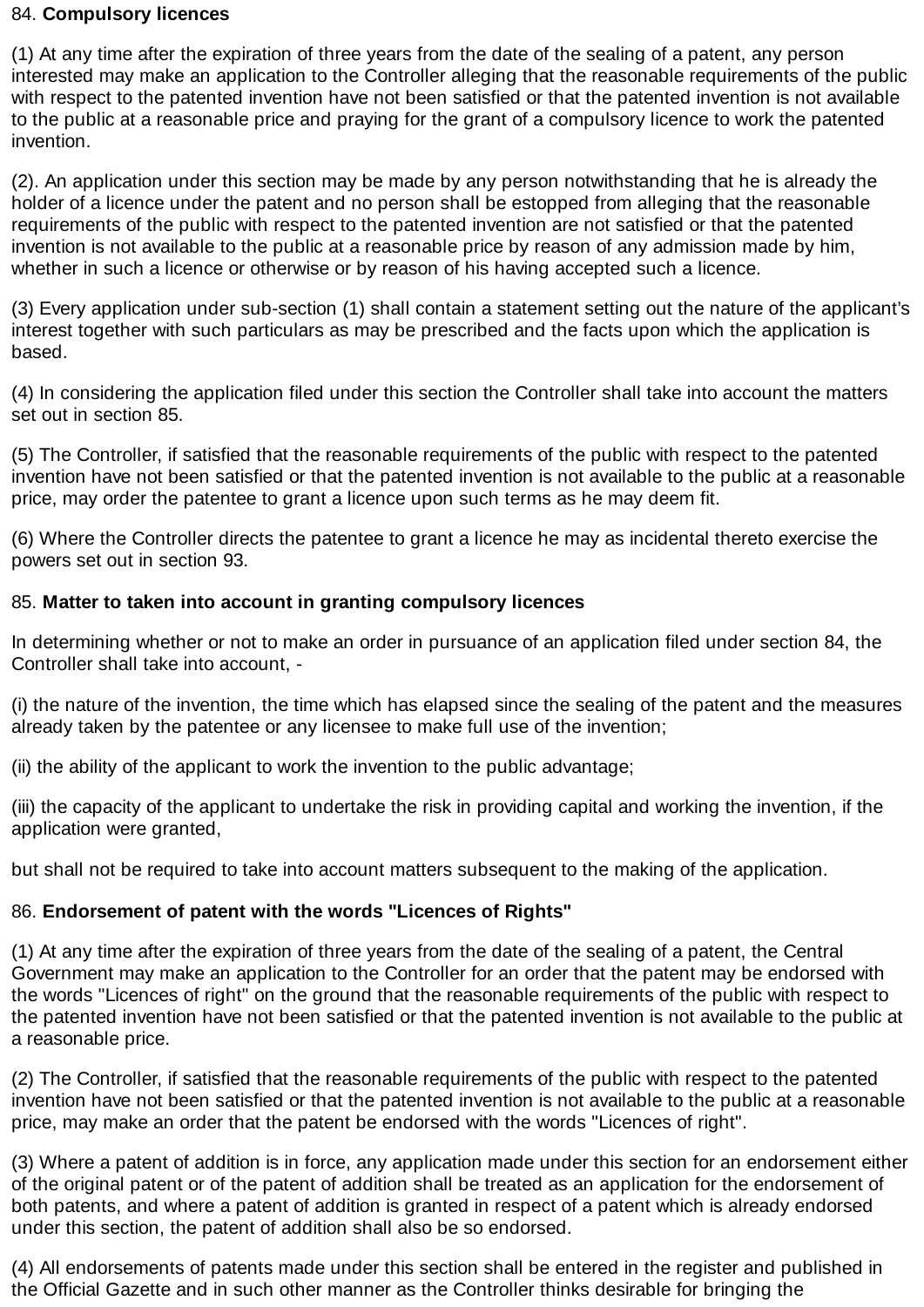endorsement to the notice of manufacturers.

## 87. **Certain patents demand to be endorsed with the words "Licences of Rights"**

(1) Notwithstanding anything contained in this Act,-

a. every patent in force at the commencement of this Act in respect of inventions relating to-

(i) substances used or capable of being used as food or as medicine or drug;

(ii) the methods or processes for the manufacture or production of any such substance as is referred to in sub-clause (i);

(iii) the methods or processes for the manufacture or production of chemical substances (including alloys, optical glass, semi-conductors and inter-metallic compounds),

shall be deemed to be endorsed with the words "Licences of right" from the commencement of this Act or from the expiration of three years from the date of sealing of the patent under the Indian Patents and Designs Act, 1911, whichever is later; and

(b) every patent granted after the commencement of this Act in respect of any such invention as is referred to in section 5 shall be deemed to be endorsed with the words "Licences of right" from the date of expiration of three years from the date of sealing of the patent.

(2) In respect of every patent which is deemed to be endorsed with the words "Licences of right" under this section, the provisions of section 88 shall apply.

## 88. **Effect of endorsement of patent with the words is "Licences of Rights".**

(1) Where a patent has been endorsed with the words "Licences of right", any person who is interested in working the patented invention in India may require the patentee to grant him a licence for the purpose on such terms as may be mutually agreed upon, notwithstanding that he is already the holder of a licence under the patent.

(2) If the parties are unable to agree on the terms of the licence, either of them may apply in the prescribed manner to the Controller to settle the terms thereof.

(3) The Controller shall, after giving notice to the parties and hearing them and after making such inquiry as he may deem fit, decide the terms on which the licence shall be granted by the patentee.

(4) The Controller may at any time before the terms of the licence are mutually agreed upon or decided by the Controller, on application made to him in this behalf by any person who has made any such requisition as is referred to in sub-section (1), permit him to work the patented invention on such terms as the Controller may, pending agreement between the parties or decision by the Controller, think fit to impose.

(5) In the case of every patent in respect of an invention referred to in sub-clause (i), or sub-clause (ii), of clause (a) of sub-section (1) of section 87 and deemed to be endorsed with the words "Licences of right" under clause (a) or clause (b) of that sub-section, the royalty and other remuneration reserved to the patentee under a licence granted to any person after such commencement shall in no case exceed four per cent of the net ex-factory sale price in bulk of the patented article (exclusive of taxes levied under any law for the time being in force and any commissions payable) determined in such manner as may be prescribed.

(6) Save as otherwise provided in sub-section (5), the provisions of sub-sections (1), (2), (4) and (5) of section 93 (regarding the powers of the Controller) and of sections 94 and 95 shall apply to licences granted under this section as they apply to licences granted under section 84.

## 89. **Revocation of patents by the Controller for non-working.**

(1) Where, in respect of a patent, a compulsory licence has been granted or the endorsement "Licences of right" has been made or is deemed to have been made, the Central Government or any person interested may, after the expiration of two years from the date of the order granting the first compulsory licence or, as the case may be, the date of the grant of the first licence under section 88, apply to the Controller for an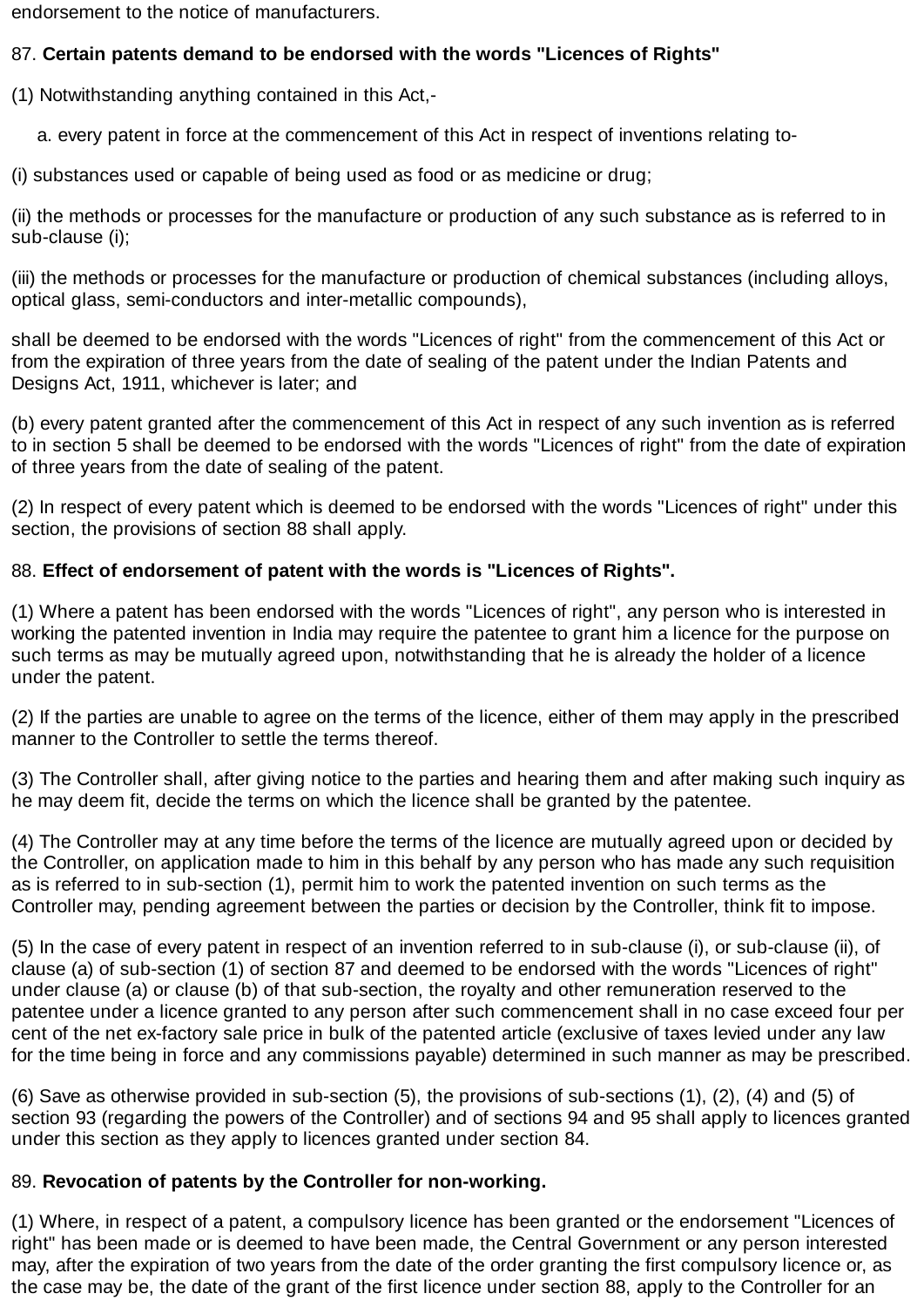order revoking the patent on the ground that the reasonable requirements of the public with respect to the patented invention have not been satisfied or that the patented invention is not available to the public at a reasonable price.

(2) Every application under sub-section (1) shall contain such particulars as may be prescribed and the facts upon which the application is based, and, in the case of an application other than by the Central Government, shall also set out the nature of the applicant's interest.

(3) The Controller, if satisfied that the reasonable requirements of the public with respect to the patented invention have not been satisfied or that the patented invention is not available to the public at a reasonable price, may make an order revoking the patent.

(4) Every application under sub-section (1) shall ordinarily be decided within one year of its being presented to the Controller.

## 90. **When reasonable requirements of the public deemed not satisfied**

For the purposes of sections 84, 86 and 89, the reasonable requirements of the public shall be deemed not to have been satisfied -

a. if, by reason of the default of the patentee to manufacture in India to an adequate extent and supply on reasonable terms the patented article or a part of the patented article which is necessary for its efficient working or if, by reason of the refusal of the patentee to grant a licence or licences on reasonable terms, -

(i) an existing trade or industry or the development thereof or the establishment of any new trade or industry in India or the trade or industry of any person or classes of persons trading or manufacturing in India is prejudiced; or

(ii) the demand for the patented article is not being met to an adequate extent or on reasonable terms from manufacture in India; or

(iii) a market for the export of the patented article manufactured in India is not being supplied or developed; or

(iv) the establishment or development of commercial activities in India is prejudiced; or

- b. if, by reason of conditions imposed by the patentee (whether before or after the commencement of this Act) upon the grant of licences under the patent, or upon the purchase, hire or use of the patented article or process, the manufacture, use or sale of materials not protected by the patent, or the establishment or development of any trade or industry in India, is prejudiced; or
- c. if the patented invention is not being worked in India on a commercial scale to an adequate extent or is not being so worked to the fullest extent that is reasonably practicable; or
- d. if the demand for the patented article in India is being met to a substantial extent by importation from abroad by -
- (i) the patentee or persons claiming under him; or
- (ii) persons directly or indirectly purchasing from him; or
- (iii) other persons against whom the patentee is not taking or has not taken proceedings for infringement; or

(e) if the working of the patented invention in India on a commercial scale is being prevented or hindered by the importation from abroad of the patented article by the patentee or the other persons referred to in the preceding clause.

#### 91. **Power of Controller to adjourn applications for compulsory licenses, etc., in certain cases**

(1) Where an application under section 84, section 86 or section 89, as the case may be, is made on the ground mentioned in clause (c) of section 90 and the Controller is satisfied that the time which has elapsed since the sealing of the patent has for any reason been insufficient to enable the invention to be worked on a commercial scale to an adequate extent or to enable the invention to be so worked to the fullest extent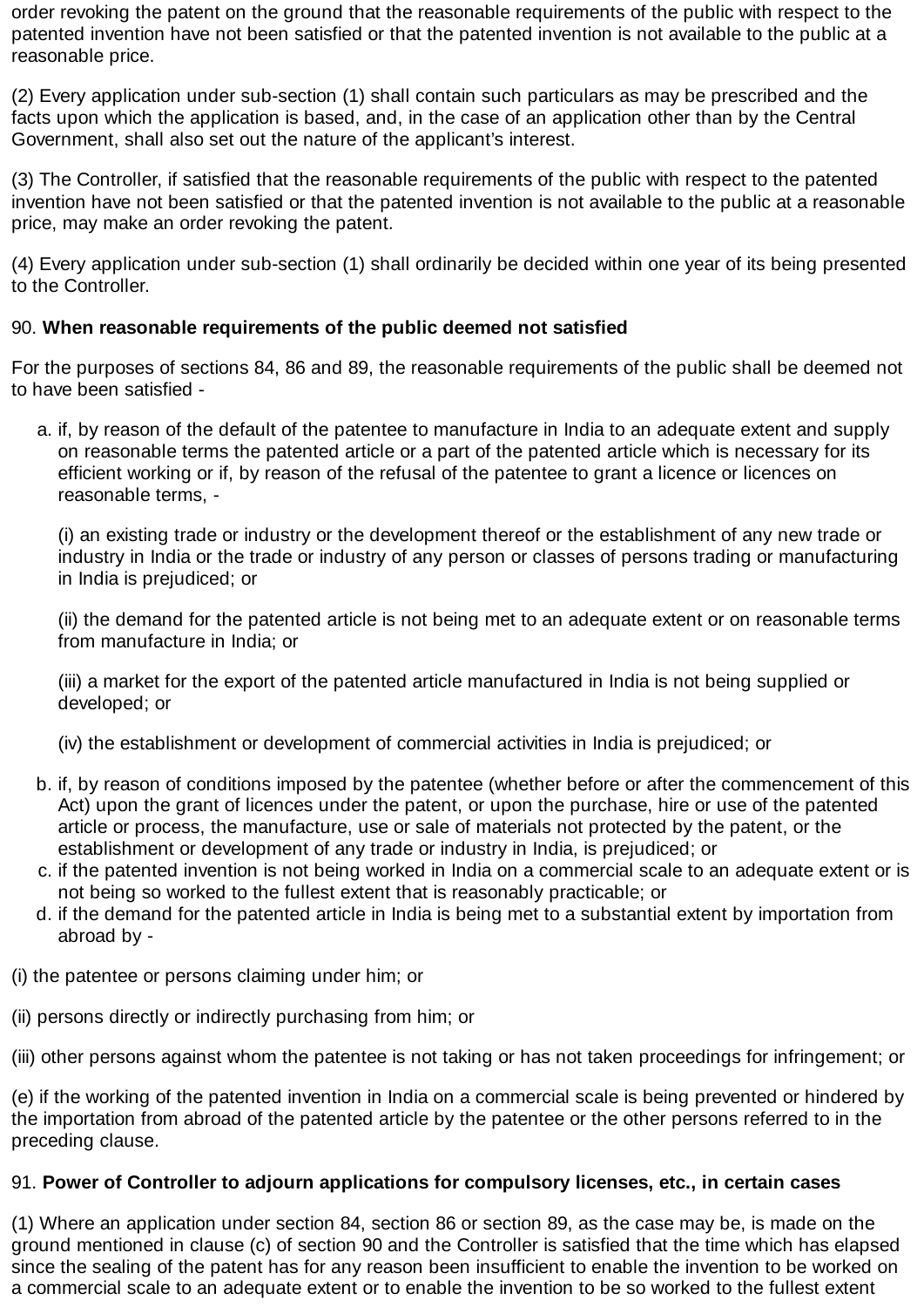that is reasonably practicable, he may, by order adjourn the further hearing of the application for such period not exceeding twelve months in the aggregate as appears to him to be sufficient for the invention to be so worked:

Provided that the in any case where the patentee establishes that the reason why a patented invention could not be worked as aforesaid before the date of the application was due to any State or Central Act or any rule or regulation made thereunder or any order of the Government imposed otherwise than by way of a condition for the working of the invention in India or for the disposal of the patented articles or of the articles made by the process or by the use of the patented plant, machinery, or apparatus, then, the period of adjournment ordered under this sub-section shall be reckoned from the date on which the period during which the working of the invention was prevented by such Act, rule or regulation or order of Government as computed from the date of the application, expires.

(2) No adjournment under sub-section (1) shall be ordered unless the Controller is satisfied that the patentee has taken with promptitude adequate or reasonable steps to start the working of the invention in India on a commercial scale and to an adequate extent.

## 92. **Procedure for dealing with applications under sections 84, 86 and 89**

(1) Where the Controller is satisfied, upon consideration of an application under section 84, section 86 or section 89, that a prima facie case has been made out for the making of an order, he shall direct the applicant to serve copies of the application upon the patentee and any other person appearing from the register to be interested in the patent in respect of which the application is made, and shall advertise the application in the Official Gazette.

(2) The patentee or any other person desiring to oppose the application may, within such time as may be prescribed or within such further time as the Controller may on application (made either before or after the expiration of the prescribed time) allow, give to the Controller notice of opposition.

(3) Any such notice of opposition shall contain a statement setting out the grounds on which the application is opposed.

(4) Where any such notice of opposition is duly given, the Controller shall notify the applicant, and shall give to the applicant and the opponent an opportunity to be heard before deciding the case.

## 93. **Powers of Controller in granting compulsory licences**

(1) Where the Controller is satisfied on application made under section 84 that the manufacture, use or sale of materials not protected by the patent is prejudiced by reason of conditions imposed by the patentee upon the grant of licences under the patent, or upon the purchase, hire or use of the patented article or process, he may, subject to the provisions of that section, order the grant of licences under the patent to such customers of the applicant as he thinks fit as well as to the applicant.

(2) Where an application under section 84 is made by a person being the holder of a licence under the patent, the Controller may, if he makes an order for the grant of a licence to the applicant, order the existing licence to be cancelled, or may, if he thinks fit, instead of making an order for the grant of a licence to the applicant, order the existing licence to be amended.

(3) Where on an application made under section 84, the Controller orders the grant of a licence, he may, for reasons to be recorded in writing, direct that the licence shall operate -

- a. to deprive the patentee of any right which he may have as patentee to make, use, exercise or vend the invention or to grant licences under the patent;
- b. to revoke all existing licences in respect of the invention.

(4) Where two or more patents are held by the same patentee and an applicant for a compulsory licence establishes that the reasonable requirements of the public have not been satisfied with respect to some only of the said patents, then, if the Controller is satisfied that the applicant cannot efficiently or satisfactorily work the licence granted to him under those patents without infringing the other patents held by the patentee, he may, by order, direct the grant of a licence in respect of the other patents also to enable the licensee to work the patent or patents in regard to which a licence is granted under section 84.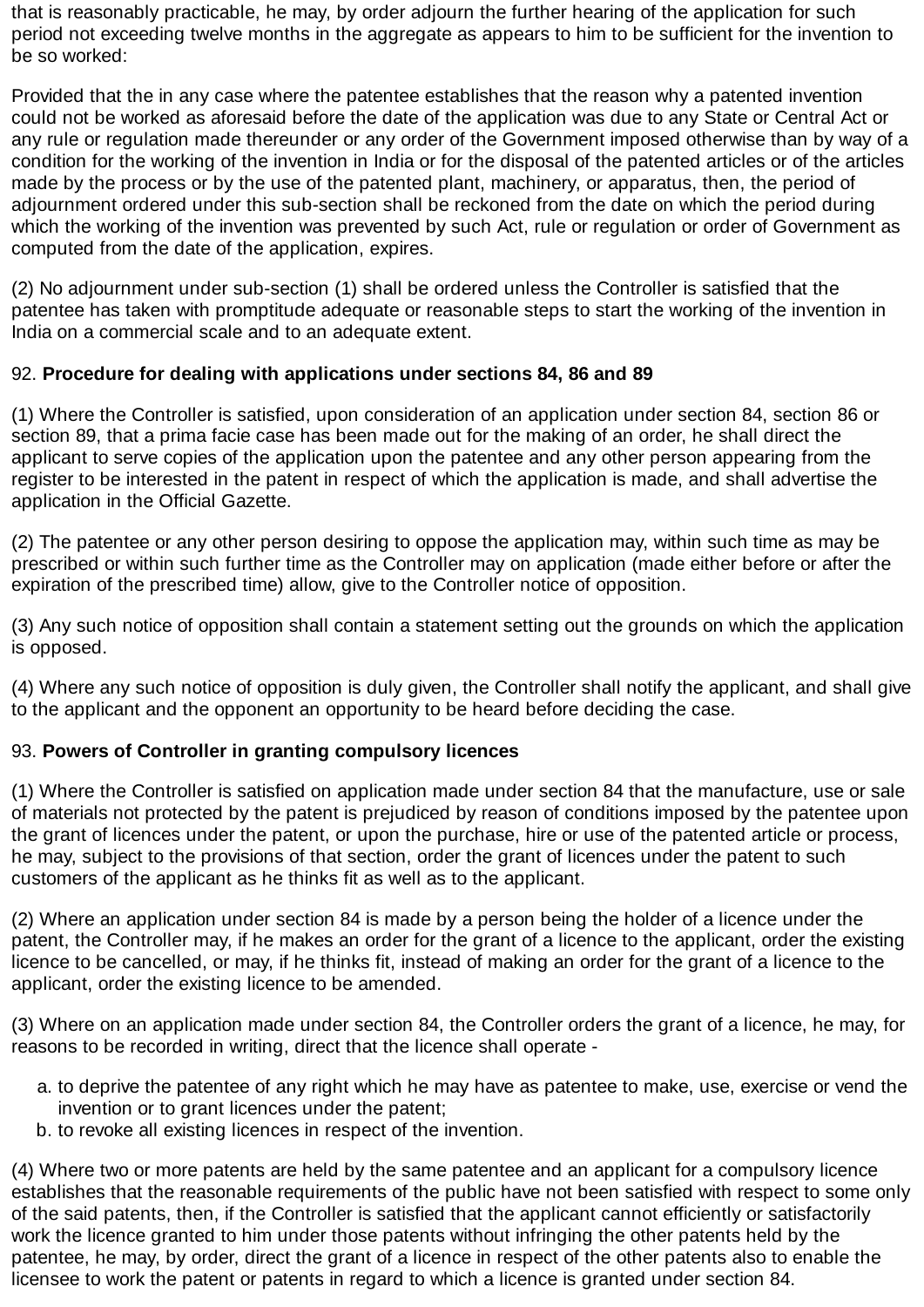(5) Where the terms and conditions of a licence have been settled by the Controller, the licensee may, at any time after he has worked the invention on a commercial scale for a period of not less than twelve months, make an application to the Controller for the revision of the terms and conditions on the ground that the terms and conditions settled have proved to be more onerous than originally expected and that in consequence thereof the licensee is unable to work the invention except at a loss:

Provided that no such application shall be entertained a second time.

## 94. **General purposes for granting compulsory licences**

The powers of the Controller upon an application made under section 84 shall be exercised with a view to securing the following general purposes, that is to say, -

- a. that patented inventions are worked on a commercial scale in India without undue delay and to the fullest extent that is reasonably practicable;
- b. that the interests of any person for the time being working or developing an invention in India under the protection of a patent are not unfairly prejudiced.

## 95. **Terms and conditions of compulsory licences**

(1) In settling the terms and conditions of a licence under section 84, the Controller shall endeavour to secure -

(i) that the royalty and other remuneration, if any, reserved to the patentee or other person beneficially entitled to the patent, is reasonable, having regard to the nature of the invention, the expenditure incurred by the patentee in making the invention or in developing it and obtaining a patent and keeping it in force and other relevant factors;

(ii) that the patented invention is worked to the fullest extent by the person to whom the licence is granted and with reasonable profit to him;

(iii) that the patented articles are made available to the public at reasonable prices.

(2) No licence granted by the Controller shall authorise the licensee to import the patented article or an article or substance made by a patented process from abroad where such importation would, but for such authorisation, constitute an infringement of the rights of the patentee.

(3) Notwithstanding anything contained in sub-section (2), the Central Government may, if in its opinion it is necessary so to do in the public interest, direct the Controller at any time to authorise any licensee in respect of a patent to import the patented article or an article or substance made by a patented process from abroad (subject to such conditions as it considers necessary to impose relating among other matters to the royalty and other remuneration, if any, payable to the patentee, the quantum of import, the sale price of the imported article and the period of importation), and thereupon the Controller shall give effect to the directions.

## 96. **Licensing of related patents**

(1) Notwithstanding anything contained in the other provisions of this Chapter, at any time after the sealing of a patent, any person who has the right to work any other patented invention either as patentee or as licensee thereof, exclusive or otherwise, may apply to the Controller for the grant of a licence of the first mentioned patent on the ground that he is prevented or hindered without such licence from working the other invention efficiently or to the best advantage possible.

(2) No order under sub-section (1) shall be made unless the Controller is satisfied -

(i) that the applicant is able and willing to grant, or procure the grant to the patentee and his licensees if they so desire, of a licence in respect of the other invention on reasonable terms; and

(ii) that the other invention has made a substantial contribution to the establishment or development of commercial or industrial activities in India.

(3) When the Controller is satisfied that the conditions mentioned in sub-section (1) have been established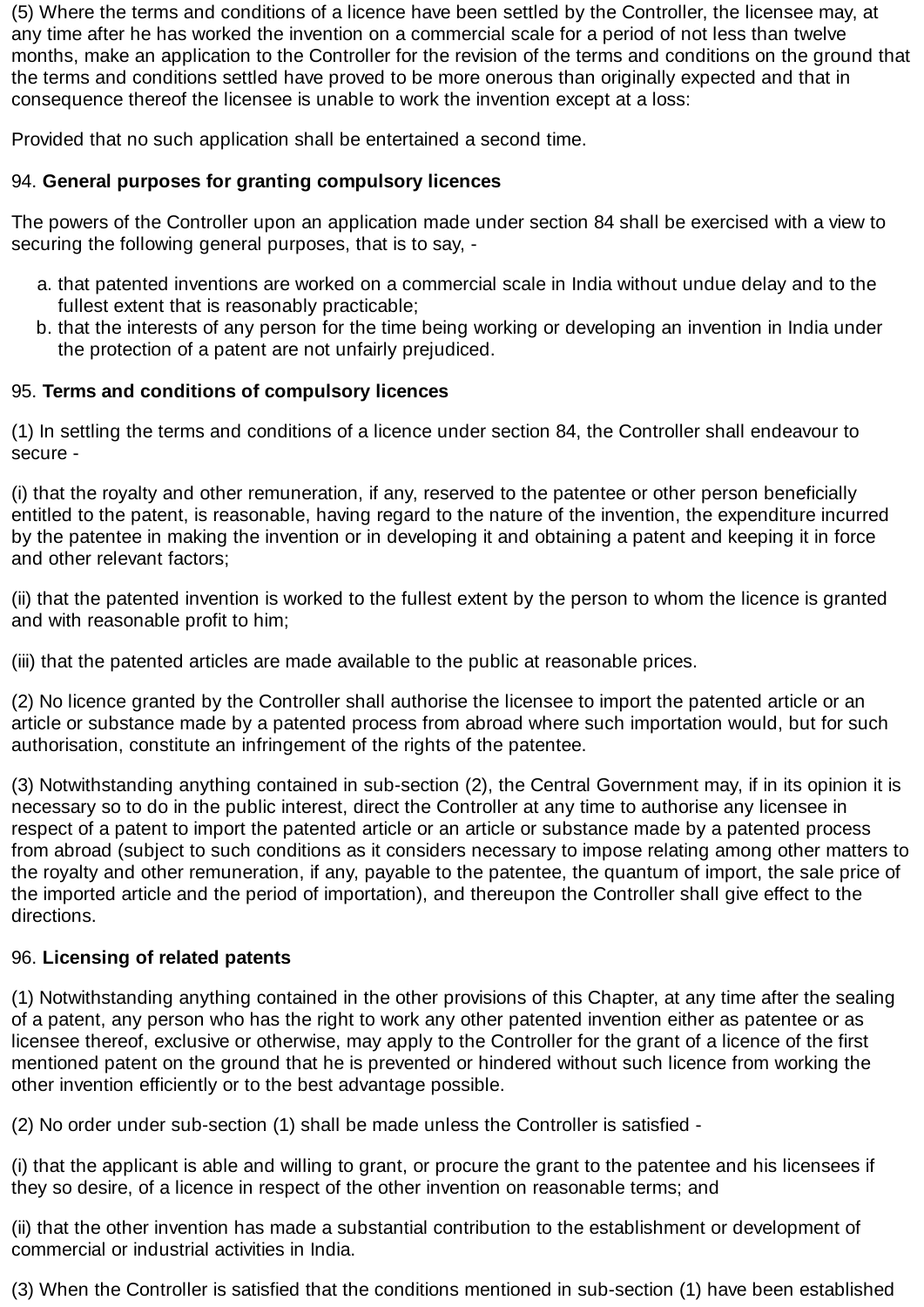by the applicant, he may make an order on such terms as he thinks fit granting a licence under the first mentioned patent and a similar order under the other patent if so requested by the proprietor of the first mentioned patent or his licensee.

(4) The provisions of sections 92 and 110 shall apply to licences granted under this section as they apply to licences granted under section 84.

## 97. **Special provisions for compulsory licences on notifications by Central Government**

(1) If the Central Government is satisfied in respect of any patent or class of patents in force that is necessary or expedient in the public interest that compulsory licences should be granted at any time after the sealing thereof to work the invention or inventions, it may make a declaration to that effect in the Official Gazette, and thereupon the following provisions shall have effect, that is to say -

(i) the Controller shall on application made at any time after the notification by any person interested grant to the applicant a licence under the patent on such terms as he thinks fit;

(ii) in settling the terms of a licence granted under this section, the Controller shall endeavour to secure that the articles manufactured under the patent shall be available to the public at the lowest prices consistent with the patentees deriving a reasonable advantage from their patent rights.

(2) The provisions of sections 92, 93, 94 and 95 shall apply in relation to the grant of licences under this section as they apply in relation to the grant of licences under section 84.

### 98. **Order for licence to operate as a deed between parties concerned**

Any order for the grant of a licence under this Chapter shall operate as if it were a deed granting a licence executed by the patentee and all other necessary parties embodying the terms and conditions, if any, settled by the Controller.

## **CHAPTER XVII**

## *USE OF INVENTIONS FOR PURPOSES OF GOVERNMENT*

## *AND ACQUISITION OF INVENTIONS BY*

## *CENTRAL GOVERNMENT*

#### 99. **Meaning of use of inventions for purposes of Government**

(1) For the purposes of this Chapter, an invention is said to be used for the purposes of Government if it is made, used, exercised or vended for the purposes of the Central Government, a State Government or a Government undertaking.

(2) Without prejudice to the generality of the provisions of sub-section (1), -

- a. the importation, by or on behalf of the Government, of any invention being a machine, apparatus or other article covered by a patent granted before the commencement of this Act, for the purpose merely of its own use; and
- b. the importation, by or on behalf of the Government, of any invention being a medicine or drug covered by a patent granted before the commencement of this Act –

(i)for the purpose merely of its own use; or

(ii) for the purpose of distribution in any dispensary, hospital or other medical institution maintained by or on behalf of the Government or in any other dispensary, hospital or other medical institution which the Central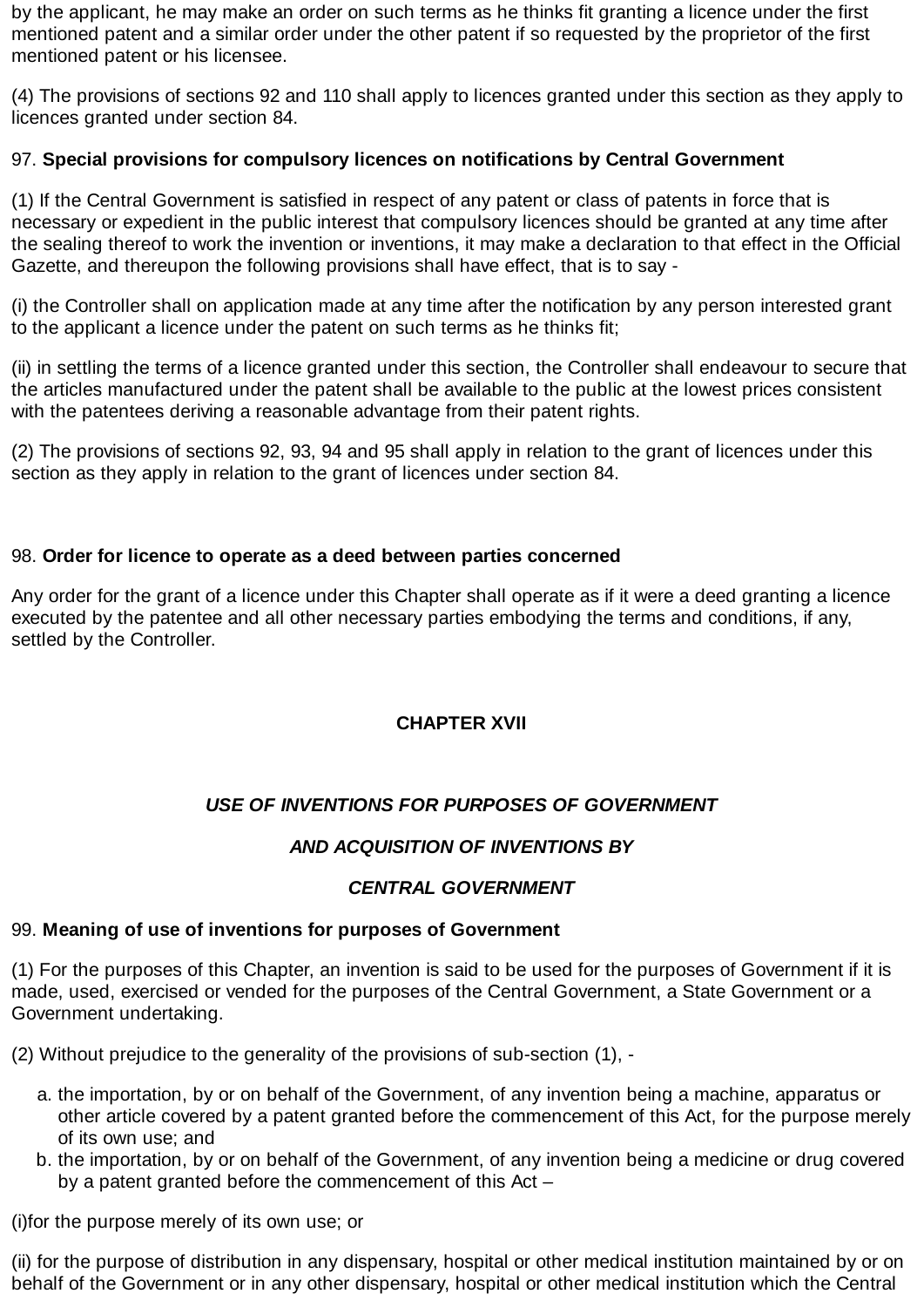Government may, having regard to the public service which such other dispensary, hospital or medical institution renders, specify in this behalf by notification in the Official Gazette,

shall also be deemed, for the purposes of this Chapter, to be use of such invention for the purposes of Government.

(3) Nothing contained in this Chapter shall apply in respect of any such importation making or using of any machine, apparatus or other article or of any such using of any process or of any such importation, using or distribution of any medicine or drug, as may be made by virtue of one or more of the conditions specified in section 47.

### 100. **Power of Central Government to use inventions for purposes of Government**

(1) Notwithstanding anything contained in this Act, at any time after an application for a patent has been filed at the patent office or a patent has been granted, the Central Government and any person authorised in writing by it, may use the invention for the purposes of Government in accordance with the provisions of this Chapter.

(2) Where an invention has, before the priority date of the relevant claim of the complete specification, been duly recorded in a document, or tested or tried, by or on behalf of the Government or a Government undertaking, otherwise than in consequence of the communication of the invention directly or indirectly by the patentee or by a person from whom he derives title, any use of the invention by the Central Government or any person authorised in writing by it for the purposes of Government may be made free of any royalty or other remuneration to the patentee.

(3) If and so far as the invention has not been so recorded or tried or tested as aforesaid, any use of the invention made by the Central Government or any person authorised by it under sub-section (1), at any time after the acceptance of the complete specification in respect of the patent or in consequence of any such communication as aforesaid, shall be made upon terms as may be agreed upon either before or after the use, between the Central Government or any person authorised under sub-section (1) and the patentee, or, as may in default of agreement be determined by the High Court on a reference under section 103:

Provided that in the case of any such use of any patent in respect of any medicine or drug or article of food the royalty and other remuneration shall in no case exceed four per cent of the net ex-factory sale price in bulk of the patented article (exclusive of taxes levied under any law for the time being in force and any commissions payable) determined in such manner as may be prescribed.

(4) The authorisation by the Central Government in respect of an invention may be given under this section, either before or after the patent is granted and either before or after the acts in respect of which such authorisation is given or done, and may be given to any person, whether or not he is authorised directly or indirectly by the applicant or the patentee to make, use, exercise or vend the invention or import the machine, apparatus or other article or medicine or drug covered by such patent.

(5) Where an invention has been used by or with the authority of the Central Government for the purposes of Government under this section, then, unless it appears to the Government that it would be contrary to the public interest so to do, the Government shall notify the patentee as soon as practicable of the fact and furnish him with such information as to the extent of the use of the invention as he may, from time to time, reasonably require; and where the invention has been used for the purposes of a Government undertaking, the Central Government may call for such information as may be necessary for this purpose from such undertaking.

(6) The right to make, use, exercise and vend an invention for the purposes of Government under sub-section (1) shall include the right to sell the goods which have been made in exercise of that right, and a purchaser of goods so sold, and a person claiming through him, shall have the power to deal with the goods as if the Central Government or the person authorised under sub-section (1) were the patentee of the invention.

(7) Where in respect of a patent which has been the subject matter of an authorisation under this section, there is an exclusive licensee as is referred to in sub-section (3) of section 101, or where such patent has been assigned to the patentee in consideration of royalties or other benefits determined by reference to the use of the invention (including payments by way of minimum royalty), the notice directed to be given under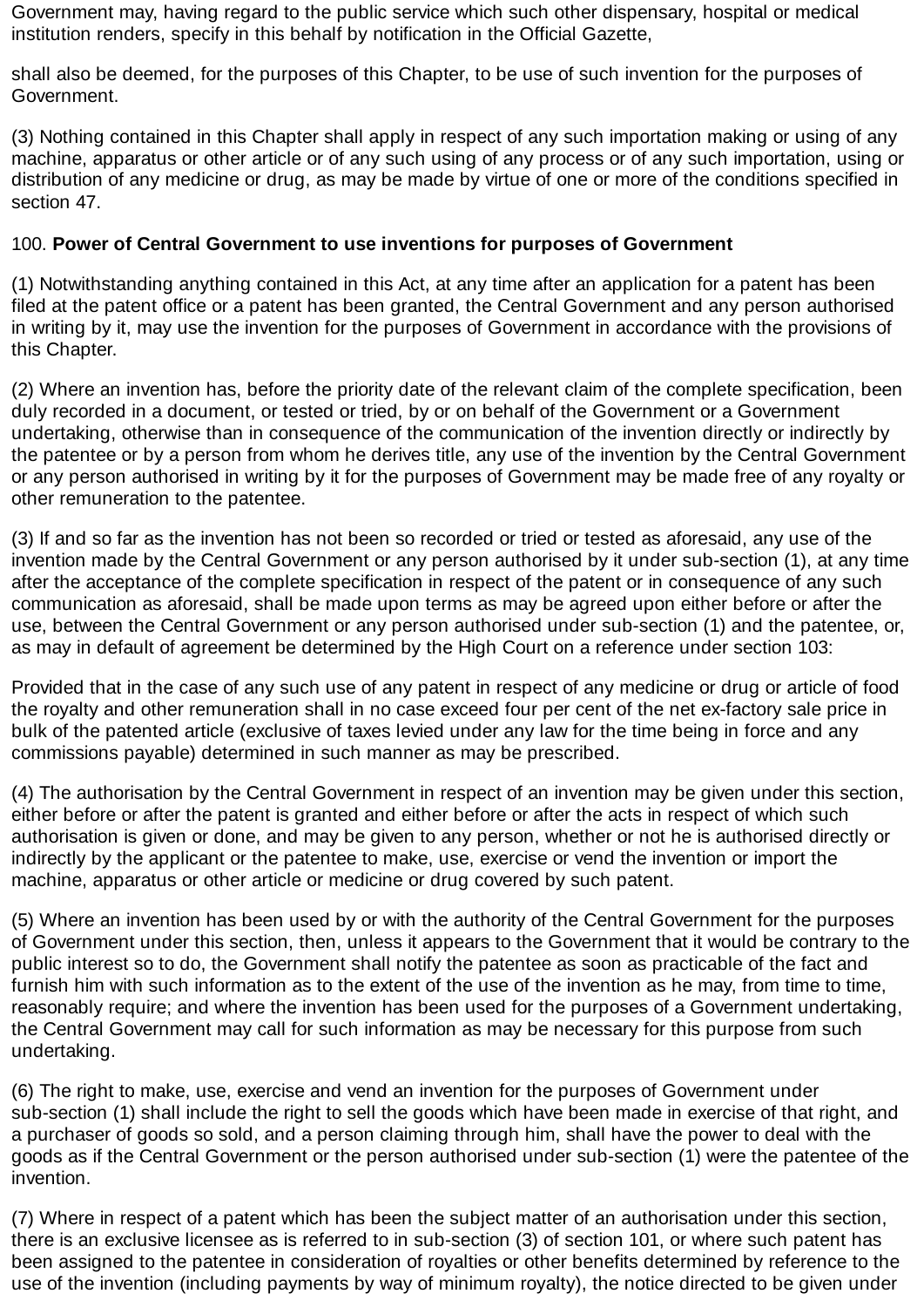sub-section (5) shall also be given to such exclusive licensee or assignor, as the case may be, and the reference to the patentee in sub-section (3) shall be deemed to include a reference to such assignor or exclusive licensee.

## 101. **Rights of third parties in respect of use of invention for purposes of Government**

(1) In relation to any use of a patented invention, or an invention in respect of which an application for a patent is pending, made for the purposes of Government -

- a. by the Central Government or any person authorised by the Central Government under section 100; or
- b. by the patentee or applicant for the patent to the order made by the Central Government,

the provisions of any licence, assignment or agreement granted or made, whether before or after the commencement of this Act, between the patentee or applicant for the patent (or any person who derives title from him or from whom he derives title) and any person other than the Central Government shall be of no effect so far as those provisions -

(i) restrict or regulate the use for the purposes of Government of the invention, or of any model, document or information relating thereto, or

(ii) provide for the making of payments in respect of any use of the invention or of the model, document or information relating thereto for the purposes of Government (including payments by way of minimum royalty),

and the reproduction or publication of any model or document in connection with the said use for the purposes of Government shall not be deemed to be an infringement of any copyright subsisting in the model or document.

(2) Where the patent, or the right to apply for or obtain the patent, has been assigned to the patentee in consideration of royalties or other benefits determined by reference to the use of the invention (including payments by way of minimum royalty), then, in relation to any use of the invention made for the purposes of Government by the patentee to the order of the Central Government, sub-section (3) of section 100 shall have effect as if that use were made by virtue of an authority given under that section; and any use of the invention for the purposes of Government by virtue of sub-section (3) of that section shall have effect as if the reference to the patentee included a reference to the assignor of the patent, and any sum payable by virtue of that sub-section shall be divided between the patentee and the assignor in such proportion as may be agreed upon between them or as may in default of agreement be determined by the High Court on a reference under section 103.

(3) Where by virtue of sub-section (3) of section 100, payments are required to be made by the Central Government or persons authorised under sub-section (1) of that section in respect of the use of an invention for the purposes of Government and where in respect of such patent there is an exclusive licensee authorised under his licence to use the invention for the purposes of Government, such sum shall be shared by the patentee and such licensee in such proportions, if any, as may be agreed upon between them or as may in default of agreement be determined by the High Court on a reference under section 103 to be just, having regard to any expenditure incurred by the licensee -

- a. in developing the said invention; or
- b. in making payments to the patentees other than royalties or other benefits determined by reference to the use of the invention including payments by way of minimum royalty in consideration of the licence.

## 102. **Acquisition of inventions and patents by the Central Government**

(1) The Central Government may, if satisfied that it is necessary that an invention which is the subject of an application for a patent or a patent should be acquired from the applicant or the patentee for a public purpose, publish a notification to that effect in the Official Gazette, and thereupon the invention or patent and all rights in respect of the invention or patent shall, by force of this section, stand transferred to and be vested in the Central Government.

(2) Notice of the acquisition shall be given to the applicant, and, where a patent has been granted, to the patentee and other persons, if any, appearing in the register as having an interest in the patent.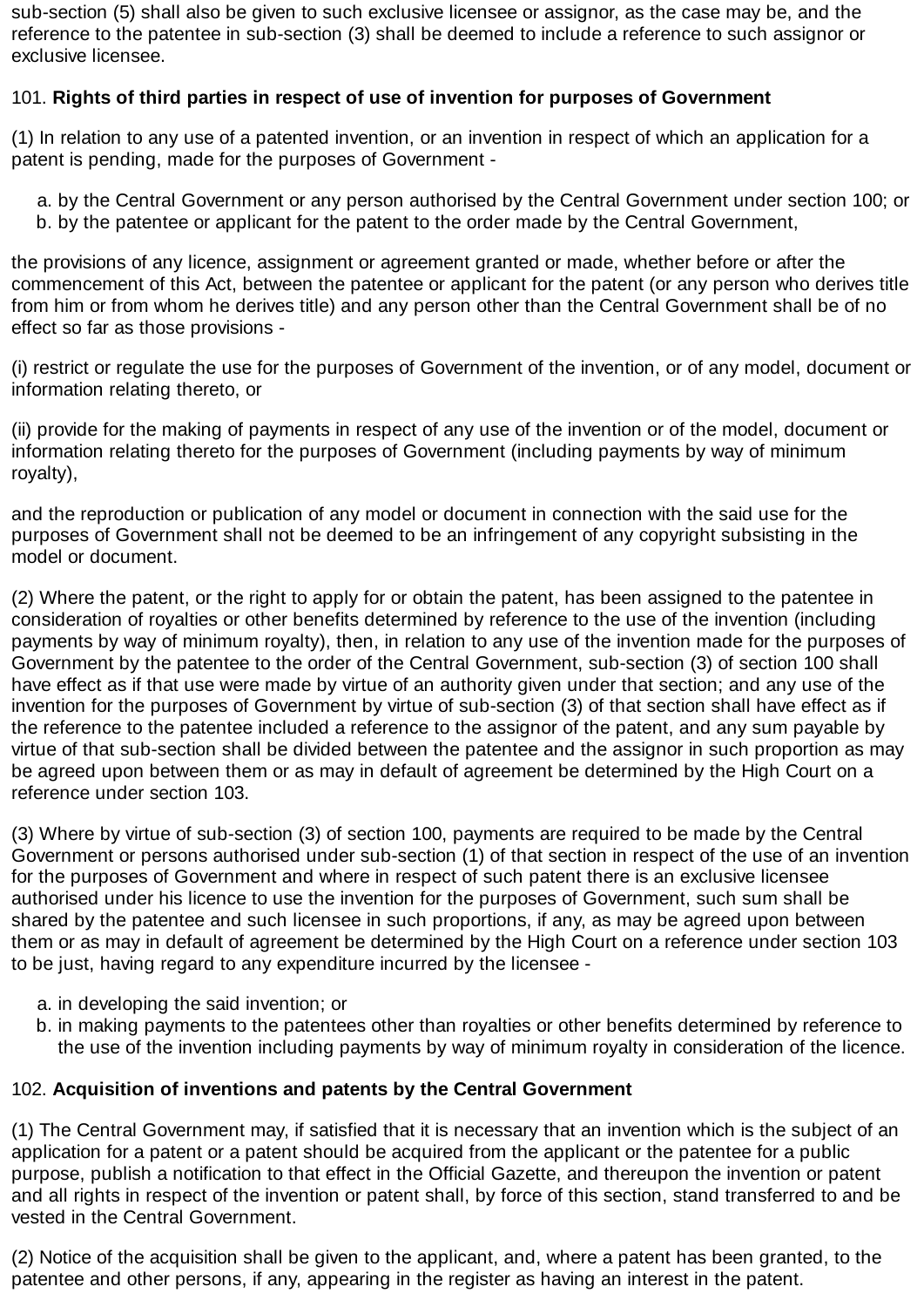(3) The Central Government shall pay to the applicant, or, as the case may be, the patentee and other persons appearing on the register as having an interest in the patent such compensation as may be agreed upon between the Central Government and the applicant, or the patentee and other persons; or, as may, in default of agreement, be determined by the High Court on a reference under section 103 to be just having regard to the expenditure incurred in connection with the invention and, in the case of a patent, the term thereof, the period during which and the manner in which it has already been worked (including the profits made during such period by the patentee or by his licensee whether exclusive or otherwise) and other relevant factors.

### 103. **Reference to High Court of disputes as use for purposes of Government**

(1) Any dispute as to the exercise by the Central Government or a person authorised by it of the powers conferred by section 100, or as to terms for the use of an invention for the purposes of Government thereunder or as to the right of any person to receive any part of a payment made in pursuance of sub-section (3) of that section or as to the amount of compensation payable for the acquisition of an invention or a patent under section 102, may be referred to the High Court by either party to the dispute in such manner as may be prescribed by the rules of the High Court.

(2) In any proceedings under this section to which the Central Government is a party, the Central Government may, -

- a. if the patentee is a party to the proceedings, petition by way of counter-claim for revocation of the patent on any ground upon which a patent may be revoked under section 64; and
- b. whether a patentee is or is not a party to the proceedings, put in issue the validity of the patent without petitioning for its revocation.

(3) If in such proceedings as aforesaid any question arises whether an invention has been recorded, tested or tried as is mentioned in section 100, and the disclosure of any document regarding the invention, or of any evidence of the test or trial thereof, would, in the opinion of the Central Government, be prejudicial to the public interest, the disclosure may be made confidentially to the advocate of the other party or to an independent expert mutually agreed upon.

(4) In determining under this section any dispute between the Central Government and any person as to terms for the use of an invention for the purposes of Government, the High Court shall have regard to any benefit or compensation which that person or any person from whom he derives title, may have received, or may be entitled to receive, directly or indirectly in respect of the use of the invention in question for the purposes of Government.

(5) In any proceedings under this section, the High Court may at any time order the whole proceedings or any question or issue of fact arising therein to be referred to an official referee, commissioner or an arbitrator, on such terms as the High Court may direct, and references to the High Court in the foregoing provisions of this section shall be construed accordingly.

(6) Where the invention claimed in a patent was made by a person who at the time it was made was in the service of the Central Government or of a State Government or was an employee of a Government undertaking and the subject-matter of the invention is certified by the relevant Government or the principal officer of the Government undertaking to be connected with the work done in the course of the normal duties of the Government servant or employee of the Government undertaking, then, notwithstanding anything contained in this section, any dispute of the nature referred to in sub-section (1) relating to the invention shall be disposed of by the Central Government conformably to the provisions of this section so far as may be applicable, but before doing so the Central Government shall give an opportunity to the patentee and such other parties as it considers have an interest in the matter to be heard.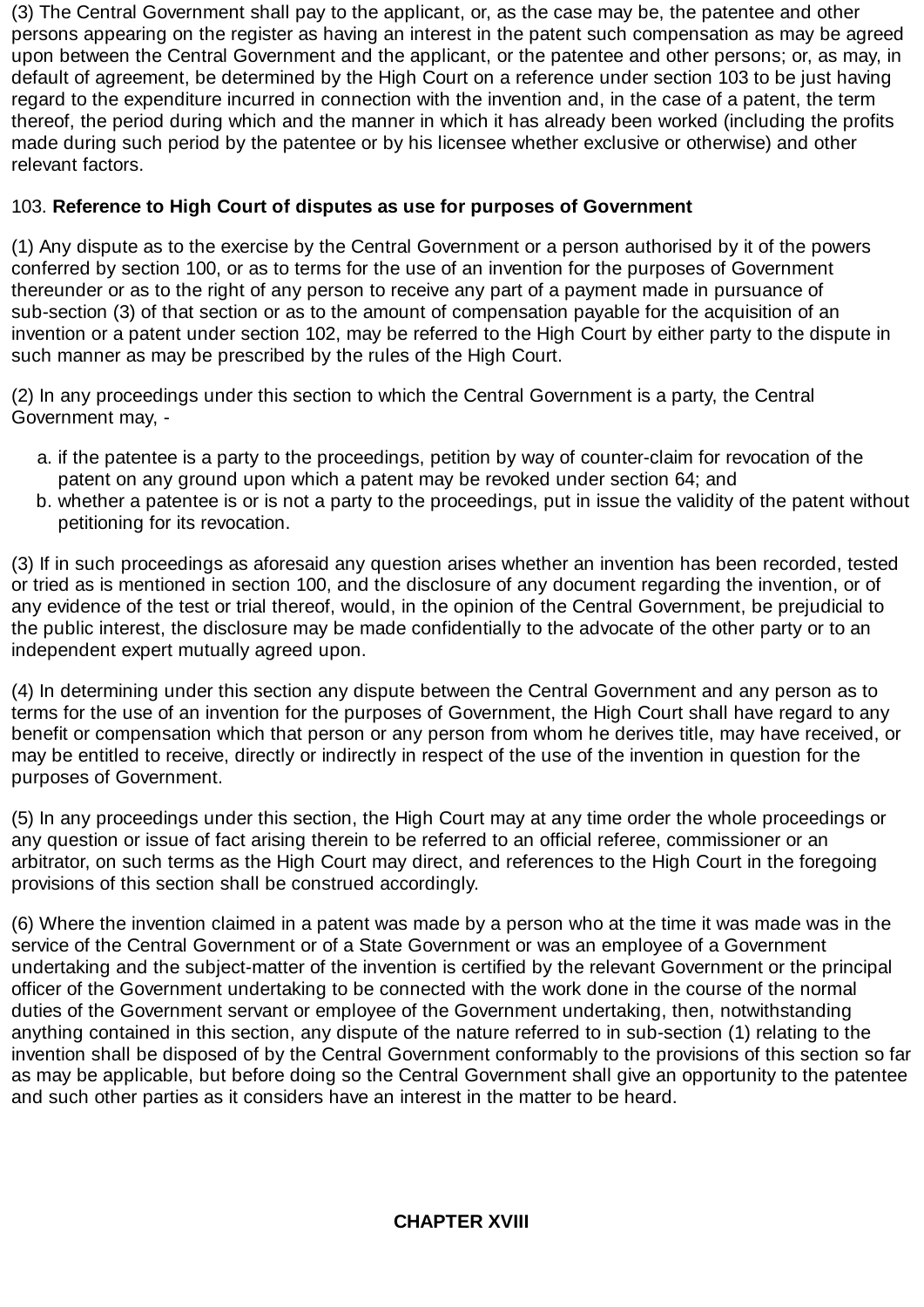#### *SUITS CONCERNING INFRINGEMENT OF PATENTS*

#### 104. **Jurisdiction**

No suit for a declaration under section 105 or for any relief under section 106 or for infringement of a patent shall be instituted in any court inferior to a district court having jurisdiction to try to suit:

Provided that where a counter-claim for revocation of the patent is made by the defendant, the suit, along with the counter-claim, shall be transferred to the High Court for decision.

## 105. **Power of Court to make declaration as to non-infringement**

(1) Notwithstanding anything contained in section 34 of the Specific Relief Act, 1963, any person may institute a suit for a declaration that the use by him of any process, or the making, use or sale of any article by him does not, or would not, constitute an infringement of a claim of a patent against the patentee or the holder of an exclusive licence under the patent, notwithstanding that no assertion to the contrary has been made by the patentee or the licensee, if it is shown -

- a. that the plaintiff has applied in writing to the patentee or exclusive licensee for a written acknowledgement to the effect of the declaration claimed and has furnished him with full particulars in writing of the process or article in question; and
- b. that the patentee or licensee has refused or neglected to give such an acknowledgement.

(2) The costs of all parties in a suit for a declaration brought by virtue of this section shall, unless for special reasons the court thinks fit to order otherwise, be paid by the plaintiff.

(3) The validity of a claim of the specification of a patent shall not be called in question in a suit for a declaration brought by virtue of this section, and accordingly the making or refusal of such a declaration in the case of a patent shall not be deemed to imply that the patent is valid or invalid.

(4) A suit for a declaration may be brought by virtue of this section at any time after the date of advertisement of acceptance of the complete specification of a patent, and references in this section to the patentee shall be construed accordingly.

## 106. **Power of Court to grant relief in cases of groundless threat of infringement proceedings**

(1) Where any person (whether entitled to or interested in a patent or an application for a patent or not) threatens any other person by circulars or advertisements or by communications, oral or in writing addressed to that or any other person, with proceedings for infringement of a patent, any person aggrieved thereby may bring a suit against him praying for the following reliefs, that is to say -

- a. a declaration to the effect that the threats are unjustifiable;
- b. an injunction against the continuance of the threats; and
- c. such damages, if any, as he has sustained thereby.

(2) Unless in such suit the defendant proves that the acts in respect of which the proceedings were threatened constitute or, if done, would constitute, an infringement of a patent or of rights arising from the publication of a complete specification in respect of a claim of the specification not shown by the plaintiff to be invalid, the court may grant to the plaintiff all or any of the reliefs prayed for.

*Explanation* – A mere notification of the [existence] of a patent does not constitute a threat of proceeding within the meaning of this section.

## 107. **Defences etc., in suits for infringement**

(1) In any suit for infringement of a patent, every ground on which it may be revoked under section 64 shall be available as a ground for defence.

(2) In any suit for infringement of a patent by the making, using or importation of any machine, apparatus or other article or by the using of any process or by the importation, use or distribution of any medicine or drug,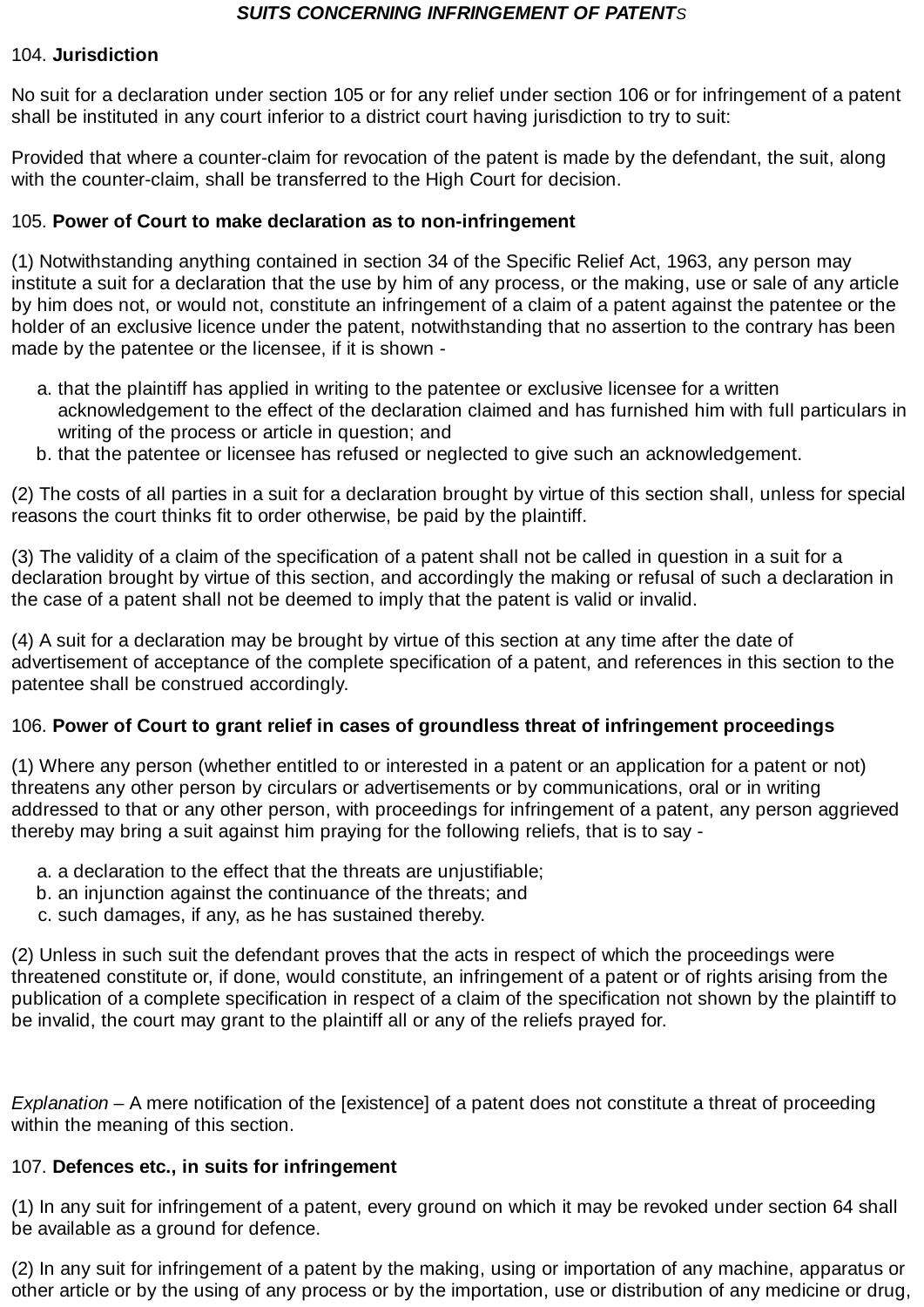it shall be a ground for defence that such making, using importation or distribution is in accordance with any or more of the conditions specified in section 47.

## 108. **Reliefs in suits for infringement**

The reliefs which a court may grant in any suit for infringement include an injunction (subject to such terms, if any, as the court thinks fit) and, at the option of the plaintiff, either damages or an account of profits.

## 109. **Rights of exclusive licencee to take proceedings against infringement**

(1) The holder of an exclusive licence shall have the like right as the patentee to institute a suit in respect of any infringement of the patent committed after the date of the licence, and in awarding damages or an account of profits or granting any other relief in any such suit the court shall take into consideration any loss suffered or likely to be suffered by the exclusive licensee as such or, as the case may be, the profits carried by means of the infringement so far as it constitutes an infringement of the rights of the exclusive licensee as such.

(2) In any suit for infringement of a patent by the holder of an exclusive licence under sub-section (1), the patentee shall, unless he has joined as a plaintiff in the suit, be added as a defendant, but a patentee so added as defendant shall not be liable for any costs unless he enters an appearance and takes part in the proceedings.

### 110. **Right of licencee under section 84 to take proceedings against infringement**

Any person to whom a licence has been granted under section 84 shall be entitled to call upon the patentee to take proceedings to prevent any infringement of the patent, and, if the patentee refuses or neglects to do so within two months after being so called upon, the licensee may institute proceedings for the infringement in his own name as though he were the patentee, making the patentee a defendant; but a patentee so added as defendant shall not be liable for any costs unless he enters an appearance and takes part in the proceedings.

## 111. **Restoration on power of Courts to grant damages or account of profits for infringement**

(1) In a suit for infringement of a patent, damages or an account of profits shall not be granted against the defendant who proves that at the date of the infringement he was not aware and had no reasonable grounds for believing that the patent existed.

*Explanation* – A person shall not be deemed to have been aware or to have had reasonable grounds for believing that a patent exists by reason only of the application to an article of the word "patent", "patented" or any word or words expressing or implying that a patent has been obtained for the article, unless the number of the patent accompanies the word or words in question.

(2) In any suit for infringement of a patent the court may, if it thinks fit, refuse to grant any damages or an account of profits in respect of any infringement committed after a failure to pay any renewal fee within the prescribed period and before any extension of that period.

(3) Where an amendment of a specification by way of disclaimer, correction or explanation has been allowed under this Act after the publication of the specification, no damages or account of profits shall be granted in any proceeding in respect of the use of the invention before the date of the decision allowing the amendment, unless the court is satisfied that the specification as originally published was framed in good faith and with reasonable skill and knowledge.

(4) Nothing in this section shall affect the power of the court to grant an injunction in any suit for infringement of a patent.

#### 112. **Restriction of power of Court to grant injunction in certain cases**

If in proceedings for the infringement of a patent endorsed or deemed to be endorsed with the words "Licences of right" (otherwise than by the importation of the patented article from other countries) the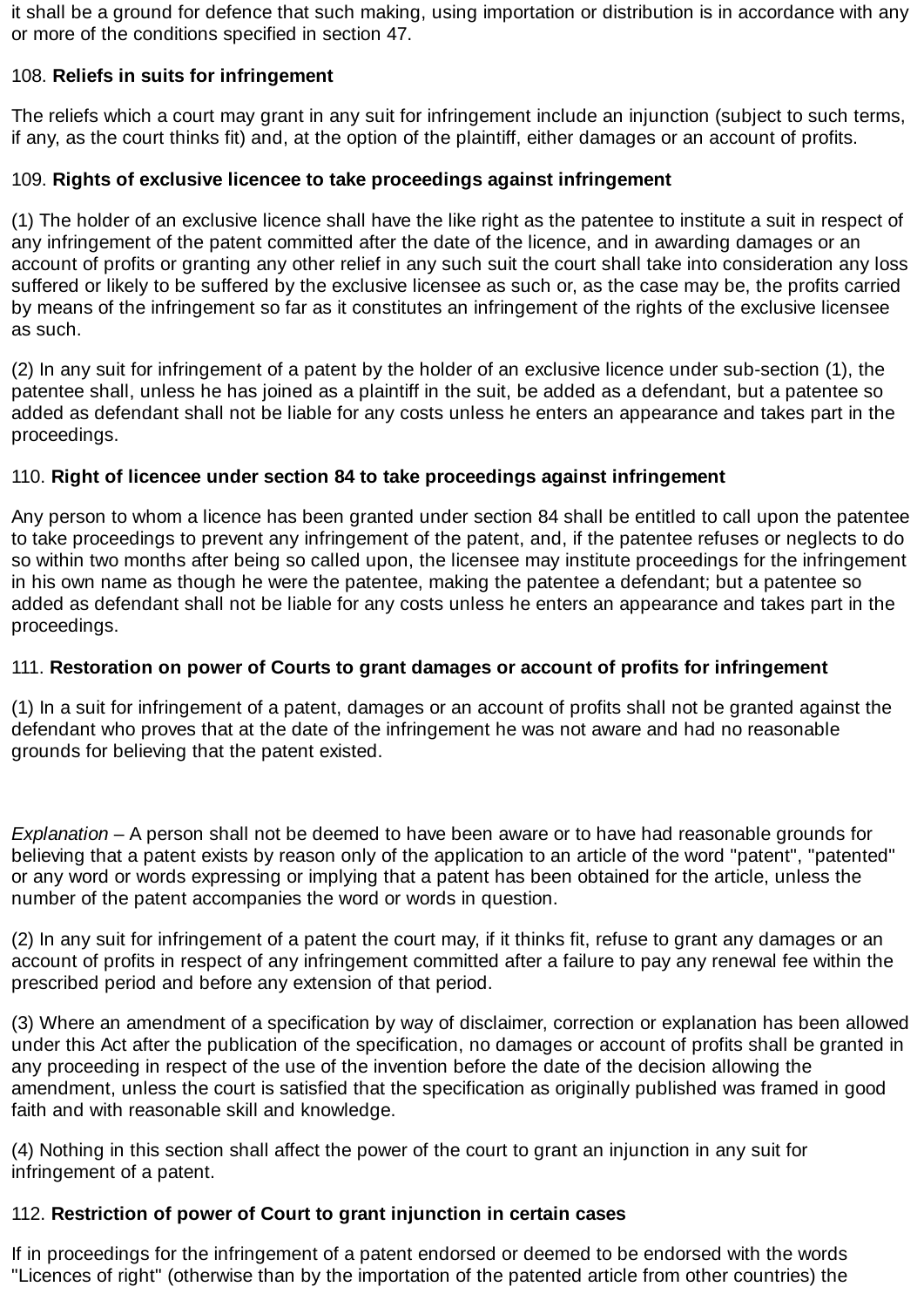infringing defendant is ready and willing to take a licence upon terms to be settled by the Controller as provided in section 88, no injunction shall be granted against him, and the amount if any recoverable against him by way of damages shall not exceed double the amount which would have been recoverable against him as licensee if such a licence had been granted before the earliest infringement.

### 113. **Certificate of validity of specification and costs of subsequent suits for infringement thereof**

(1) If in any proceedings before a High Court for the revocation of a patent under section 64 the validity of any claim of a specification is contested and that claim is found by the Court to be valid, the Court may certify that the validity of that claim was contested in those proceedings and was upheld.

(2) Where any such certificate has been granted, then, if in any subsequent suit before a court for infringement of that claim of the patent or in any subsequent proceeding for revocation of the patent in so far as it relates to that claim, the patentee or other person relying on the validity of the claim obtains a final order or judgement in his favour, he shall be entitled to an order for the payment of his full costs, charges and expenses of and incidental to any such suit or proceeding properly incurred so far as they concern the claim in respect of which the certificate was granted, unless the court trying the suit or proceeding otherwise directs:

Provided that the costs as specified in this sub-section shall not be ordered when the party disputing the validity of the claim satisfies the court that he was not aware of the grant of the certificate when he raised the dispute and withdrew forthwith such defence when he became aware of such a certificate.

(3) Nothing contained in this section shall be construed as authorising courts hearing appeals from decrees or orders in suits for infringement or petitions for revocation to pass orders for costs on the scale referred to therein.

### 114. **Relief for infringement of partially valid specification**

(1) If in proceedings for infringement of a patent it is found that any claim of the specification, being a claim in respect of which infringement is alleged, is valid, but that any other claim is invalid, the court may grant relief in respect of any valid claim which is infringed:

Provided that the court shall not grant relief except by way of injunction save in the circumstances mentioned in sub-section (2).

(2) Where the plaintiff proves that the invalid claim was framed in good faith and with reasonable skill and knowledge, the court shall grant relief in respect of any valid claim which is infringed subject to the discretion of the court as to costs and as to the date from which damages or an account of profits should be reckoned, and in exercising such discretion the court may take into consideration the conduct of the parties in inserting such invalid claims in the specification or permitting them to remain there.

#### 115. **Scientific advisers**

(1) In any suit for infringement or in any proceeding before a court under this Act, the court may at any time, and whether or not an application has been made by any party for that purpose, appoint an independent scientific adviser to assist the court or to inquire and report upon any such question of fact or of opinion (not involving a question of interpretation of law) as it may formulate for the purpose.

(2) The remuneration of the scientific adviser shall be fixed by the court and shall include the costs of making a report and a proper daily fee and any day on which the scientific adviser may be required to attend before the court, and such remuneration shall be defrayed out of moneys provided by Parliament by law for the purpose.

#### **CHAPTER XIX**

## *APPEALS*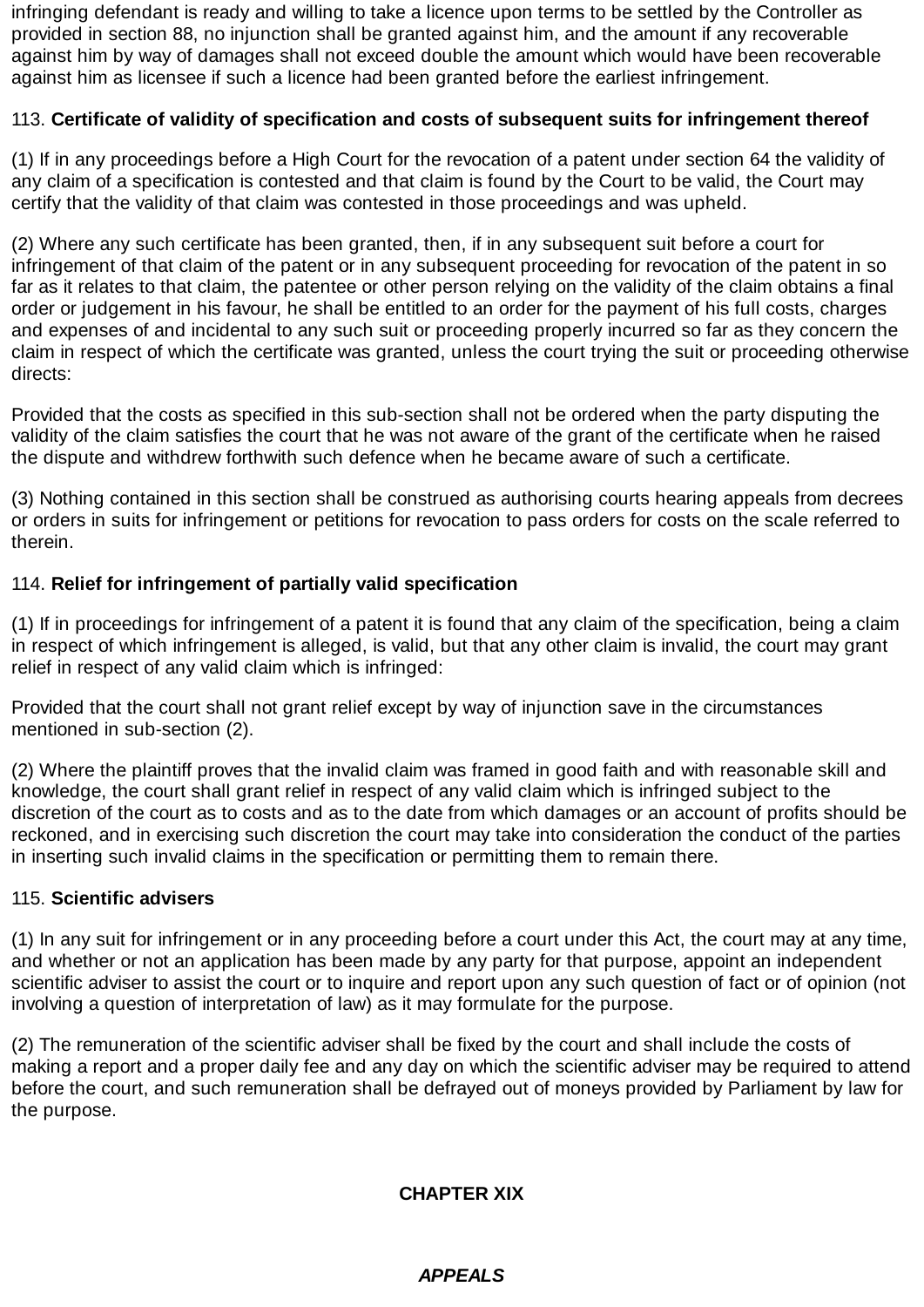#### 116. **Appeals**

(1) No appeal shall lie from any decision, order or correction made of issued under this Act by the Central Government, or from any act or order of the Controller for the purpose of giving effect to any such decision, order or direction.

(2) Save as otherwise expressly provided in sub-section (1), an appeal shall lie to a High Court from any decision, order or direction of the Controller under any of the following provisions, that is to say,

section 15, section 16, section 17, section 18, section 19, section 20, section 25, section 27, section 28, section 51, section 54, section 57, section 60, section 61, section 63, sub-section (3) of section 69, section 78, section 84, section 86, section 88 (3), section 89, section 93, section 96 and section 97.

(3) Every appeal under this section shall be in writing and shall be made within three months from the date of the decision, order or direction, as the case may be, of the Controller, or within such further time as the High Court may in accordance with the rules made by it under section 158 allow.

#### 117. **Procedure for bearing of appeals**

(1) Every appeal before a High Court under section 116 shall be by petition and shall be in such form and shall contain such particulars as may be prescribed by rules made by the High Court under section 158.

(2) Every such appeal shall be heard by a single judge of the High Court.

Provided that any such Judge may, if he so thinks fit, refer the appeal at any stage of the proceeding to a Bench of the High Court.

(3) Every such appeal shall be heard as expeditiously as possible and endeavor shall be made to decide the appeal within a period of twelve months from the date on which it is filed.

#### **CHAPTER XX**

#### *PENALTIES*

#### 118. **Contravention of secrecy provisions relating to certain inventions**

If any person fails to comply with any direction given under section 35 (\*\*\*) or makes or causes to be made an application for the grant of a patent in contravention of section 39, he shall be punishable with imprisonment for a term which may extended to two years, or with fine or with both.

#### 119. **Falsification of entries in register etc.**

If any person makes, or causes to be made, a false entry in any register kept under this Act, or a writing falsely purporting to be a copy of an entry in such a register, or produces or tenders, or causes to be produced or tendered, in evidence any such writing knowing the entry or writing to be false, he shall be punishable with imprisonment for a term which may extend to two years, or with fine, or with both.

#### 120. **Unauthorized claim of patents rights**

If any person falsely represents that any article sold by him is patented in India or is the subject of an application for a patent in India, he shall be punishable with fine which may extend to five hundred rupees.

Explanation 1.- For the purposes of this section, a person shall be deemed to represent -

a. that an article is patented in India if there is stamped, engraved or impressed on, or otherwise applied to, the article the word "patent" or "patented" or some other word expressing or implying that a patent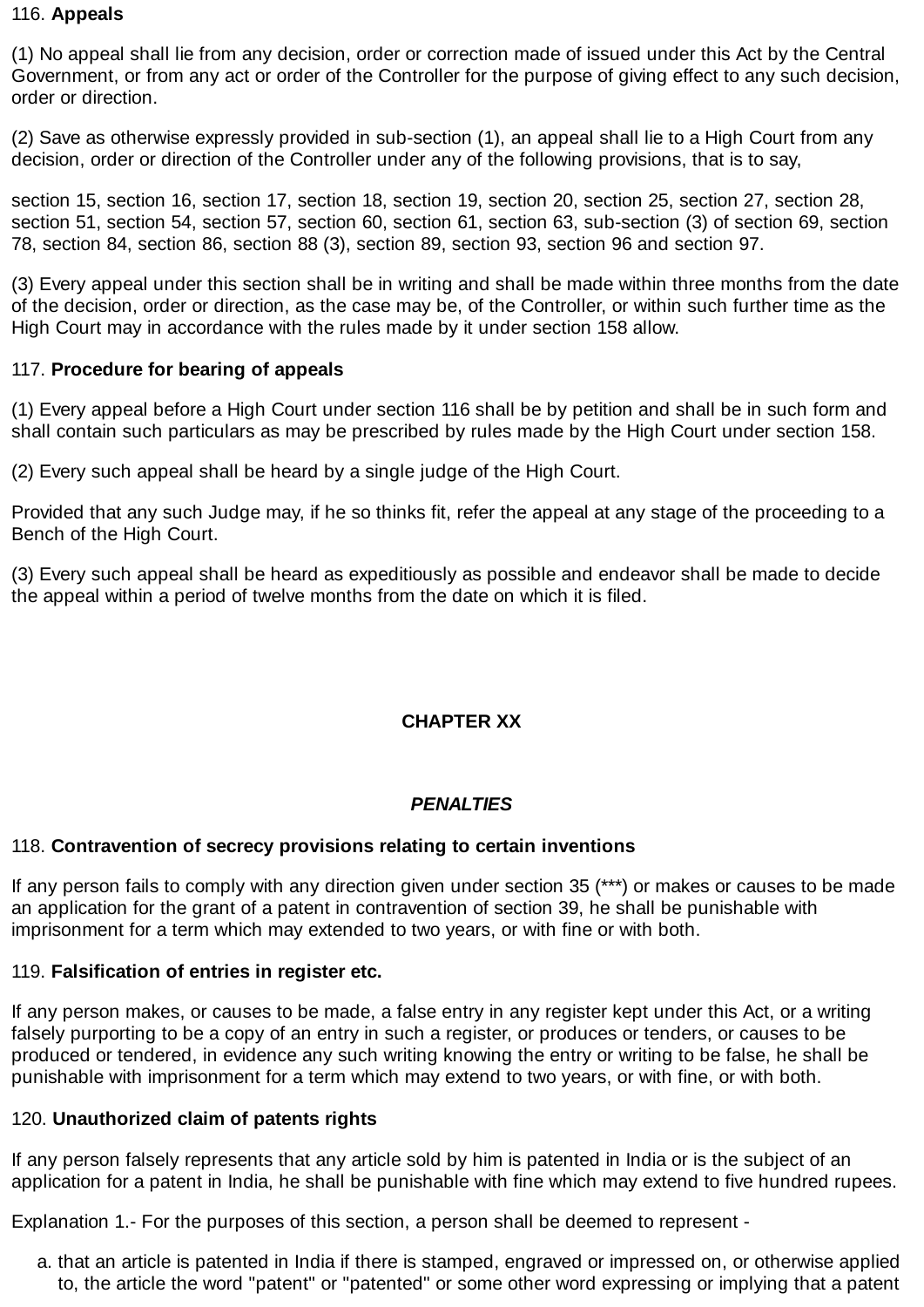for the article has been obtained in India;

b. that an article is the subject of an application for a patent in India, if there are stamped, engraved or impressed on, or otherwise applied to, the article the words "patent applied for", "patent pending", or some other words implying that an application for a patent for the article has been made in India.

Explanation 2. – The use of words "patent", "patented", "patent applied for", "patent pending" or other words expressing or implying that an article is patented or that a patent has been applied for shall be deemed to refer to a patent in force in India, or to a pending application for a patent in India, as the case may be, unless there is an accompanying indication that the patent has been obtained or applied for in any country outside India.

## 121. **Wrongful use of words "patent office"**

If any person uses on his place of business or any document issued by him or otherwise the words "patent office" or any other words which would reasonably lead to the belief that his place of business is, or is officially connected with, the patent office, he shall be punishable with imprisonment for a term which may extend to six months, or with fine, or with both.

## 122. **Refusal of failure to supply information**

(1) If any person refuses or fails to furnish -

- a. to the Central Government any information which he is required to furnish under sub-section (5) of section 100,
- b. to the Controller any information or statement which he is required to furnish by or under section 146,

he shall be punishable with fine which may extend to one thousand rupees.

(2) If any person, being required to furnish any such information as is referred to in sub-section (1), furnishes information or statement which is false, and which he either knows or has reason to believe to be false or does not believe to be true, he shall be punishable with imprisonment which may extend to six months, or with fine, or with both.

## 123. **Practice by non-registered patent agents**

If any person contravenes the provisions of section 129, he shall be punishable with fine which may extend to five hundred rupees in the case of a first offence and two thousand rupees in the case of a second or subsequent offence.

## 124. **Offences by companies**

(1) If the person committing an offence under this Act is a company, the company as well as every person in charge of, and responsible to, the company for the conduct of its business at the time of the commission of the offence shall be deemed to be guilty of the offence and shall be liable to be proceeded against and punished accordingly:

Provided that nothing contained in this sub-section shall render any such person liable to any punishment if he proves that the offence was committed without his knowledge or that he exercised all due diligence to prevent the commission of such offence.

(2) Notwithstanding anything contained in sub-section (1), where an offence under this Act has been committed by a company and it is proved that the offence has been committed with the consent or connivance of, or that the commission of the offence is attributable to any neglect on the part of any director, manager, secretary or other officer of the company, such director, manager, secretary or other officer shall also be deemed to be guilty of that offence and shall be liable to be proceeded against and punished accordingly.

## *Explanation* – For the purposes of this section, -

a. "company" means any body corporate and includes a firm or other association of individuals; and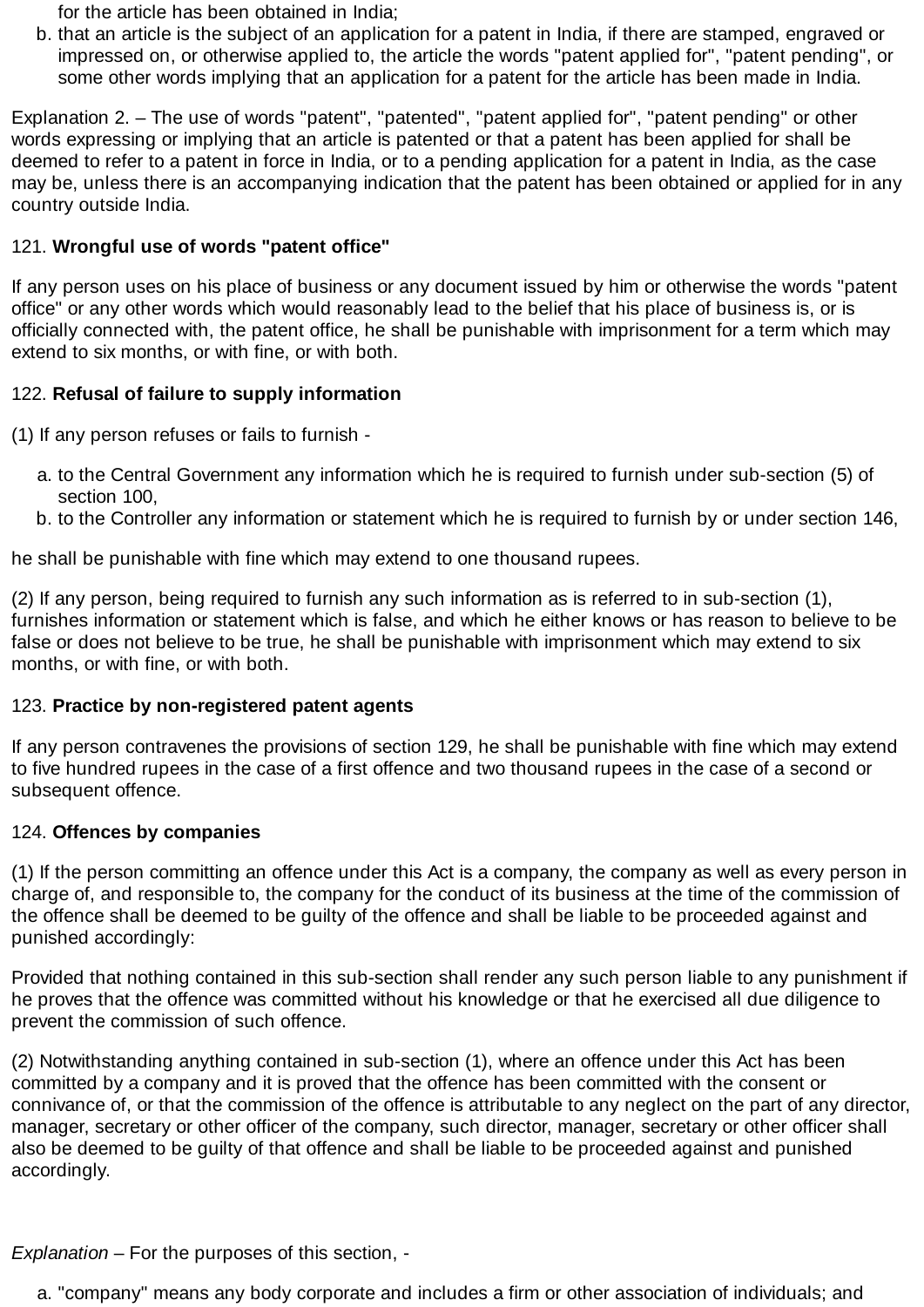b. "director", in relation to a firm, means a partner in the firm.

## **CHAPTER XXI**

## *PATENT AGENTS*

### 125. **Register of patent agents**

The Controller shall maintain a register to be called the register of patent agents in which shall be entered the names and addresses of all persons qualified to have their names so entered under section 126.

### 126. **Qualifications for registration as patent agents**

(1) A person shall be qualified to have his name entered in the register of patent agents if he fulfils the following conditions, namely: -

- a. he is a citizen of India;
- b. he has completed the age of 21 years;
- c. he has obtained a degree from any University in the territory of India or possesses such other equivalent qualifications as the Central Government may specify in this behalf, and, in addition,-
- (i) is an advocate within the meaning of the Advocates Act, 1961; or
- (ii) has passed the qualifying examination prescribed for the purpose;
- (d) he has paid such fee as may be prescribed.

(2) Notwithstanding anything contained in sub-section (1), a person who has been practicing as a patent agent before the 1<sup>st</sup> day of November, 1966 and has filed not less than five complete specifications before the said day, shall, on payment of prescribed fee, be qualified to have his name entered in the register of patent agents.

#### 127. **Rights of patent agents**

Subject to the provisions contained in this Act and in any rules made thereunder, every patent agent whose name is entered in the register shall be entitled -

- a. to practise before the Controller; and
- b. to prepare all documents, transact all business and discharge such other functions as may be prescribed in connection with any proceeding before the Controller under this Act.

## 128. **Subscription and verification of certain documents by patent agents**

(1) Subject to the provisions contained in sub-section (2) and to any rules made under this Act all applications and communications to the Controller under this Act may be signed by a patent agent authorised in writing in this behalf by the person concerned.

- (2) The following documents, namely, -
- (i) applications for patents;
- (ii) applications for the restoration of lapsed patents;
- (iii) applications for the sealing of patents after the time allowed or that purpose by or under sub-section (2),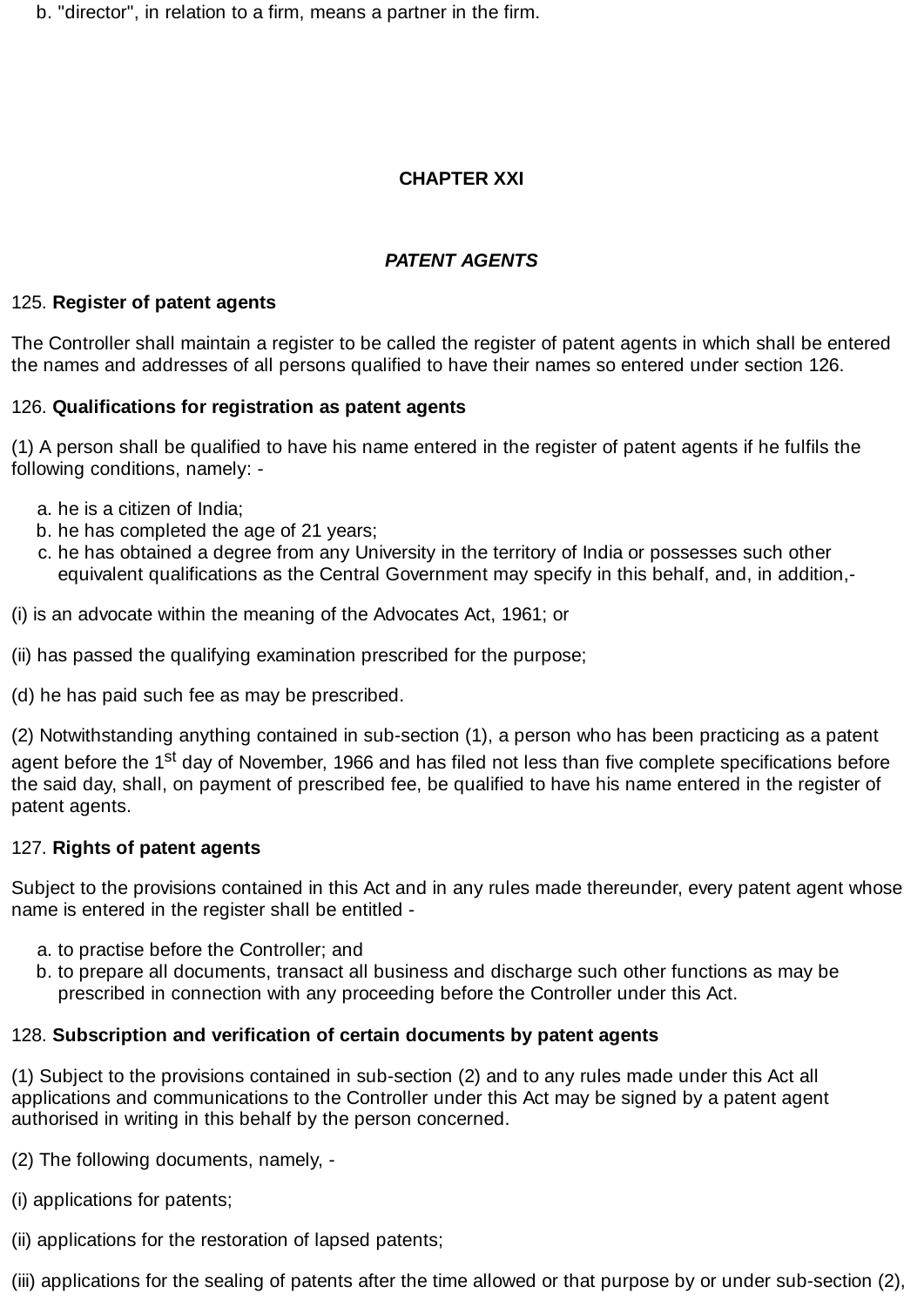or sub-section (3) of section 43 has expired;

- (iv) applications for leave to amend;
- (v) applications for compulsory licences or for revocation; and
- (vi) notices of surrender of patents,

shall be signed and verified in the manner prescribed by the person making such applications or giving such notices:

Provided that if such person is absent from India, they may be signed and verified on his behalf by a patent agent authorised by him in writing in that behalf.

### 129. **Restrictions on practice as patent agents**

(1) No person, either alone or in partnership with any other person, shall practise, describe or hold himself out as a patent agent, or permit himself to be so described or held out, unless he is registered as a patent agent or, as the case may be, unless he and all his partners are so registered.

(2) No company or other body corporate shall practice, describe itself or hold itself out as patent agents or permit itself to be so described or held out.

Explanation – For the purposes of this section, practice as a patent agent includes any of the following acts, namely: -

- a. applying for or obtaining patents in India or elsewhere;
- b. preparing specifications or other documents for the purposes of this Act or of the patent law of any other country;
- c. giving advice other than of a scientific or technical nature as to the validity of patents or their infringement.

#### 130. **Removal from register patent agents and restoration**

(1) The Central Government may remove the name of any person from the register when it is satisfied, after giving that person a reasonable opportunity of being heard and after such further inquiry, if any, as it thinks fit to make -

(i) that his name has been entered in the register by error or on account of misrepresentation or suppression of material fact;

(ii) that he has been convicted of any offence and sentenced to a term of imprisonment or has been guilty of misconduct in his professional capacity which in the opinion of the Central Government renders him unfit to be kept in the register.

(2) The Central Government may, on application and on sufficient cause being shown, restore to the register the name of any person removed therefrom.

## 131. **Power of Controller to refuse to deal with certain agents**

(1) Subject to any rules made in this behalf, the Controller may refuse to recognise as agent in respect of any business under this Act -

- a. any individual whose name has been removed from, and not restored to, the register;
- b. any person who has been convicted of an offence under section 123;
- c. any person, not being registered as a patent agent, who in the opinion of the Controller is engaged wholly in acting as agent in applying for patents in India or elsewhere in the name or for the benefit of the person by whom he is employed;
- d. any company or firm, if any person whom the Controller could refuse to recognise as agent in respect of any business under this Act, is acting as a director or manager of the company or is a partner in the firm.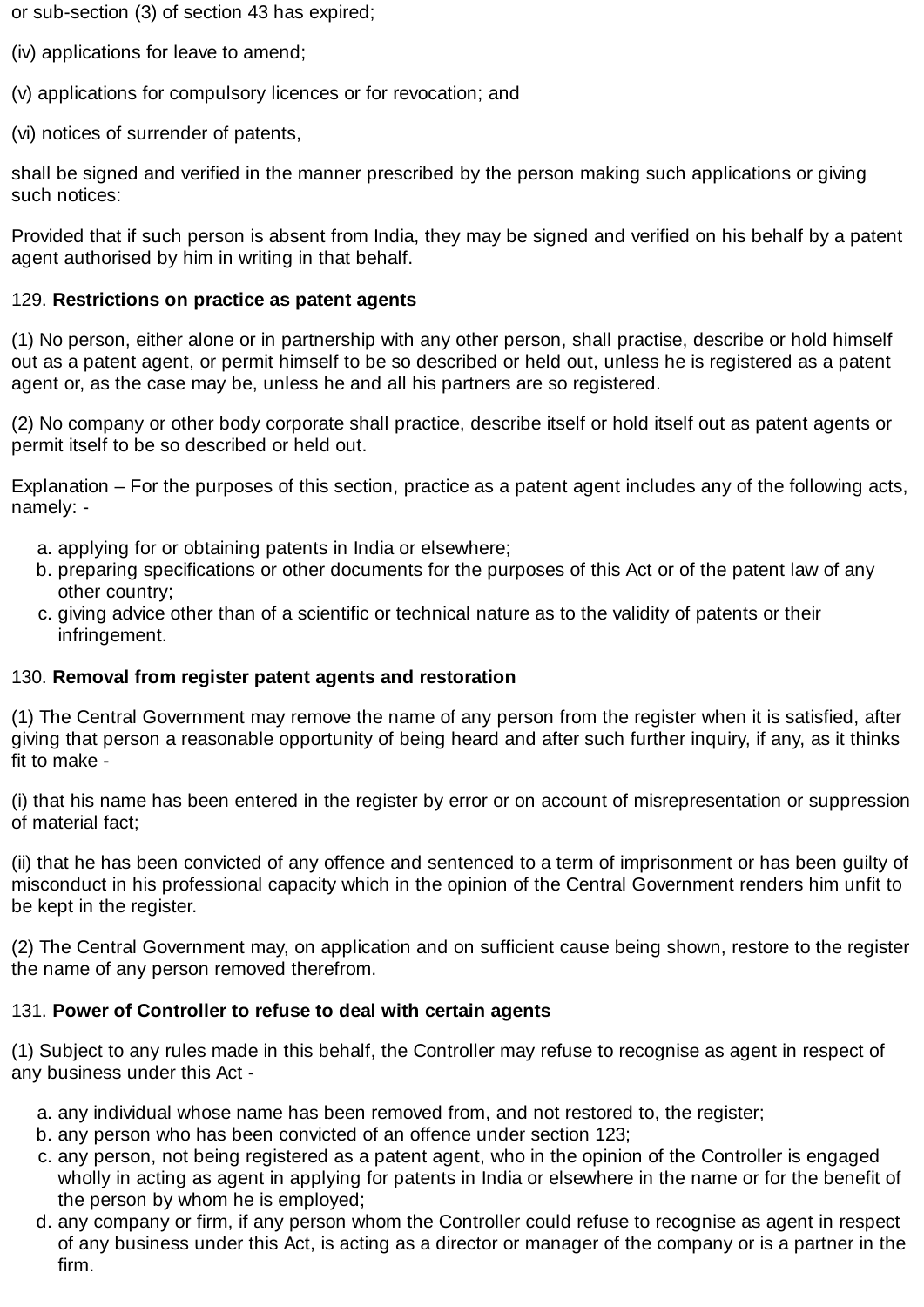(2) The Controller shall refuse to recognize as agent in respect of any business under this Act any person who neither resides nor has a place of business in India.

## 132. **Savings in respect of other persons authorized to act as agent**

Nothing in this Chapter shall be deemed to prohibit -

- a. the applicant for a patent or any person, not being a patent agent, who is duly authorised by the applicant from drafting any specification or appearing or acting before the Controller; or
- b. an advocate, not being a patent agent, from taking part in any proceedings under this Act otherwise than by way of drafting any specification.

## **CHAPTER XXII**

## *INTERNATIONAL ARRANGEMENTS*

## 133. **Notification as to convention countries**

(1) With a view to the fulfillment of a treaty, convention or arrangement with any country outside India which affords to applicants for patents in India or to citizens of India similar privileges as are granted to its own citizens in respect of the grant of patents and the protection of patent rights, the Central Government may, by notification in the Official Gazette, declare such country to be a convention country for the purposes of this Act.

(2) A declaration under sub-section (1) may be made for the purposes either of all or of some only of the provisions of this Act, and a country in the case of which a declaration made for the purposes of some only of the provisions of this Act is in force shall be deemed to be a convention country for the purposes of those provisions only.

## 134. **Notification as to countries not providing for reciprocity**

Where any country specified by the Central Government in this behalf by notification in the Official Gazette does not accord to citizens of India the same rights in respect of the grant of patents and the protection of patent rights as it accords to its own nationals, no national of such country shall be entitled, either solely or jointly with any other person, -

- a. to apply for the grant of a patent or be registered as the proprietor of a patent;
- b. to be registered as the assignee of the proprietor of a patent; or
- c. to apply for a licence or hold any licence under a patent granted under this Act.

## 135. **Convention applications**

(1) Without prejudice to the provisions contained in section 6, where a person has made an application for a patent in respect of an invention in a convention country (hereinafter referred to as the "basic application"), and that person or the legal representative or assignee of that person makes an application under this Act for a patent within twelve months after the date on which the basic application was made, the priority date of a claim of the complete specification, being a claim based on matter disclosed in the basic application, is the date of making of the basic application.

*Explanation.* – Where applications have been made for similar protection in respect of an invention in two or more convention countries, the period of twelve months referred to in this sub-section shall be reckoned from the date on which the earlier or earliest of the said applications was made.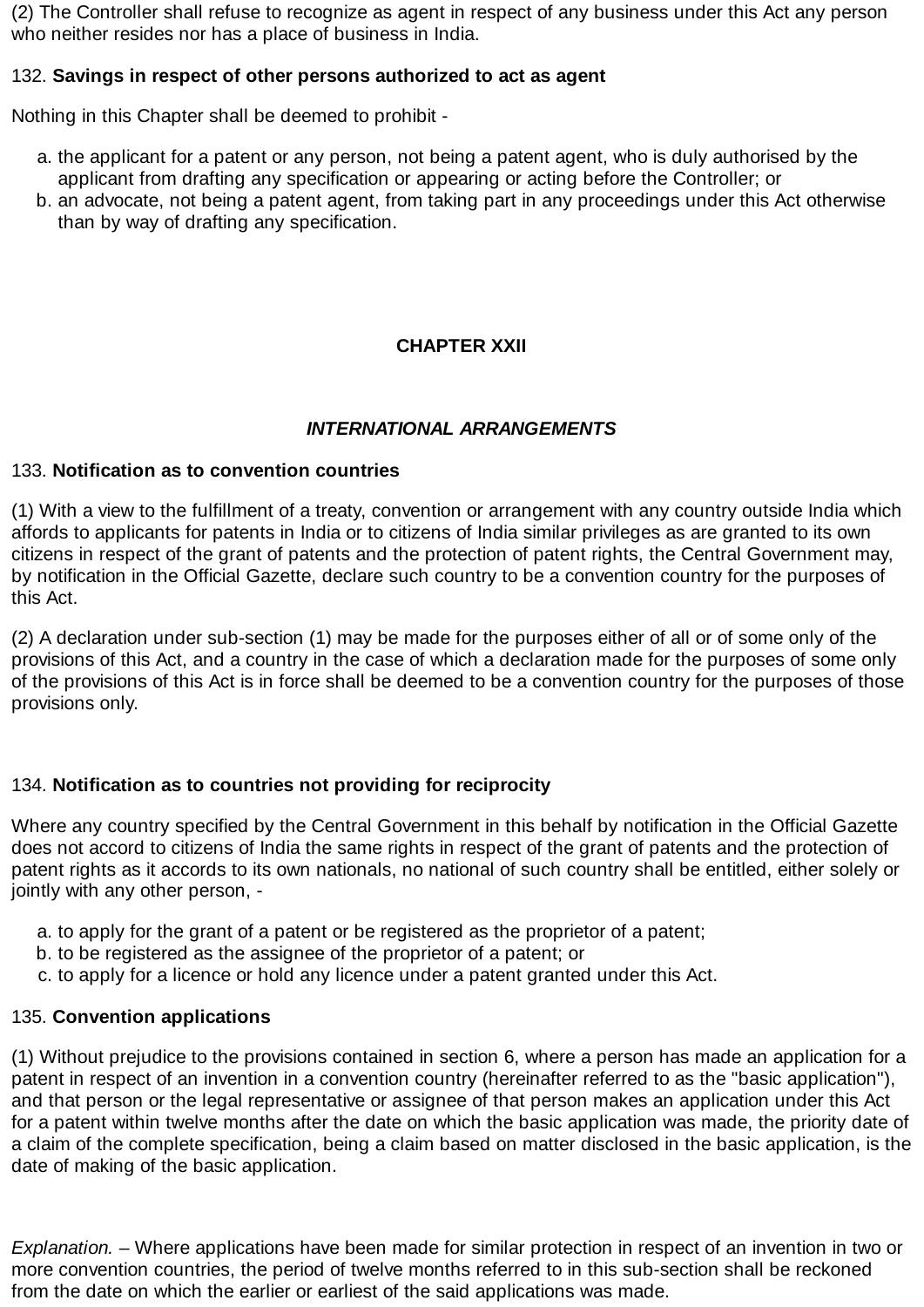(2) Where applications for protection have been made in one or more convention countries in respect of two or more inventions which are cognate or of which one is a modification of another, a single convention application may, subject to the provisions contained in section 10, be made in respect of those inventions at any time within twelve months from the date of the earliest of the said applications for protection:

Provided that the fee payable on the making of any such application shall be the same as if separate applications have been made in respect of each of the said inventions, and the requirements of clause (b) of sub-section (1) of section 136 shall, in the case of any such application, apply separately to the applications for protection in respect of each of the said inventions.

## 136. **Special provisions relating to convention applications**

(1) Every convention application shall -

- a. be accompanies by a complete specification; and
- b. specify the date on which and the convention country in which the application for protection, or as the case may be, the first of such applications was made; and
- c. state that no application for protection in respect of the invention had been made in a convention country before that date by the applicant or by any person from whom he derives title.

(2) Subject to the provisions contained in section 10, a complete specification filed with a convention application may include claims in respect of developments or, or additions to, the invention in respect of which the application for protection was made in a convention country, being developments or additions in respect of which the applicant would be entitled under the provisions of section 6 to make a separate application for a patent.

(3) A convention application shall not be post-dated under sub-section (1) of section 17 to a date later than the date on which under the provisions of this Act the application could have been made.

## 137. **Multiple priorities**

(1) Where two or more applications for patents in respect of inventions have been made in one or more convention countries and those inventions are so related as to constitute one invention, one application may be made by any or all of the persons referred to in sub-section (1) of section 135 within twelve months from the date on which the earlier or earliest of those applications was made, in respect of the inventions disclosed in the specifications which accompanied the basic application.

(2) The priority date of a claim of the complete specification, being a claim based on matters disclosed in one or more of the basic applications, is the date on which that matter was first so disclosed.

(3) For the purposes of this Act, a matter shall be deemed to have been disclosed in a basic application for protection in a convention country if it was claimed or disclosed (otherwise than by way of disclaimer or acknowledgement of a prior art) in that application, or any documents submitted by the applicant for protection in support of and at the same time as that application, but no account shall be taken of any disclosure effected by any such document unless a copy of the document is filed at the patent office with the convention application or within such period as may be prescribed after the filing of that application.

## 138. **Supplementary provisions as to convention applications**

(1) Where a convention application is made in accordance with the provisions of this Chapter, the applicant shall furnish, in addition to the complete specification, copies of the specifications or corresponding documents filed or deposited by the applicant in the patent office of the convention country in which the basic application was made, certified by the official chief or head of the patent office of the convention country, or otherwise verified to the satisfaction of the Controller, along with the application or within three months thereafter, or within such further period as the Controller may on good cause allow.

(2) If any such specification or other document is in a foreign language, a translation into English of the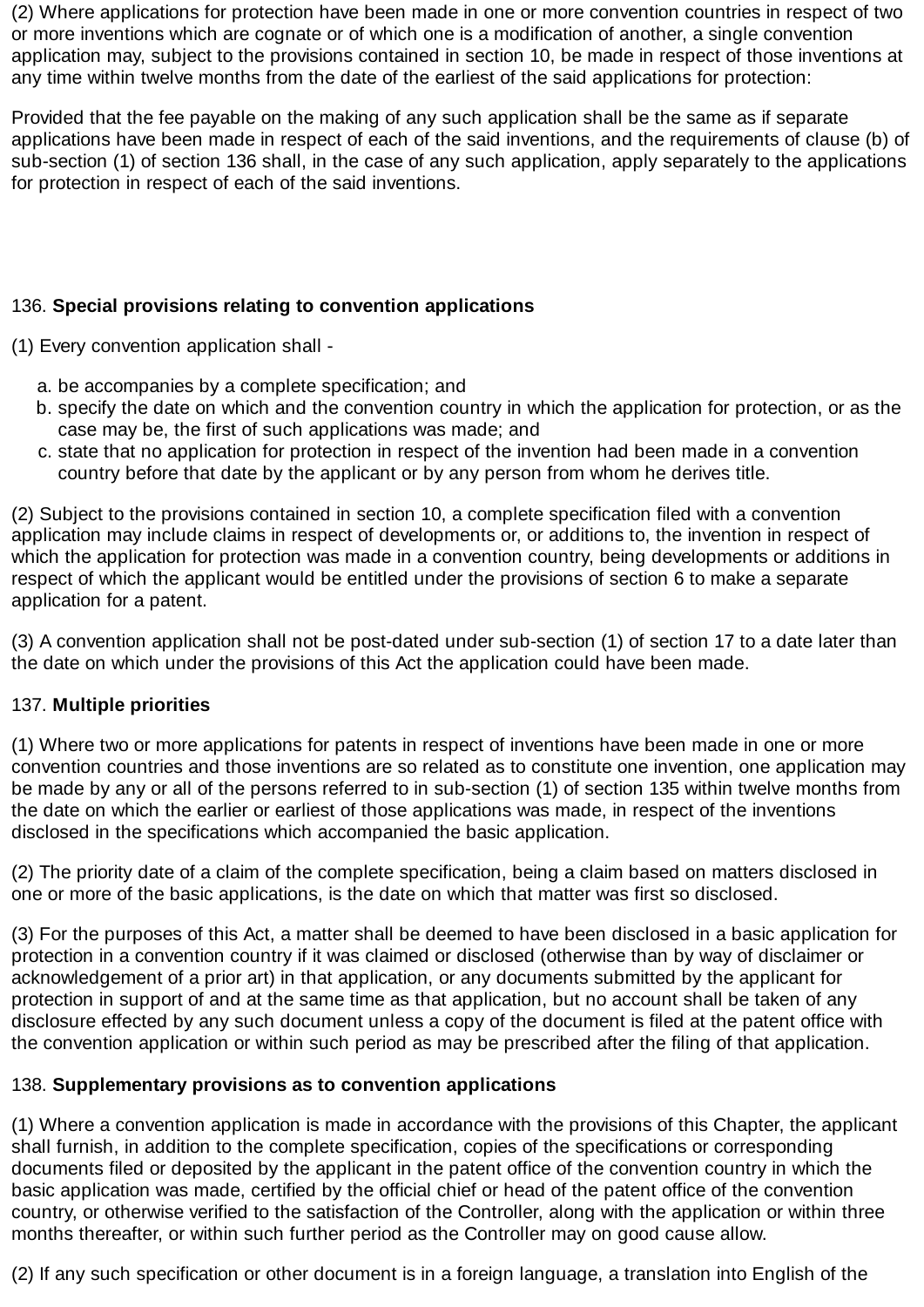specification or document, verified by affidavit or otherwise to the satisfaction of the Controller, shall be annexed to the specification or document.

(3) For the purposes of this Act, the date on which an application was made in a convention country is such date as the Controller is satisfied, by certificate of the official chief or head of the patent office of the convention country or otherwise, in the date on which the application was made in that convention country.

#### 139. **Other provisions of Act to apply to convention applications**

Save as otherwise provided in this Chapter, all the provisions of this Act shall apply in relation to a convention application and a patent granted in pursuance thereof as they apply in relation to an ordinary application and a patent granted in pursuance thereof.

## **CHAPTER XXIII**

#### *MISCELLANEOUS*

#### 140. **Avoidance of certain restrictive conditions**

(1) It shall not be lawful to insert -

(i) in any contract for or in relation to the sale or lease of a patented article or an article made by a patented process; or

- (ii) in a licence to manufacture or use a patented article; or
- (iii) in a licence to work any process protected by a patent, a condition the effect of which may be
	- a. to require the purchaser, lessee, or licensee to acquire from the vendor, lessor, or licensor, or his nominees, or to prohibit from acquiring or to restrict in any manner or to any extent his right to acquire from any person or to prohibit him from acquiring except from the vendor, lessor, or licensor or his nominees, any article other than the patented article or an article other than that made by the patented process; or
	- b. to prohibit the purchaser, lessee or licensee from using, or to restrict in any manner or to any extent the right of the purchaser, lessee or licensee, to use an article other than the patented article or an article other than that made by the patented process, which is not supplied by the vendor, lessor or licensor or his nominee; or
	- c. to prohibit the purchaser, lessee or licensee from using or to restrict in any manner or to any extent the right of the purchaser, lessee or licensee to use any process other than the patented process,

and any such condition shall be void.

(2) A condition of the nature referred to in clause (a) or clause (b) or clause (c) of sub-section (1) shall not cease to be a condition falling within that sub section merely by reason of the fact that the agreement containing it has been entered into separately, whether before or after the contract relating to the sale, lease or licence of the patented article or process.

(3) In proceedings against any person for the infringement of a patent, it shall be a defence to prove that at the time of the infringement there was in force a contract relating to the patent and containing a condition declared unlawful by this section:

Provided that this sub-section shall not apply if the plaintiff is not a party to the contract and proves to the satisfaction of the court that the restrictive condition was inserted in the contract without his knowledge and consent, express or implied.

(4) Nothing in this section shall -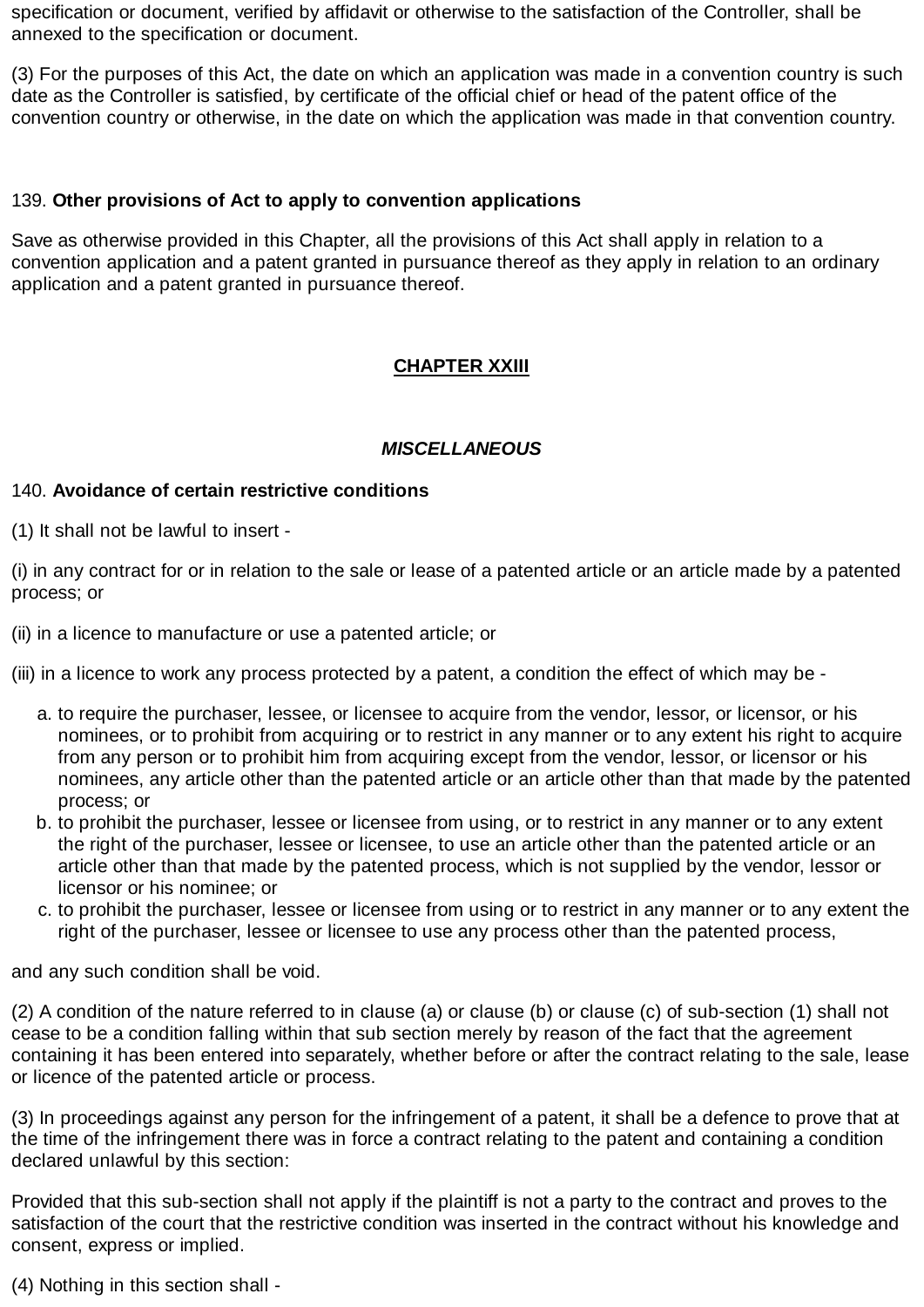- a. affect a condition in a contract by which a person is prohibited from selling goods other than those of a particular person;
- b. validate a contract which, but for this section, would be invalid;
- c. affect a condition in a contract for the lease of, or licence to use, a patented article, by which the lessor or licensor reserves to himself or his nominee the right to supply such new parts of the patented article as may be required or to put or keep it in repair.

(5) The provisions of this section shall also apply to contracts made before the commencement of this Act if, and in so far as, any restrictive conditions declared unlawful by this section continue in force after the expiration of one year from such commencement.

### 141. **Determination of certain contracts**

(1) Any contract for the sale or lease of a patented article or for licence to manufacture, use or work a patented article or process, or relating to any such sale, lease or licence, whether made before or after the commencement of this Act, may at any time after the patent or all the patents by which the article or process was protected at the time of the making of the contract has or have ceased to be in force, and notwithstanding anything to the contrary in the contract or in any other contract, be determined by the purchaser, lessee, or licensee, as the case may be, of the patent on giving three months notice in writing to the other party.

(2) The provisions of this section shall be without prejudice to any right of determining a contract exercisable apart from this section.

#### 142. **Fees**

(1) There shall be paid in respect of the grant of patents and applications therefor, and in respect of other matters in relation to the grant of patents under this Act, such fees as may be prescribed by the Central Government.

(2) Where a fee is payable in respect of the doing of an act by the Controller, the Controller shall not do that act until the fee has been paid.

(3) Where a fee is payable in respect of the filing of a document at the patent office, the document shall be deemed not to have been filed at the office until the fee has been paid.

(4) Where a principal patent is granted later than two years from the date of filing of the complete specification, the fees which have become due in the meantime may be paid within a term of three months from the date of the recording of the patent in the register.

## 143. **Restrictions upon publication of specification**

Subject to the provisions of Chapter VII, an application for a patent, and any specification filed in pursuance thereof, shall not, except with the consent of the applicant, be published by the Controller or be open to public inspection at any time before the date of advertisement of acceptance of the application in pursuance of section 23.

## 144. **Reports of Examiners to be confidential**

The reports of Examiners to the Controller under this Act shall not be open to public inspection or be published by the Controller; and such reports shall not be liable to production or inspection in any legal proceeding unless the court certifies that the production or inspection is desirable in the interests of justice, and ought to be allowed.

## 145. **Publication of patented inventions**

The Controller shall issue periodically a publication of patented inventions containing such information as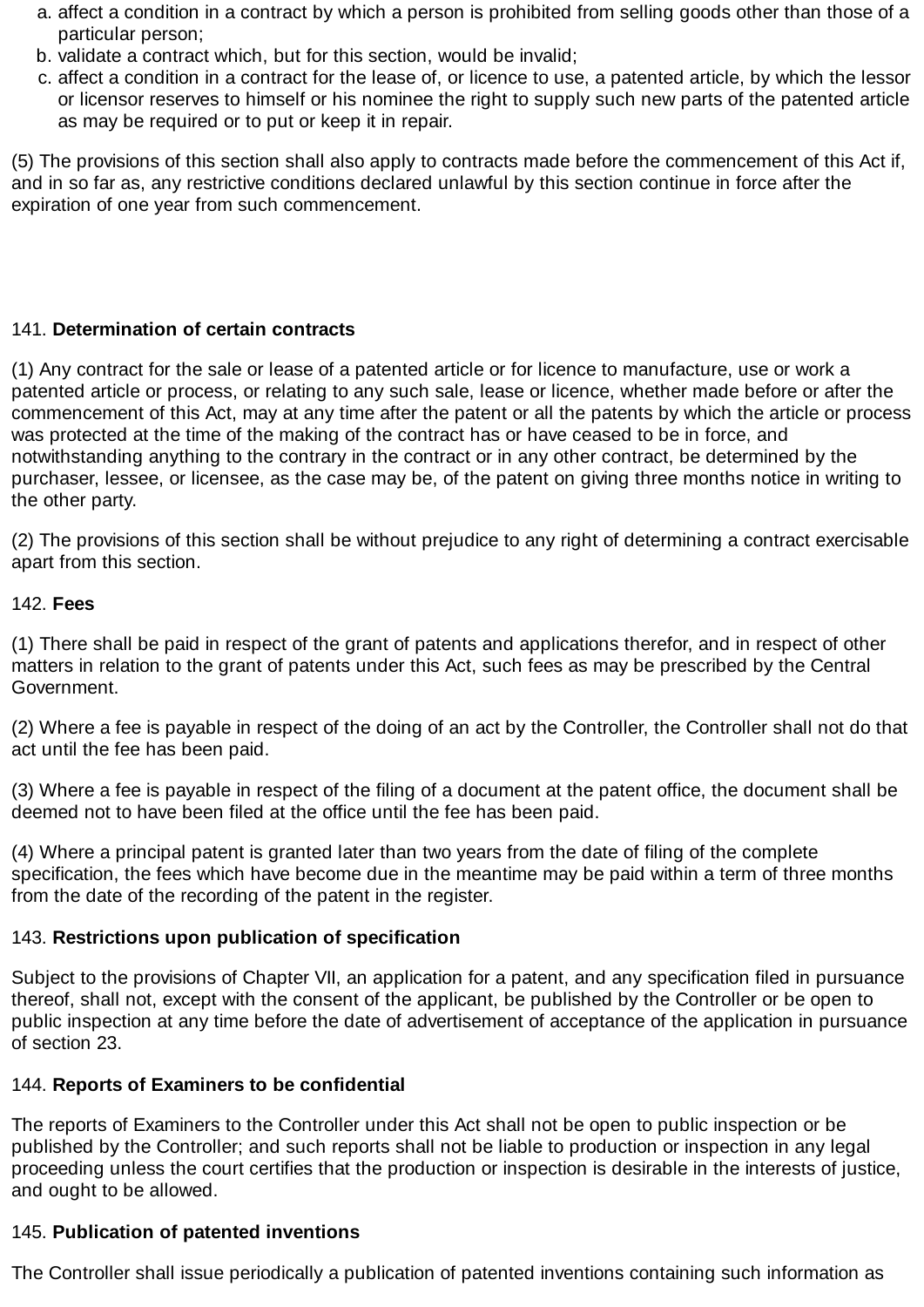the Central Government may direct.

### 146. **Power of Controller to call for information from patentees**

(1) The Controller may, at any time during the continuance of the patent, by notice in writing, require a patentee or a licensee, exclusive or otherwise, to furnish to him within two months from the date of such notice or within such further time as the Controller may allow, such information or such periodical statements as to the extent to which the patented invention has been commercially worked in India as may be specified in the notice.

(2) Without prejudice to the provisions of sub-section (1), every patentee and every licensee (whether exclusive or otherwise) shall furnish in such manner and form and at such intervals (not being less than six months) as may be prescribed statements as to the extent to which the patented invention has been worked on a commercial scale in India.

(3) The Controller may publish the information received by him under sub-section (1) or sub-section (2) in such manner as may be prescribed.

#### 147. **Evidence of entries, documents, etc**.

(1) A certificate purporting to be signed by the Controller as to any entry, matter or thing which he is authorised by this Act or any rules made thereunder to make or do, shall be *prima facie* evidence of the entry having been made and of the contents thereof and of the matter or thing having been done or omitted to be done.

(2) A copy of any entry in any register or of any document kept in the patent office or of any patent, or an extract from any such register or document, purporting to be certified by the Controller and sealed with the seal of the patent office shall be admitted in evidence in all courts, and in all proceedings, without further proof or production of the original.

(3) The Controller or any other officer of the patent office shall not, in any legal proceedings to which he is not a party, be compellable to produce the register or any other document in his custody, the contents of which can be proved by the production of a certified copy issued under this Act or to appear as a witness to prove the matters therein recorded unless by order of the court made for special causes.

#### 148. **Declaration by infant, lunatic , etc.**

(1) If any person is, by reason of minority, lunacy or other disability, incapable of making any statement or doing anything required or permitted by or under this Act, the lawful guardian, committee or manager (if any) of the person subject to the disability, or if there be none, any person appointed by any court possessing jurisdiction in respect of his property, may make such statement or a statement as nearly corresponding thereto as circumstances permit, and do such thing in the name and on behalf of the person subject to the disability.

(2) An appointment may be made by the court for the purposes of this section upon the petition of any person acting on behalf of the person subject to the disability or of any other person interested in the making of the statement or the doing of the thing.

#### 149. **Service of notions, etc., by post**

Any notice required or authorised to be given by or under this Act and any application or other document so authorised or required to be made or filed, may be given, made or filed by post.

#### 150. **Security for costs**

If any party by whom notice of any opposition is given under this Act or by whom application is made to the Controller for the grant of a licence under a patent neither resides nor carries on business in India, the Controller may require him to give security for the costs of the proceedings, and in default of such security being given may treat the opposition or application as abandoned.

## 151. **Transmission of orders of courts to Controller**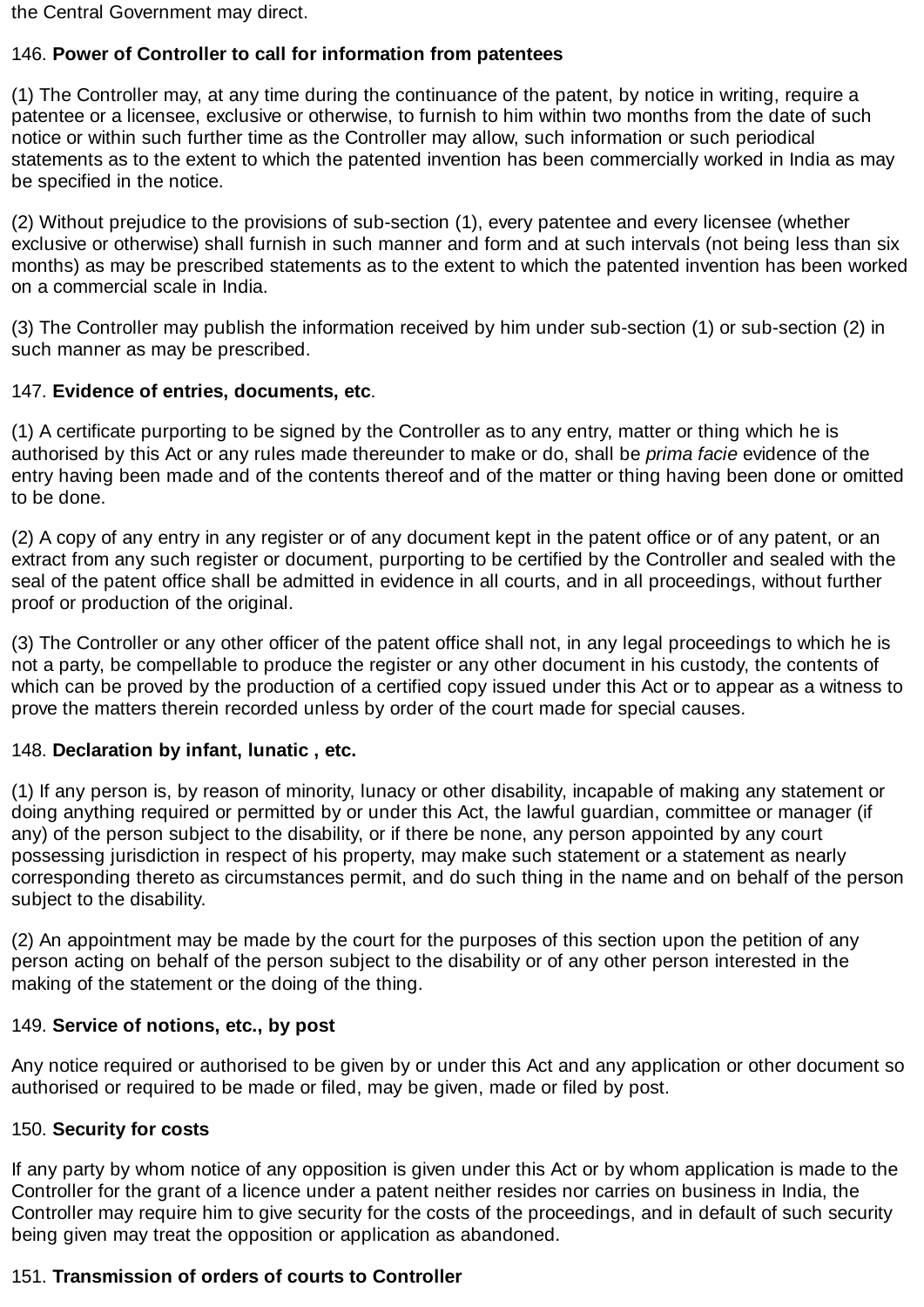(1) Every order of the High Court on a petition for revocation, including orders granting certificates of validity of any claim, shall be transmitted by the High Court to the Controller who shall cause an entry thereof and reference thereto to be made in the register.

(2) Where in any suit for infringement of a patent or in any suit under section 106 the validity of any claim or a specification is contested and that claim is found by the court to be valid or not valid, as the case may be, the court shall transmit a copy of its judgement and decree to the Controller who shall on receipt thereof cause an entry in relation to such proceeding to be made in the prescribed manner in a supplemental record.

(3) The provisions of sub-sections (1) and (2) shall also apply to the court to which appeals are preferred against decisions of the courts referred to in those sub-sections.

### 152. **Transmission of copies of specification, etc., and inspection thereof**

Copies of all such specifications, drawings and amendments left at the patent office as become open to public inspection under the provisions of this Act, shall be transmitted, as soon as may be, after the printed copies thereof are available, to such authorities as the Central Government may appoint in this behalf, and shall be open to the inspection of any person at all reasonable times at places to be specified by those authorities and with the approval of the Central Government.

#### 153. **Information relating to patents**

A person making a request to the Controller in the prescribed manner for information relating to any such matters as may be prescribed as respects any patent specified in the request or as respects any application for a patent so specified shall be entitled, subject to the payment of the prescribed fee, to have information supplied to him accordingly.

#### 154. **Loss or destruction of patents**

If a patent is lost or destroyed, or its non-production is accounted for to the satisfaction of the Controller, the Controller may at any time, on application made in the prescribed manner and on payment of the prescribed fee, cause a duplicate thereof to be sealed and delivered to the applicant.

## 155. **Reports of Controller to be placed before Parliament**

The Central Government shall cause to be placed before both Houses of Parliament once a year a report respecting the execution of this Act by or under the Controller.

#### 156. **Patent to bind Government**

Subject to the other provisions contained in this Act, a patent shall have to all intents the like effect as against Government as it has against any person.

## 157. **Right of Government to sell or use forfeited articles**

Nothing in this Act shall affect the power of the Government or of any person deriving title directly or indirectly from the Government to sell or use any articles forfeited under any law for the time being in force.

## 157A. **Protection of Security of India**

Not withstanding anything contain in this act, The Central Government shall -

 (a) not disclose any information relating to any Patentable invention or any application relating to the grant of a patent under this act, which it considers prejudicial to the interest of security of India;

 (b) take action including the revocation of any patent which it considers necessary in the interest of security of India;

 Provided that the Central Government shall, before taking any action under this clause, issues a notifiction in the Official Gazette declaring its intention to take such action.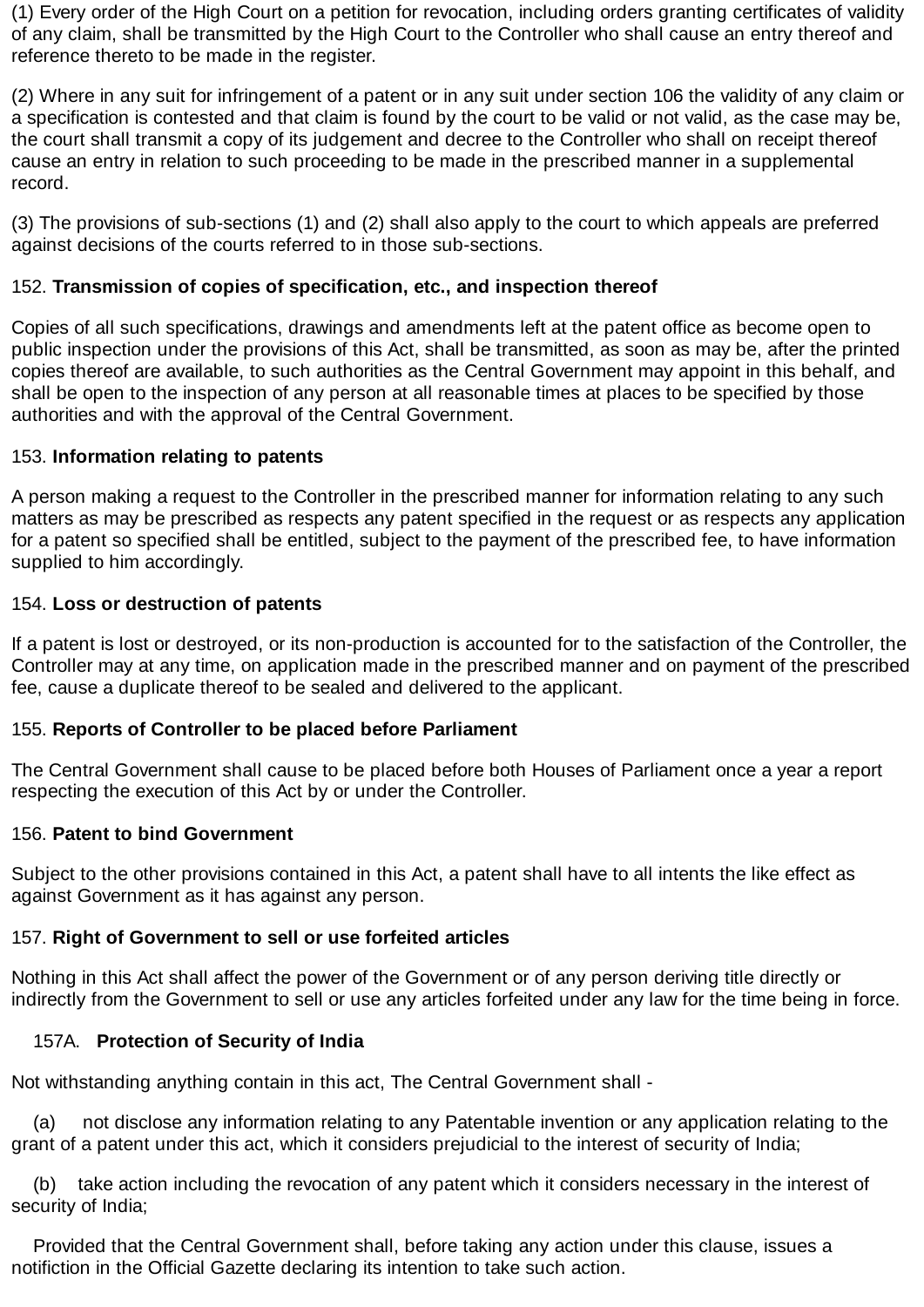**Explanation -** For the purpose of this section, the expression "security of India" means any action necessary for the security of India which-

(i) relates to fissionable materials or the materials from which they are derived; or

 (ii) relates to the traffic in arms, ammunition and implements of war and to such traffic in other goods and materials as is carried on directly or indirectly for the purpose of supplying a millitary establishment; or

(iii) is taken in time of war or other emergency in matter of international relations:

#### 158. **Power of High Court to make rules**

The High Court may make rules consistent with this Act as to the conduct and procedure in respect of all proceedings before it under this Act.

#### 159. **Power of Central Government to make rules**

(1) The Central Government may, by notification in the Official Gazette, make rules for carrying out the purposes of this Act.

(2) Without prejudice to the generality of the foregoing power, the Central Government may make rules to provide for all or any of the following matters, namely: -

(i) the form and manner in which any application for a patent, any specifications or drawings and any other application or document may be filed in the patent office;

(ii) the time within which any act or thing may be done under this Act, including the manner in which and the time within which any matter may be advertised under this Act;

(iii) the fees which may be payable under this Act and the manner of payments of such fees;

(iv) the matters in respect of which the Examiner may make a report to the Controller;

(v) the form of request for the sealing of a patent;

(vi) the form and manner in which and the time within which any notice may be given under this Act;

(vii) the provisions which may be inserted in an order for restoration of a patent for the protection of persons who may have availed themselves of the subject matter of the patent after the patent had ceased;

(viii) the establishment of branch offices of the patent office and the regulation generally of the business of the patent office, including its branch offices;

(ix) the maintenance of the register of patents and the matters to be entered therein;

(x) the matters in respect of which the Controller shall have powers of a civil court;

(xi) the time when and the manner in which the register and any other document open to inspection may be inspected under this Act;

(xii) the qualifications of, and the preparation of a roll of, scientific advisers for the purpose of section 115;

(xiii) the manner in which any compensation for acquisition by Government of an invention may be paid;

(xiv) the manner in which the register of patent agents may be maintained; and conduct of qualifying examinations for patent agents; and matters connected with their practice and conduct, including the taking of disciplinary proceedings against patent agents for misconduct;

(xv) the regulation of the making, printing, publishing and selling of indexes to, and abridgments of, specifications and other documents in the patent office; and the inspection of indexes and abridgments and other documents;

(xvi) any other matter which has to be or may be prescribed.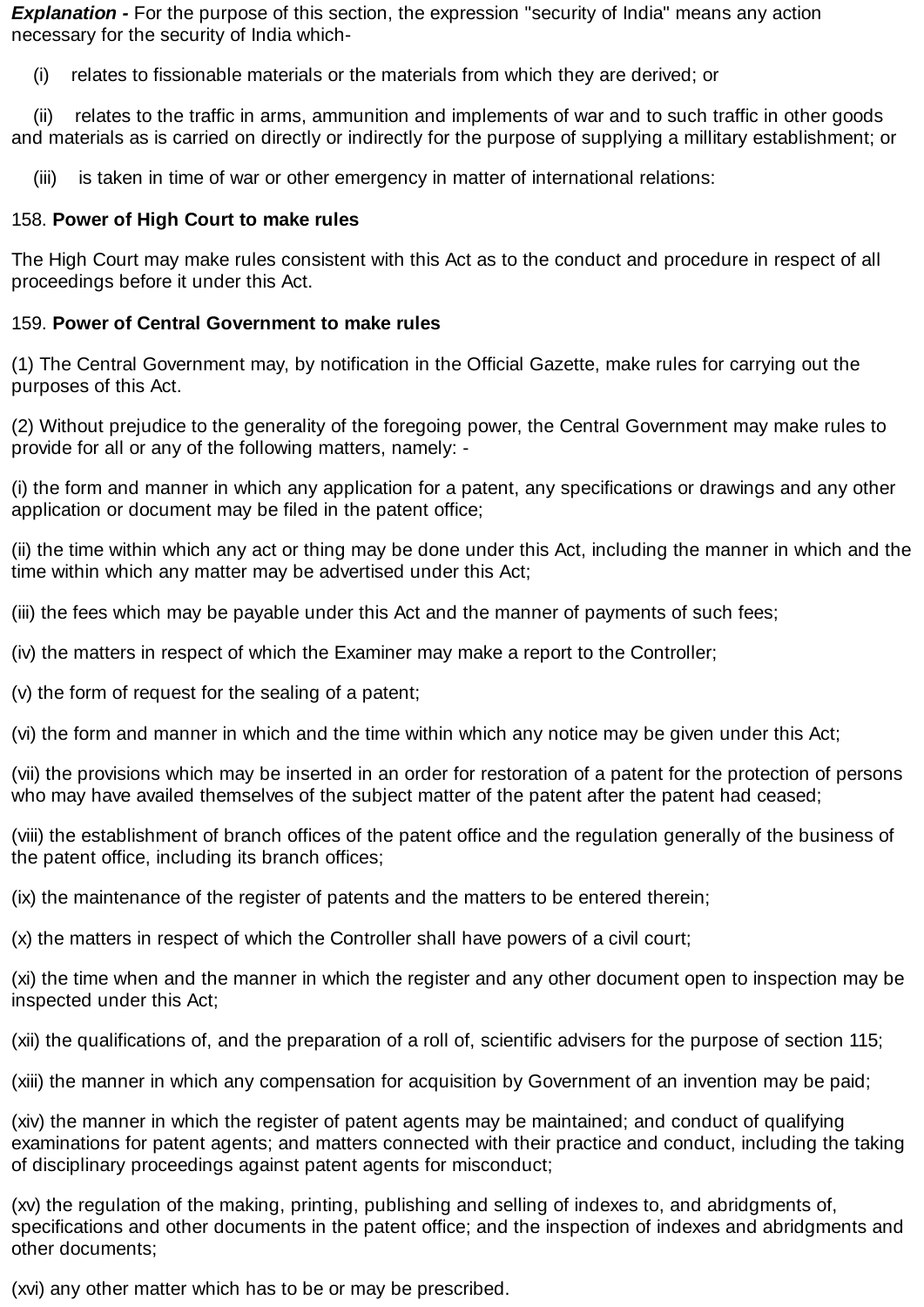(3) The power to make rules under this section shall be subject to condition of the rules being made after previous publication.

## 160. **Rules to be placed before Parliament**

Every rule made under this Act shall be laid, as soon as may be after it is made, before each House of Parliament while it is in session for a total period of thirty days which may be comprised in one session or in two successive sessions, and, if before the expiry of the session in which it is so laid or in the session immediately following, both Houses agree in making any modification in the rule or both Houses agree that the rule should not be made, the rule shall thereafter have effect only in such modified form or be of no effect, as the case may be; so, however, that any such modification or annulment shall be without prejudice to the validity of anything previously done under that rule.

## 161. **Special provisions with respect to certain applications deemed to have been refused under Act 2 of 1911**

(1) Where, as a result of action taken by the Controller under section 12 of the Atomic Energy Act, 1918, or under section 20 of the Atomic Energy Act, 1962, an application for a patent made before the commencement of this Act could not be accepted within the time specified for the purpose in the Indian Patents and Designs Act, 1911 (hereafter in this section referred to as the repealed Act), and, consequently, was deemed to have been refused by reason of sub-section (4) of section 5 of the repealed Act, the application may, if the applicant or, if he is dead his legal representative makes a request in that behalf to the Controller in the prescribed manner within three months from the commencement of this Act, be revived and shall be disposed of as if it were an application pending at the commencement of this Act to which the provisions of this Act apply by reason of sub-section (3) of section 162.

(2) The Controller may, before proceeding to act upon any such request as is referred to in sub-section (1), refer the matter to the Central Government for directions as to whether the invention is one relating to atomic energy and shall act in conformity with the directions issued by it.

(3) Where in pursuance of any such application as is referred to in sub-section (1) a patent is granted, the rights of the patentee shall be subject to such conditions as the Controller thinks fit to impose for the protection or compensation of persons who may have begun to avail themselves of, or have taken definite steps by contract or otherwise to avail themselves of, the patented invention before the date of advertisement of the acceptance of the complete specification.

(4) A patent granted in pursuance of any such application as is referred to in sub-section (1) shall be dated as of the date on which the request for reviving such application was made under sub-section (1).

## 162. **Repeal of Art 2 of 1911 in so far as it relates to patents and savings**

(1) The Indian Patents and Designs Act, 1911, in so far as it relates to patents, is hereby repealed, that is to say, the said Act shall be amended in the manner specified in the Schedule.

- (2) Notwithstanding the repeal of the Indian Patents and Designs Act, 1911, in so far as it relates to patents
	- a. the provisions of section 21A of that Act and of any rules made thereunder shall continue to apply in relation to any patent granted before the commencement of this Act in pursuance of that section, and b. the renewal fee in respect of a patent granted under that Act shall be as fixed thereunder.

(3) Save as otherwise provided in sub-section (2), the provisions of this Act shall apply to any application for a patent pending at the commencement of this Act and to any proceedings consequent thereon and to any patent granted in pursuance thereof.